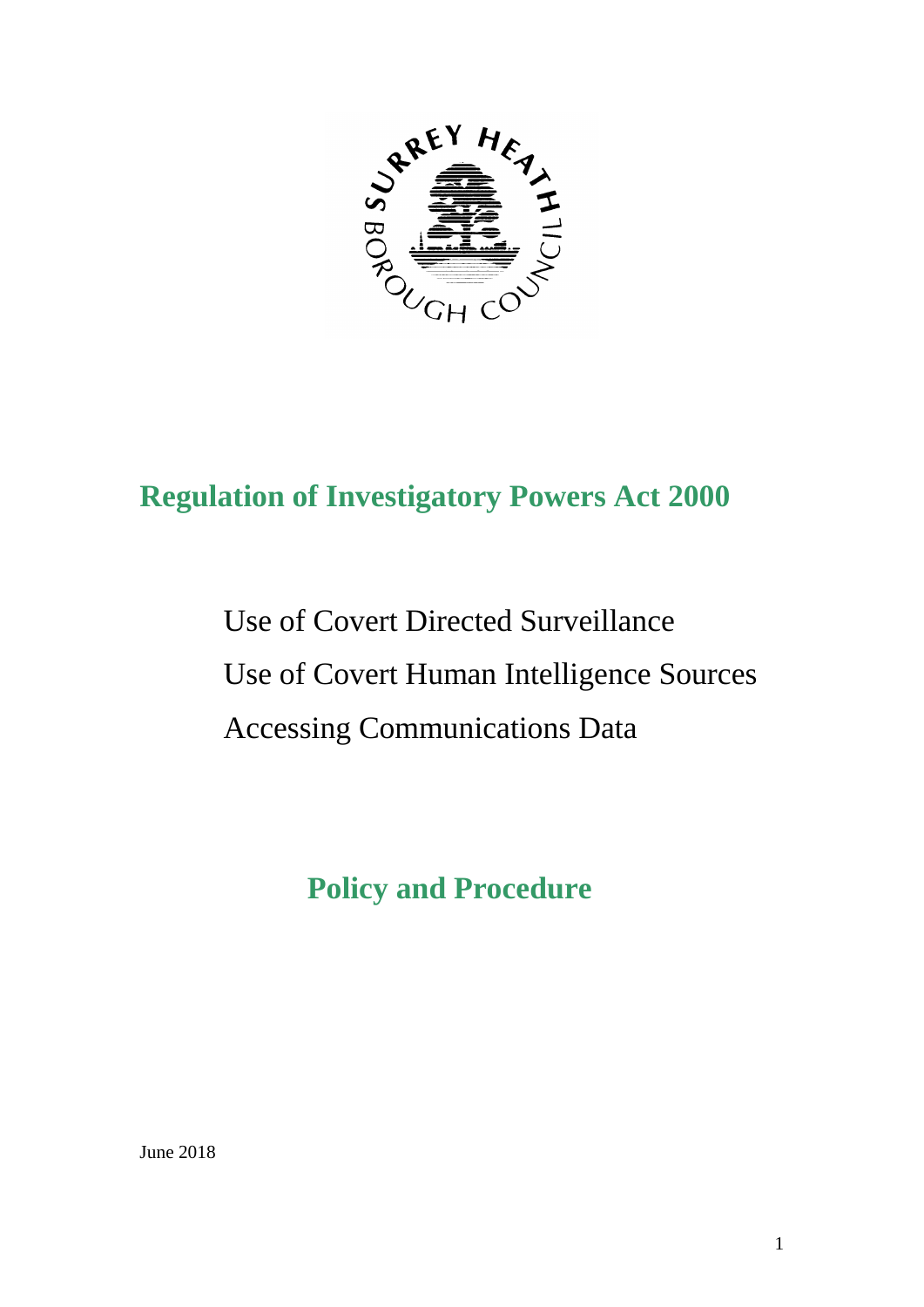# **INDEX**

|                                                                      | Page No. |
|----------------------------------------------------------------------|----------|
| Introduction                                                         | 3        |
| Types of Surveillance                                                | 5        |
| Conduct and Use of Covert Human Intelligence Sources (CHIS)          | 10       |
| The Internet and RIPA                                                | 13       |
| Authorisation Procedures for Directed Surveillance and CHIS          | 14       |
| <b>Accessing Communications Data</b>                                 | 22       |
| Authorisation Procedures for Accessing Communications Data           | 25       |
| Working with / through Other Agencies                                | 28       |
| The 'Policing' of RIPA                                               | 29       |
| Consequences of Non-compliance                                       | 30       |
| Complaints                                                           | 31       |
| <b>Non-RIPA Surveillance</b>                                         | 32       |
| Oversight by Members                                                 | 33       |
| Appendix One<br>List of Authorising Officers / Authorised Applicants | 34       |
| Appendix Two<br>RIPA Flow Chart for Directed Surveillance and CHIS   | 36       |
| Appendix Three<br>RIPA Forms, Codes of Practice and Advice           | 37       |
| Appendix Four<br>Notes for Guidance for Authorisations               | 38       |
| Appendix Five<br>Checklist – Can the Council Use RIPA                | 41       |
| Appendix Six<br>The Role of the RIPA Monitoring Officer              | 43       |
| Appendix Seven<br>The RIPA1 Form - Guidance Notes on Completion      | 45       |
| Appendix Eight<br><b>General Best Practice Advice</b>                | 49       |
| Appendix Nine<br>Extract from the Consolidating Orders               | 50       |
| Appendix Ten<br>Glossary                                             | 51       |
| Appendix Eleven<br>Judicial Authority                                | 54       |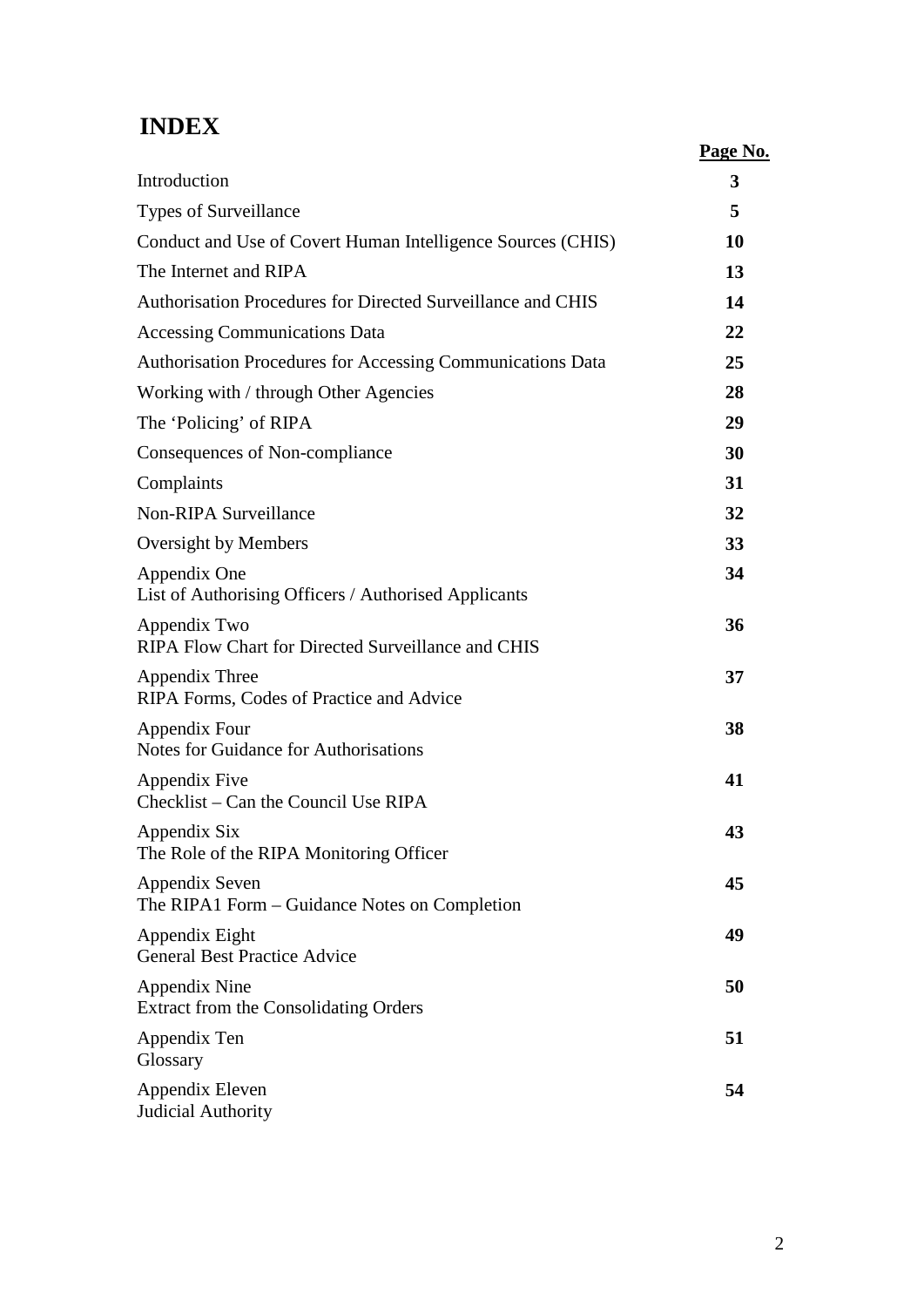### **INTRODUCTION**

- 1. The Regulation of Investigatory Powers Act 2000 ("the Act") came into force on 25 September 2000. The Act regulates the use of powers connected with the *interception of communication data ("ICD")* and provides a framework for the authorisation and oversight of *directed surveillance ("DS")* and the use of *covert human intelligence sources ("CHIS")*. The Act was passed to ensure that law enforcement and other operations are consistent with the duties imposed on public authorities by the Human Rights Act which incorporates the rights and freedoms of the European Convention on Human Rights into our domestic law. It is unlawful for a public authority to act against a Convention right.
- 2. This policy and procedures document ("the Policy") sets out the means of compliance with, and use of, the Act by Surrey Heath Borough Council ("the Council") It is based upon the requirements of the Act and the Home Office's Codes of Practice on Covert Surveillance and Covert Human Intelligence Sources, together with the Revised Draft Code of Practice on Accessing Communications Data. This version of the Policy and Guidance has been updated to take account of the changes in the Protection of Freedoms Act 2012 and SI2012/1500
- 3. The Council has numerous statutory powers and duties to investigate activities of private individuals, groups and organisations within its jurisdiction for the benefit and protection of the public (collectively known as the Council's "Core Functions"). Such investigations may require the use of DS, CHIS and / or ICD. (There are many reasons why the Council might need to investigate, such as audit investigation, benefit fraud, health & safety compliance, environmental health and pollution control, planning enforcement, control of building works and investigation of its own employees for the purposes of disciplinary proceedings ; this list is not intended to be exhaustive. Some of these areas are Core Functions and, as such, covered by RIPA; others are not and will, therefore, not fall within the RIPA framework.)
- 4. For the purposes of this Policy and Procedure document, surveillance is deemed to include such ICD as the Council is permitted to carry out under the Act, DS and the use of a CHIS. The Act provides for the authorisation of certain investigations using such surveillance.
- 5. The Council's stated objective is compliance with the provisions of the Human Rights Act 1998, and in particular the provisions of Article 8 obliging respect for an individual's privacy. However, this is a qualified right, not an absolute one, and all investigations involve a legitimate breach of this privacy to a greater or lesser extent ; there are many circumstances where the Council will have a legitimate reason to use ICD, DS or a CHIS as part of the investigation. The Council will always use the Act to authorise these activities, so long as the investigation is a Core Function.
- 6. RIPA is not available to use for investigations that do not form part of the Council's Core Functions, but this does not preclude the Council's investigators from using DS or CHIS. In the event that an investigation into a non-Core Function requires the use of these techniques, the investigator must apply in the same way, using the same forms, to the same Authorising Officer, endorsing the forms clearly in red ink, "NON-RIPA".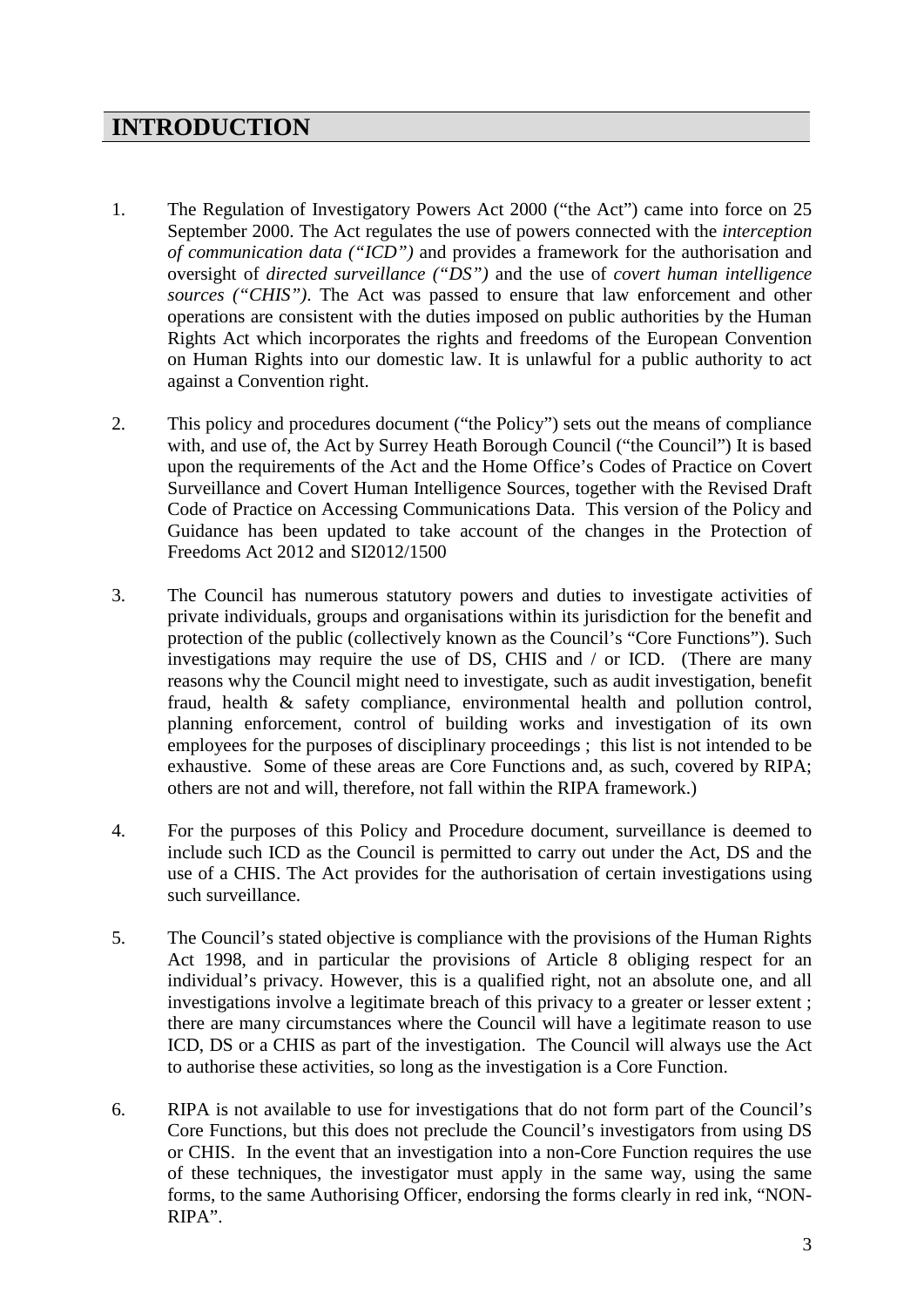- 7. **No regulated activity must take place until Judicial Approval has been obtained.** The procedure for Judicial Approval is explained in Appendix Eleven. Before undertaking surveillance and applying for Judicial Approval , the Council must be satisfied that it is undertaken either in connection with a Core Function or with a function that any ordinary employer might have (an "Ordinary Function"), such as the investigation of false claims for sick pay. As all surveillance is likely to intrude upon someone's human rights (for example, the right to respect for privacy and family life, home and correspondence), it is important that the investigator is able to justify that the breach of privacy is necessary, proportionate and lawful. It is also ESSENTIAL that the reasoning is documented and the correct authorisations gained, in order that the Council may be accountable for their actions.
- 8. The Authority hereby appoints all investigation officers and managers to make applications under this part (in accordance with s. 223(1) of the Local Government Act 1972), subject to their inclusion in the approved list by the *RMO*. The Authority authorises the *RMO* to appoint as many investigation officers and managers to make applications under this part as she sees fit. Those officers must be listed at appendix 1(a) and any additions to or deletions from that list must be notified to members as part of the regular reporting protocols.
- 9. The authoritative position on the Regulation of Investigatory Powers is, of course, the Act itself and any Officer who is unsure about any aspect of this Policy and Procedure Document should contact, at the earliest possible opportunity, the Council's Head of Legal Services for advice and assistance.
- 10. The Council shall ensure that Officers with responsibility for authorising or carrying out surveillance or accessing communications data are aware of their obligations to comply with the Act and with the Council's policy. Furthermore, Officers shall receive appropriate training or be appropriately supervised in order to carry out functions under the Act. The list of Authorising Officers appears at Appendix One to this Document; however, even if a person is identified in the list, the person is **not** authorised to sign any RIPA forms **unless** he has been certified by the Head of Legal Services to do so.
- 11. The Solicitor shall act as the "*RIPA Monitoring Officer (RMO)*" for all applications, the Principal Solicitor shall act as the Gatekeeper", the Council's Head of Legal Services shall discharge the duties of the "*Senior Responsible Officer (SRO)*", the Council's Chief Executive or in their absence, the person acting as Head of Paid Service, shall act as the "*Senior Authorising Officer (SAO)*". Juvenile Sources, Vulnerable Individuals and where knowledge of confidential information is likely to be acquired must be authorised by the SAO.
- 12. This Policy shall be reviewed from time to time in light of changes in legislation, case law or for the better performance of the Policy. Where Authorising Officers have suggestions for continuous improvement of this Policy these must be brought to the attention of the Head of Legal Services.
- 13. **Failure to follow these provisions of this Policy (for example: carrying out surveillance without following the requirements of this Policy) is a breach of the Council's rules, policies and procedures and could be deemed as gross misconduct potentially leading to dismissal.**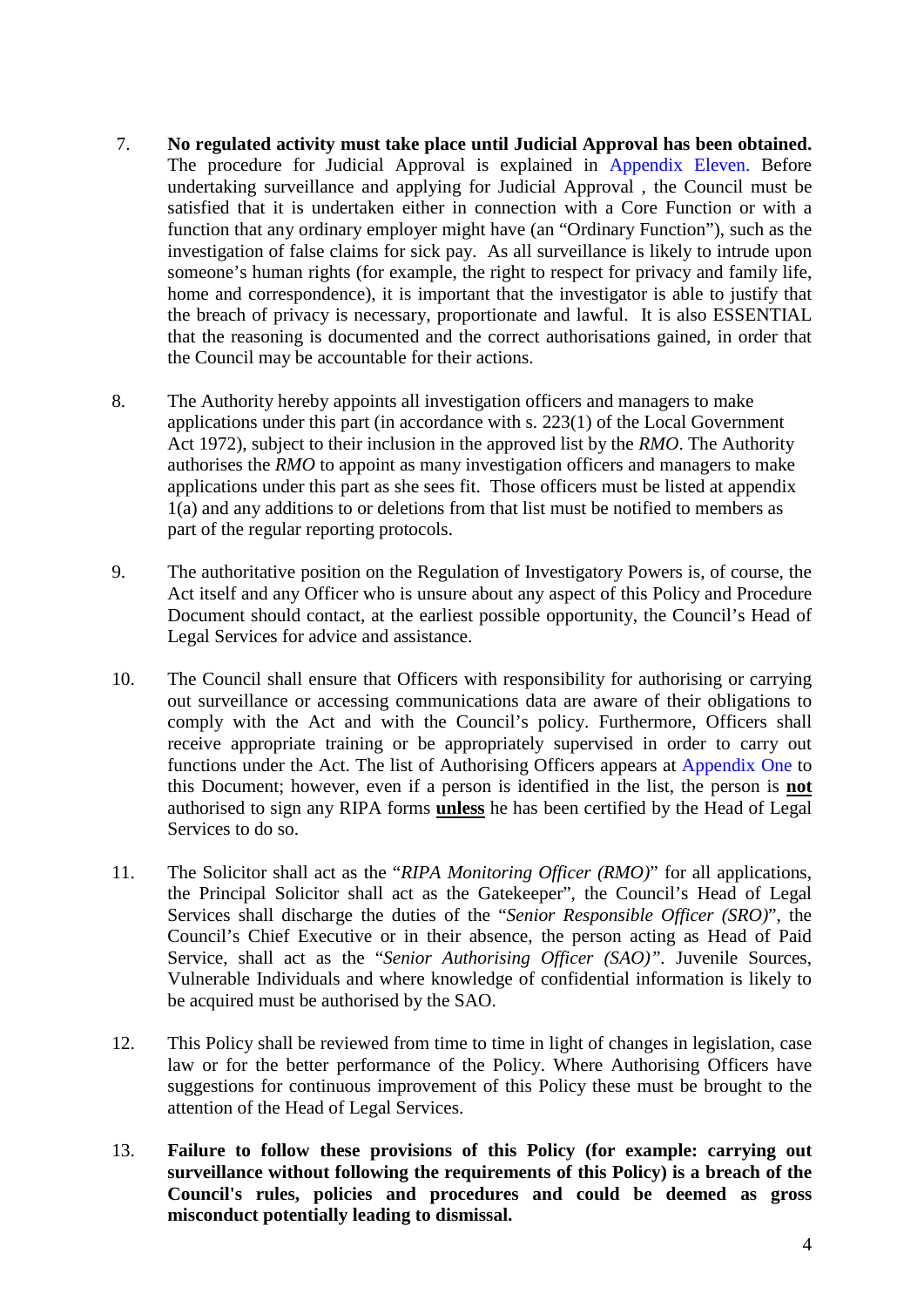### **TYPES OF SURVEILLANCE**

- 1. Surveillance includes
	- $\Rightarrow$  monitoring, observing, listening to persons, watching or following their movements, listening to their conversations and other such activities or communications
	- $\Rightarrow$  recording anything mentioned above in the course of authorised surveillance
	- $\Rightarrow$  surveillance by or with the assistance of appropriate surveillance devices

#### **Surveillance can be overt or covert.**

#### 2. **Overt Surveillance**

Most of the surveillance carried out by the Council will be done overtly – there will be nothing covert about it. In many cases, Officers will be behaving in the same way as a normal member of the public or will be going about Council business openly (such as conducting a site visit for planning enforcement purposes)

Similarly, surveillance will be overt if the subject has been told that it will happen (for example, where a licensee has been made aware that officers may conduct visits without notice to check that conditions applied to a licence issued under the Licensing Act 2003 are being complied with)

#### **The following are NOT normally Directed Surveillance :**

- Activity that is observed as part of normal duties, e.g. by an officer in the course of day-to-day work.
- CCTV cameras (unless they have been directed at the request of investigators) – these are overt or incidental surveillance, and are regulated by the Data Protection Act.
- Targeting a "*Hot spot*", e.g. licensing officers standing on a street to monitor private hire cars plying for hire illegally where this is not part of a planned operation, or surveillance on fly tipping and dog fouling clear up. (Home Office Guidance refers.)
- Test purchases for sale of alcohol to under 18s.

#### 3. **Covert Surveillance**

For surveillance to be covert it must be carried out in a way that is intended to make sure that the subject of the surveillance is not aware that it is happening (Section  $26(9)(a)$  RIPA). It is about the intention of the surveillance, not about whether they are actually aware of it; it is possible to be covert in Council uniform where, for example, the person is intended to mistake the reason for the officer being there.

RIPA regulates two types of covert surveillance, Directed Surveillance and Intrusive Surveillance, and the use of Covert Human Intelligence Sources (CHIS).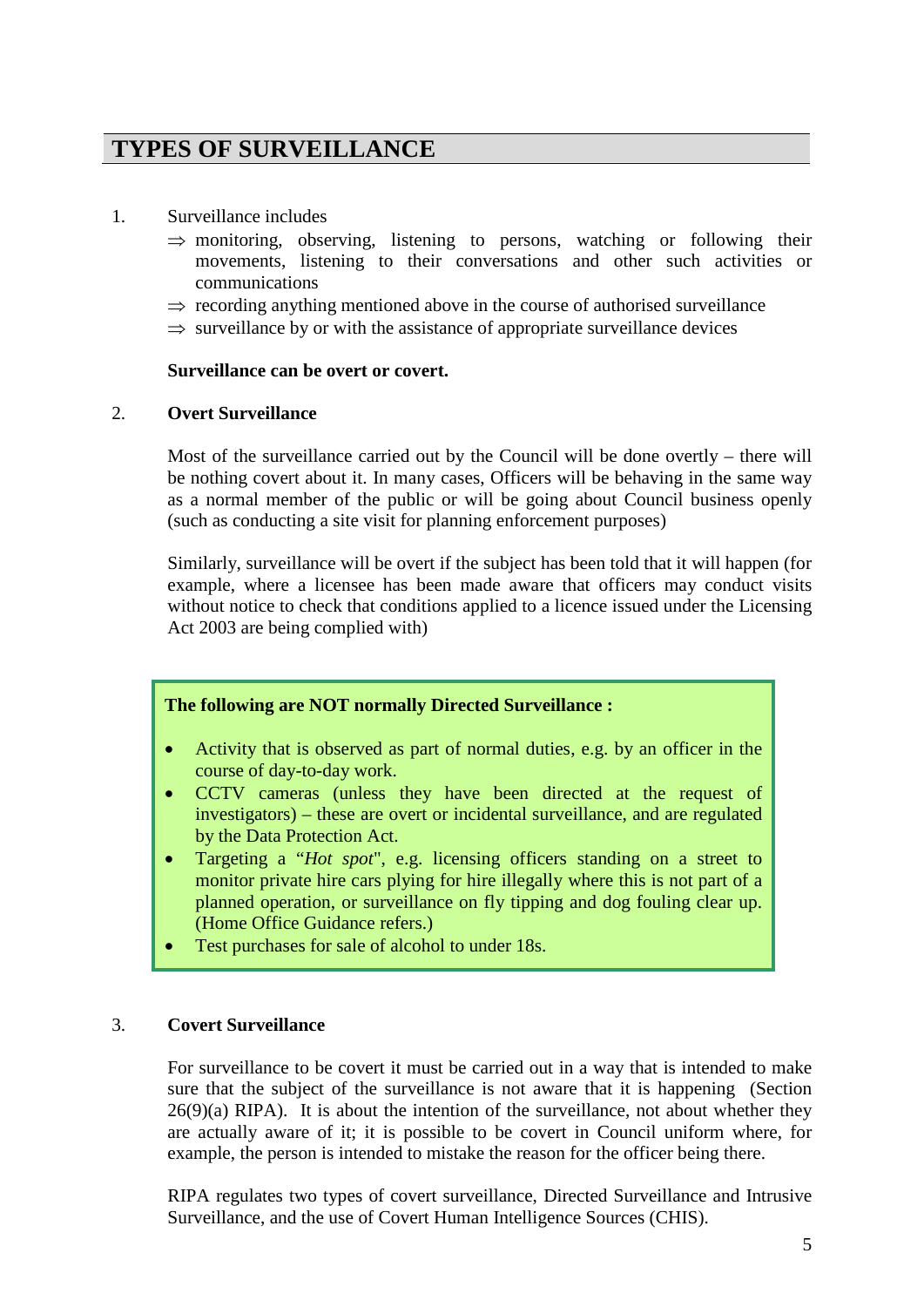#### 4. **Directed Surveillance**

Directed surveillance is surveillance which  $\sim$ 

- $\Rightarrow$  is covert; and
- $\Rightarrow$  is not intrusive surveillance
- $\Rightarrow$  is not carried out in an immediate response to events which would otherwise make seeking authorisation under the Act unreasonable; and
- ⇒ is undertaken for the purpose of a **specific investigation** or operation in a manner **likely to obtain private information** about an individual (whether or not that person is specifically targeted for the purposes of an investigation)

Private Information in relation to a person includes any information relating to his private and family life, his home and his correspondence. The fact that covert surveillance occurs in a public place or on business premises does not mean that it cannot result in the obtaining of private information about a person. Prolonged surveillance targeted on a single person will undoubtedly result in the obtaining of private information about him and others that he comes into contact, or associates, with.

#### **Expectations of Privacy :**

*Two people are holding a conversation on the street and, even though they are talking together in public, they do not expect their conversation to be overheard and recorded by anyone. They have a 'reasonable expectation of privacy' about the contents of that conversation, even though they are talking in the street.* The contents of such a conversation should be considered as private information. A directed surveillance authorisation would therefore be appropriate for a public authority to record or listen to the conversation as part of a specific investigation or operation and otherwise than by way of an immediate response to events.

*A Surveillance officer intends to record a specific person providing their name and telephone number to a shop assistant, in order to confirm their identity, as part of a criminal investigation.* Although the person has disclosed these details in a public place, there is nevertheless a reasonable expectation that the details are not being recorded separately for another purpose. A directed surveillance authorisation should therefore be sought.

Private life considerations are particularly likely to arise if several records are to be analysed together in order to establish, for example, a pattern of behaviour, or if one or more pieces of information (whether or not available in the public domain) are covertly (or some cases overtly) obtained for purposes of making a permanent record on that person or for subsequent data processing to generate further information. In such circumstances, the totality of information gleaned may constitute private information even if individual records do not. Where such conduct includes surveillance, a directed surveillance authorisation may be required.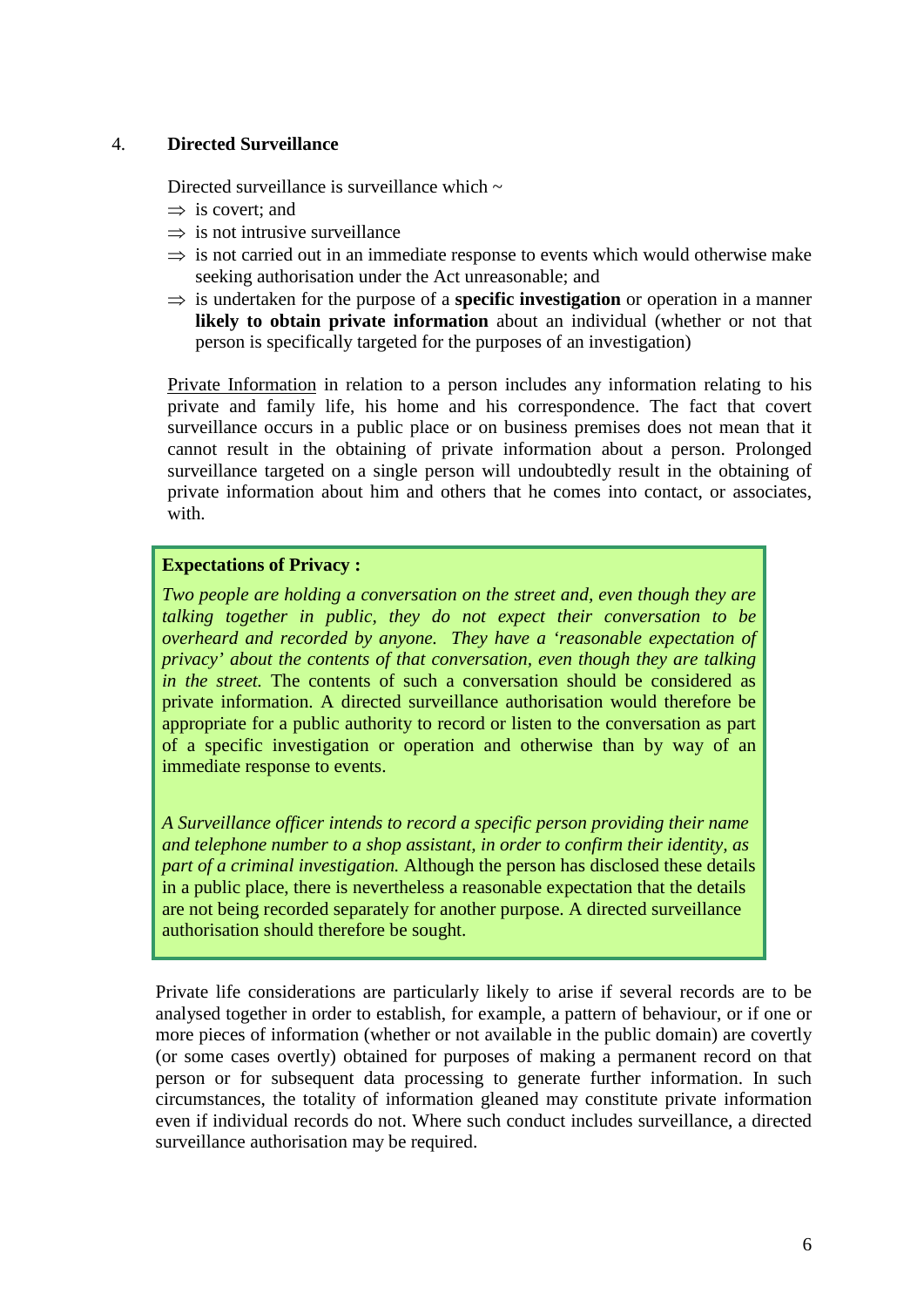#### **Reconnaissance :**

*Officers wish to drive past a café for the purposes of obtaining a photograph of the exterior. Reconnaissance of this nature is not likely to require a directed surveillance authorisation as no private information about any person is likely to be obtained or recorded. If the officers chanced to see illegal activities taking place, these could be recorded and acted upon as 'an immediate response to events'.*

*If, however, the officers intended to carry out the exercise at a specific time of day, when they expected to see unlawful activity, this would not be reconnaissance but directed surveillance, and an authorisation should be considered*.

*Similarly, if the officers wished to conduct a similar exercise several times, for example to establish a pattern of occupancy of the premises by any person, the accumulation of information is likely to result in the obtaining of private information about that person or persons and a directed surveillance authorisation should be considered*.

#### 5. **Intrusive Surveillance**

**RIPA does not authorise local authorities to carry out intrusive surveillance.**  Intrusive surveillance occurs when the surveillance is

- ⇒ covert
- $\Rightarrow$  relates to residential premises and private vehicles; and
- $\Rightarrow$  involves the presence of a person in the premises or in the vehicle or is carried out by a surveillance device in the premises / vehicle. Surveillance equipment mounted outside the premises will not be intrusive, unless the device consistently provides information of the same quality and detail as might be expected if they were in the premises / vehicle.

#### **Council Officers must NOT carry out intrusive surveillance**

#### **Notes about 'Intrusive' :**

Surveillance is generally 'Intrusive' only if the person is on the same premises or in the same vehicle as the subject(s) of the surveillance. Carrying out surveillance using private residential premises (with the consent of the occupier) as a 'Static Observation Point' does not make that surveillance 'Intrusive'.

A device used to enhance your external view of property is almost never an *intrusive* device. A device would only become *intrusive* where it provided a high quality of information from inside the *private residential premises*.

If premises under surveillance are known to be used for legally privileged communications, that surveillance must also be treated as *intrusive.*

#### **Examples :**

*Officers intend to use an empty office to carry out surveillance on a person who lives opposite. As the office is on the 4th floor, they wish to use a long lens and binoculars so that they can correctly identify and then photograph their*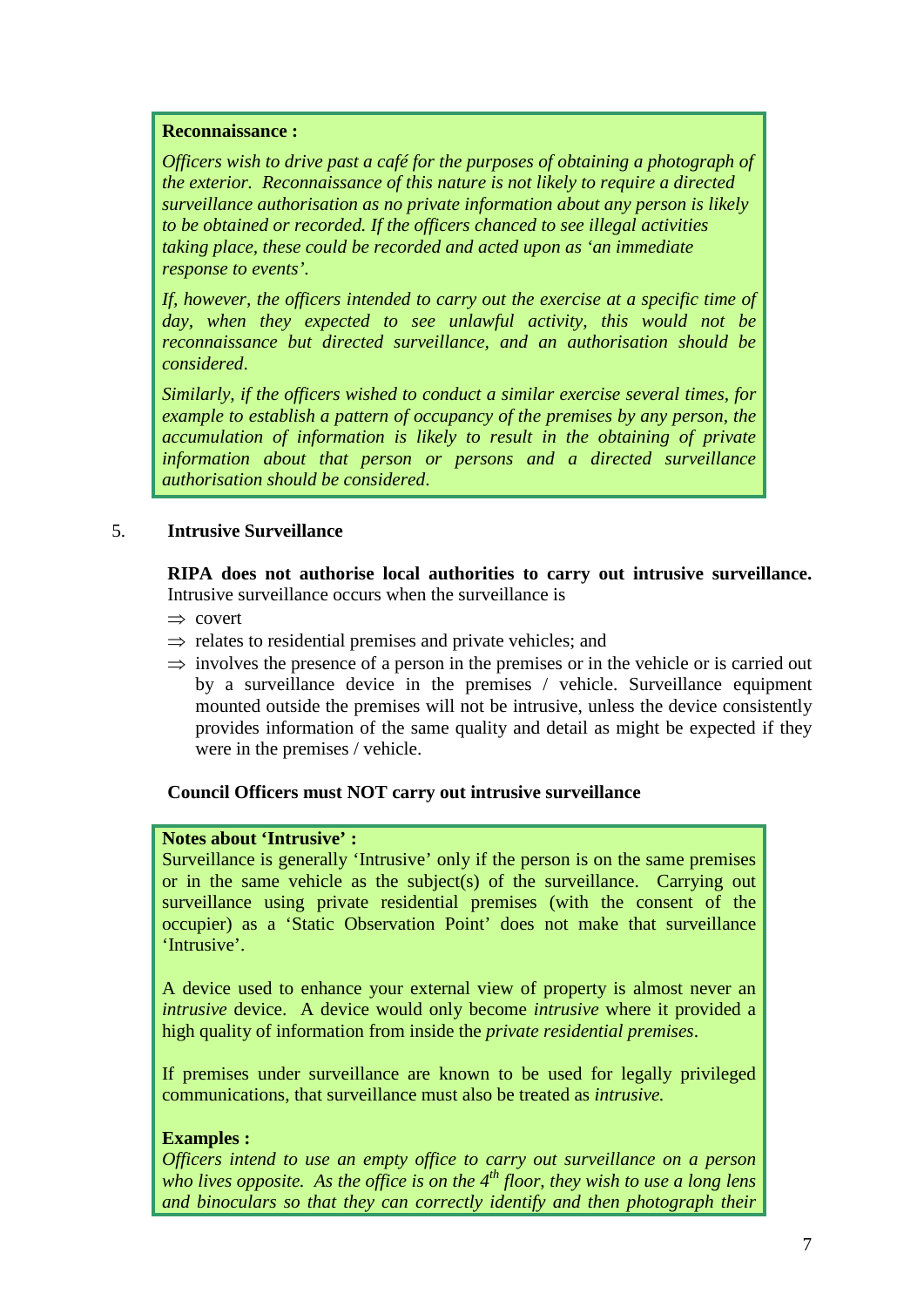*intended subject covertly.* This is NOT *intrusive surveillance*, as the devices do not provide high quality evidence from inside the subject's premises.

*Officers intend using a surveillance van parked across the street from the subject's house. They could see and identify the subject without binoculars but have realised that, if they use a 500mm lens, as the subject has no net curtains or blinds, they should be able to see documents he is reading.* This IS *intrusive surveillance*, as the evidence gathered is of a high quality, from inside the premises, and is as good as could be provided by an officer or a device being on the premises.

#### **Notes about 'Private Residential Premises' (PRP) :**

Premises count as PRP if they are currently used as a residence, and this includes temporary use.

#### **Examples :**

- Flats, houses, caravans etc. used as a residence are PRP
- Hotel rooms are PRP
- Lorry cabs and camper vans are PRP
- Communal areas (like stairs in a block of flats) are not PRP **but**
- A stairwell in a block of flats, known to be used by a homeless person as their temporary residence **is** PRP
- Canteens and dining areas are not PRP
- Front gardens are not PRP
- Setting up a local authority house for a covert operation (and, therefore) for non-residential purposes is not PRP.

#### **Examples of different types of surveillance**

| <b>Type of Surveillance</b> | <b>Examples</b>                                                                                                                                                          |
|-----------------------------|--------------------------------------------------------------------------------------------------------------------------------------------------------------------------|
| Overt                       | Civil Enforcement Officer on patrol                                                                                                                                      |
|                             | Signposted CCTV cameras (in normal use)                                                                                                                                  |
|                             | Recording noise from outside the premises, providing that<br>the occupier has been warned that this will take place                                                      |
|                             | Enforcement Officer conducting a site visit, providing any<br>legislative requirements as to notice have been complied<br>with                                           |
|                             | Looking at publicly available pages on the Internet or<br>through Social Media is normally considered an 'Open<br>Source' investigation if no access is required and the |
|                             | page(s) are only viewed once.                                                                                                                                            |
| <b>Covert Directed</b>      | Officers following an individual over a period to establish<br>whether he is working whilst claiming benefit                                                             |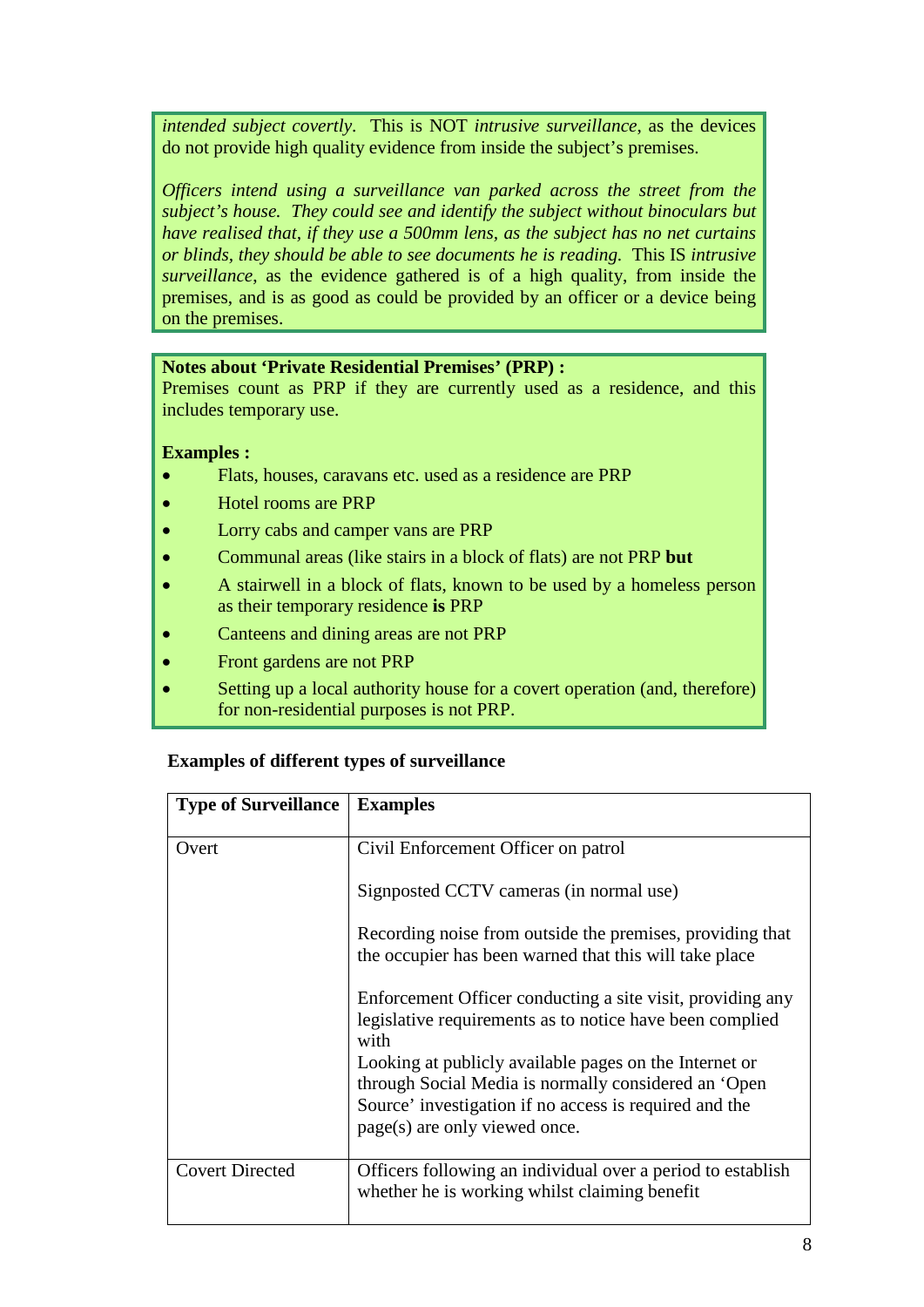|                                                        | Using the Internet or Social Media when an investigator is<br>required to request access in order to view the page or<br>makes repeated targeted visits to the same profiles. |
|--------------------------------------------------------|-------------------------------------------------------------------------------------------------------------------------------------------------------------------------------|
|                                                        |                                                                                                                                                                               |
| Intrusive                                              | Planting a listening or other device in a person's home or                                                                                                                    |
|                                                        | in their private vehicle                                                                                                                                                      |
| THE COUNCIL CANNOT AUTHORISE THIS ACTIVITY AND FORBIDS |                                                                                                                                                                               |
| ITS OFFICERS FROM CARRYING OUT INTRUSIVE SURVEILLANCE. |                                                                                                                                                                               |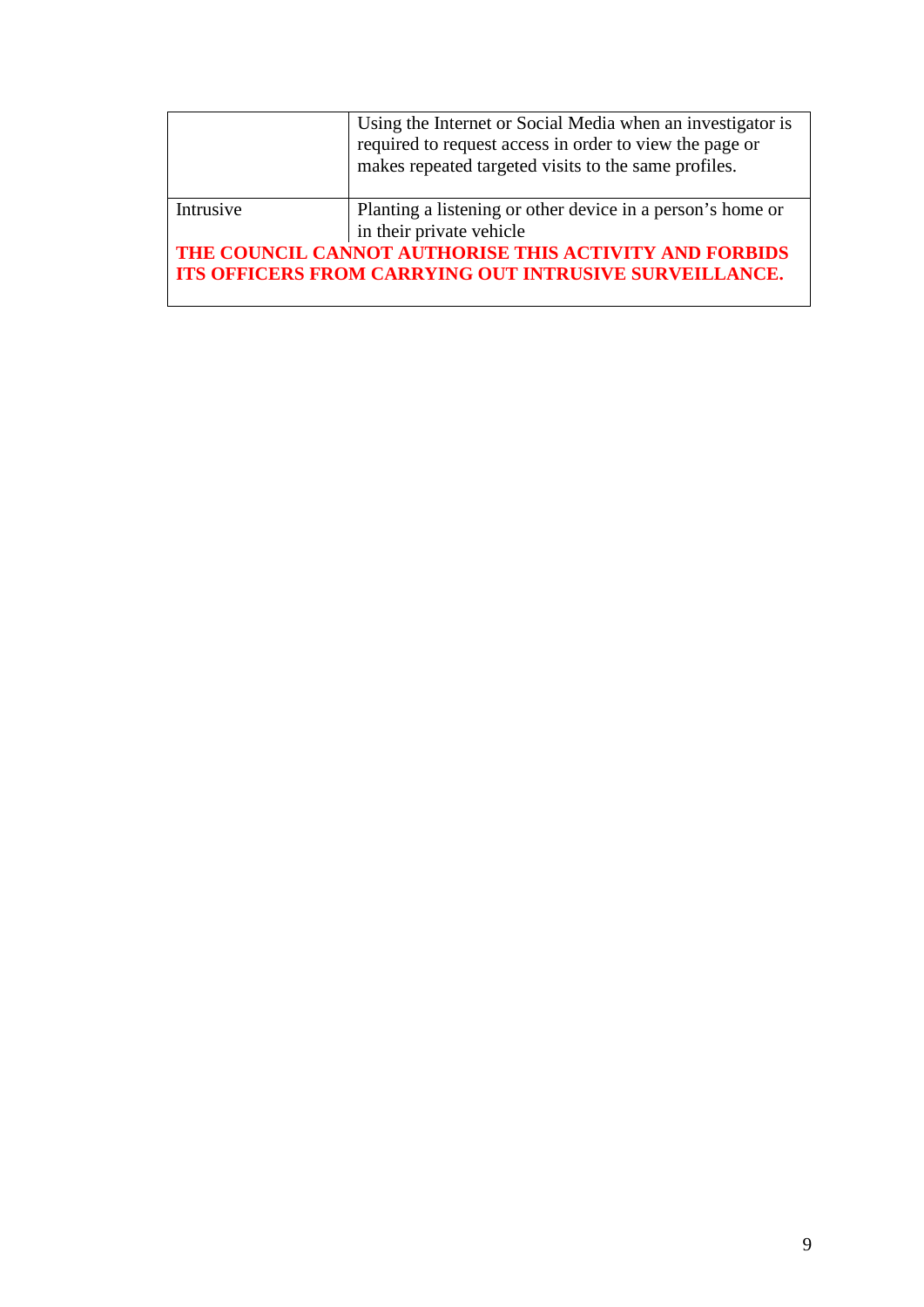### **CONDUCT AND USE OF COVERT HUMAN INTELLIGENCE SOURCES (CHIS)**

#### 1. **Who is a CHIS**

A CHIS is someone who establishes or maintains a personal or other relationship for the covert purpose of helping the covert uses of the relationship to obtain information

RIPA does not apply to circumstances where members of the public volunteer information to the Council or to contact numbers set up to receive such information (such as a benefit fraud hotline).

A relationship is covert if it is conducted in a manner that is calculated to ensure that one of the parties to the relationship is unaware of its purpose.

If a person who provides information voluntarily is asked to obtain further information, it is likely that they would either become a CHIS or that DS authorisation should be considered.

#### **Examples of a CHIS may include:**

- Licensing Officers, working with the Police, covertly building a business relationship with a cab company which is believed to be using unlicensed drivers.
- Whistleblowing, when you actively "recruit" an employee to gather information on another employee who is the subject of a criminal investigation, provided this is undertaken within a formal framework (refer to the Council's Raising Concerns at Work (Whistleblowing) Policy).
- Food Safety Officers posing as customers to get information on what is being sold at premises and developing a relationship with the shopkeeper beyond that of supplier and customer.

#### 2. **What must be authorised?**

Officers must not create or use a CHIS without prior authorisation.

Creating (or "Conduct of") a CHIS means procuring a person to establish or maintain a relationship with a person so as to secretly obtain and pass on information. The relationship could be a personal or 'other' relationship (such as a business relationship) and obtaining the information may be either the only reason for the relationship or be incidental to it. Note that it can also include asking a person to continue a relationship which they set up of their own accord.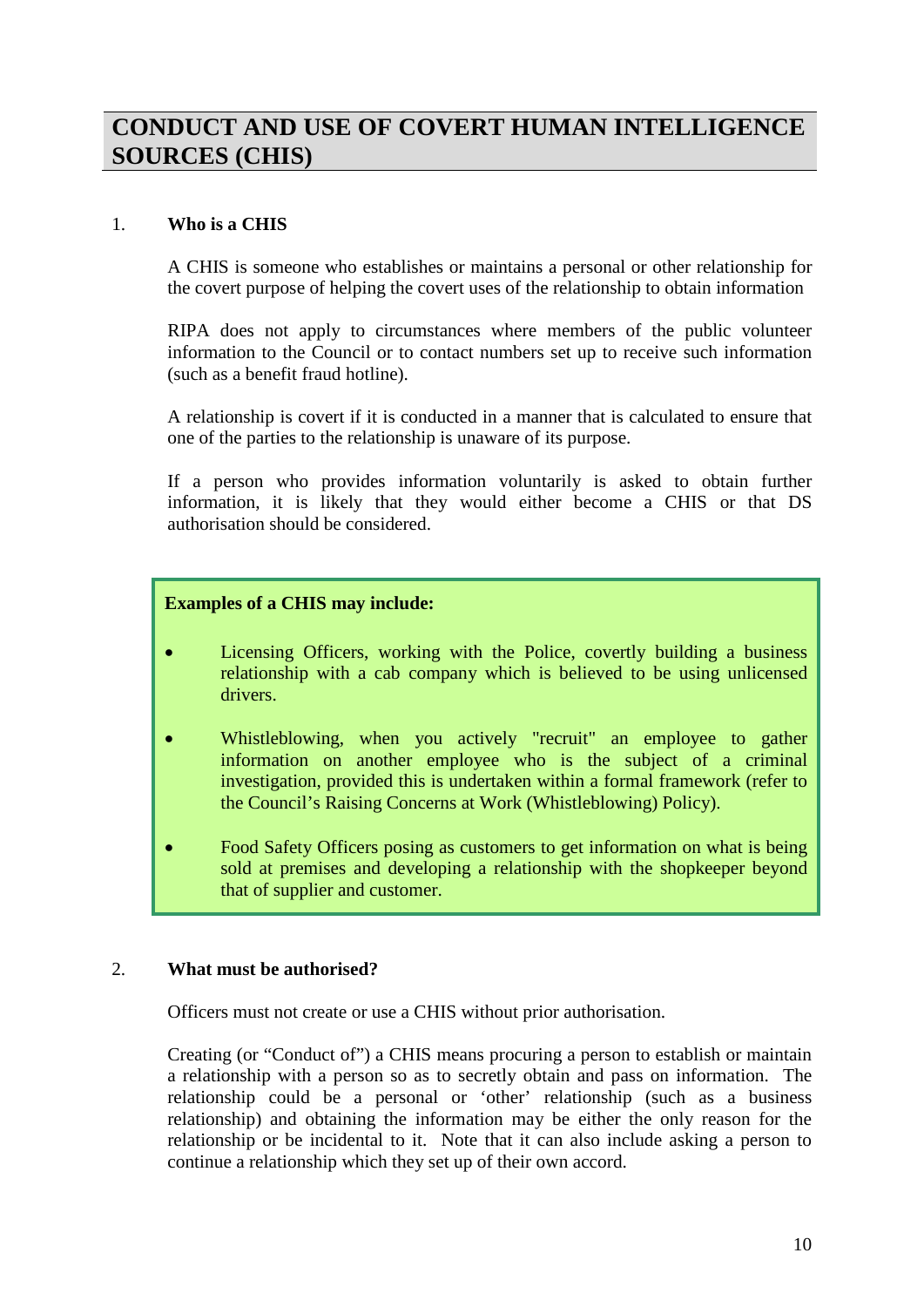Use of a CHIS includes actions inducing, asking or assisting a person to act as a CHIS and the decision to use a CHIS in the first place.

#### 3. **Test Purchases**

A normal test purchase does not usually involve the conduct or use of a CHIS. If the test purchase does not require the purchaser to establish a relationship with the supplier with the covert purpose of obtaining information, the purchaser will not be a CHIS. In other words, if the purchaser acts in a manner entirely consistent with being an ordinary member of the public in making the test purchase, then no CHIS authorisation is needed.

By contrast, if a relationship is developed with the person in the shop, for example, to obtain information about supplies of goods (for example, food unfit for human consumption), then this is likely to amount to the conduct or use of a CHIS. Similarly, if the test purchaser uses hidden devices, such as cameras or other recording devices, to record what is going on in the shop, then this will require authorisation, albeit in the form of covert directed surveillance. In some instances, a combined authorisation may be required.

Note that it is not just members of the public who can be a CHIS; an officer acting in this manner should be considered as a CHIS.

#### 4. **Use of juveniles as CHIS**

A juvenile is a person under the age of 18. Special safeguards apply to the authorisation where the CHIS would be a child.

Authorisations for juvenile CHIS must not be granted unless: -

- $\Rightarrow$  A risk assessment has been undertaken as part of the application, covering the physical dangers and the psychological aspects of the use of the child
- $\Rightarrow$  The risk assessment has been considered by the Authorising Officer and he is satisfied that any risks identified in it have been properly explained; and
- $\Rightarrow$  The Authorising Officer has given particular consideration as to whether the child is to be asked to get information from a relative, guardian or any other person who has for the time being taken responsibility for the welfare of the child.

#### **N.B.: A child under the age of 16 must never be asked to give information against his parents or any person who has parental responsibility for him**

Authorisations must not be approved unless the Authorising Officer is satisfied that management arrangements exist which will ensure that there will at all times be a person who has responsibility for ensuring that an appropriate adult will be present between any meetings between Council representatives and a CHIS under 16 years of age. The authorisation period for juvenile CHIS is four months.

**Authorisations for the use of a juvenile as a CHIS can only be approved by the SAO as Head of Paid Service or, in her absence, the person acting as Head of the Paid Service.**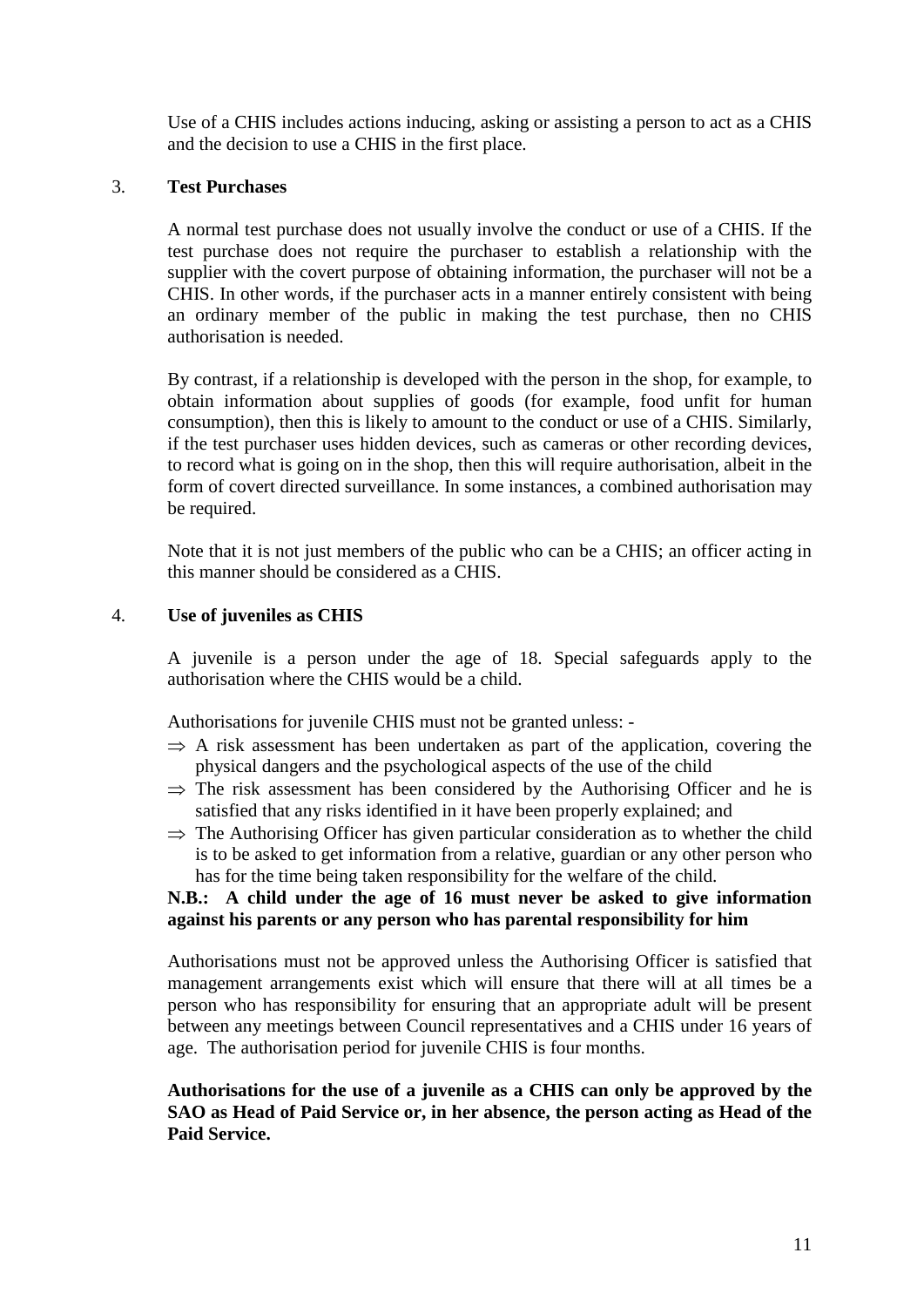#### 5. **Use of vulnerable individuals as a CHIS**

A vulnerable individual is a person who is or may be in need of community care services by reason of mental or other disability, age or illness and who is or may be unable to take care of himself, or unable to protect himself against significant harm or exploitation.

Any vulnerable individual should only be authorised to act as a CHIS in the most exceptional circumstances.

**Authorisations for the use of a vulnerable individual as a CHIS can only be approved by the SAO as Head of Paid Service or, in her absence, the person acting as Head of the Paid Service.**

6. **Additional notes on the conduct or use of CHIS can be found in the Home Office Code of Practice – see Appendix Three.**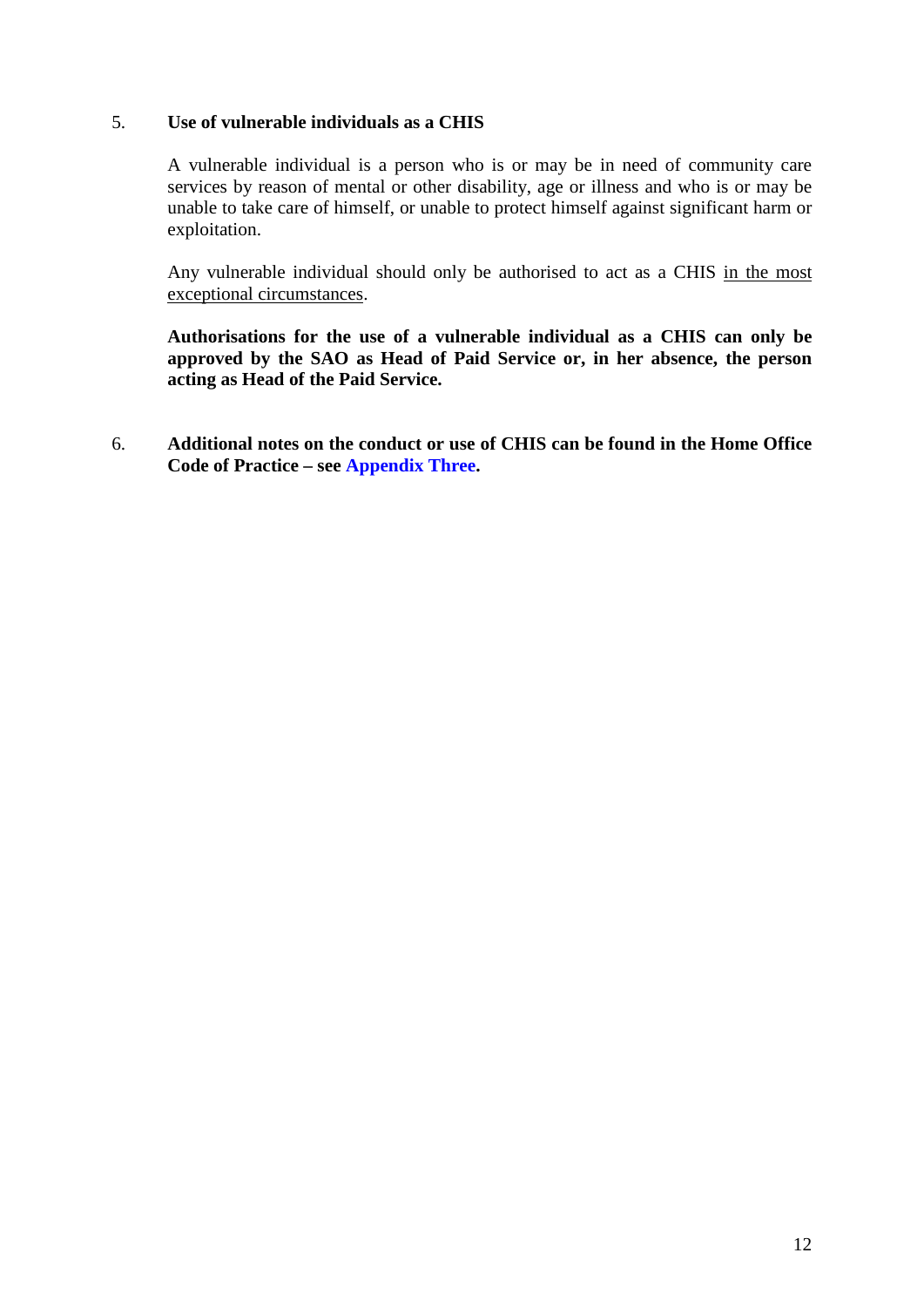### **THE INTERNET AND RIPA**

Nowadays investigators make much use of the internet in the course of their enquiries. Many of these enquiries are simple 'open source' enquiries and are unlikely to amount to either Directed Surveillance or the use of a Covert Human Intelligence Source. There are, however, circumstances under which RIPA authorisation may be appropriate.

#### **1. Normal usage**

Where an investigator makes normal background checks on the internet, accessing pages that are in the public domain on a single occasion, this would be considered normal usage. Under these circumstances, whilst full records must obviously be kept (in order to comply with the Criminal Procedure and Investigations Act) there is no need for investigators to seek authorisation to make these enquiries. During the course of the investigation, it would be normal for an investigator to make very occasional checks on pages, in order to confirm the information contained therein or, for example, to check for changes just prior to interview.

If, on the other hand, investigators wish to make regular checks on pages, in order to keep check on a suspect's activities, this may amount to Directed Surveillance.

#### **2. Directed Surveillance**

Where investigators make regular checks of a page, in order to monitor activity, this may amount to Directed Surveillance. This is because the person, whilst posting to a public forum, site or page, may well not expect the Local Authority to be watching them.

An analogy must be drawn between the electronic world and the 'real' world – if investigators were to go to a public house, in order to listen to a conversation that the suspect was having, this would amount to Directed Surveillance; visiting an online forum for the same purpose is no different.

You wish to covertly watch a shop, in order to see if the shopkeeper is selling unlawful items. This is Directed Surveillance. That same shopkeeper has an online shop that you wish to check every day. What is the difference?

#### **3. Covert Human Intelligence Source**

Looking at publicly available pages is normally considered an 'Open Source' investigation but the situation changes if investigators are required to request access, in order to view the page.

If investigators have to create or maintain a 'personal or other relationship' in order to access information, this probably amounts to becoming a Covert Human Intelligence Source. A good example of this is 'Facebook', where a profile may be available for all to view ('Open Source' or Directed Surveillance) or may require investigators to send a friend request and have that request accepted.

An exception would be where, for example, the officer uses an identity that is manifestly overt (Surrey Heath Trading Standards) and sends the request from this identity. Under these circumstances, the viewing of the page would amount to monitoring and not Directed Surveillance or becoming a Covert Human Intelligence Source.

Officers are instructed to use the procedures outlined in this policy (either RIPA or Non-RIPA), if the above circumstances apply.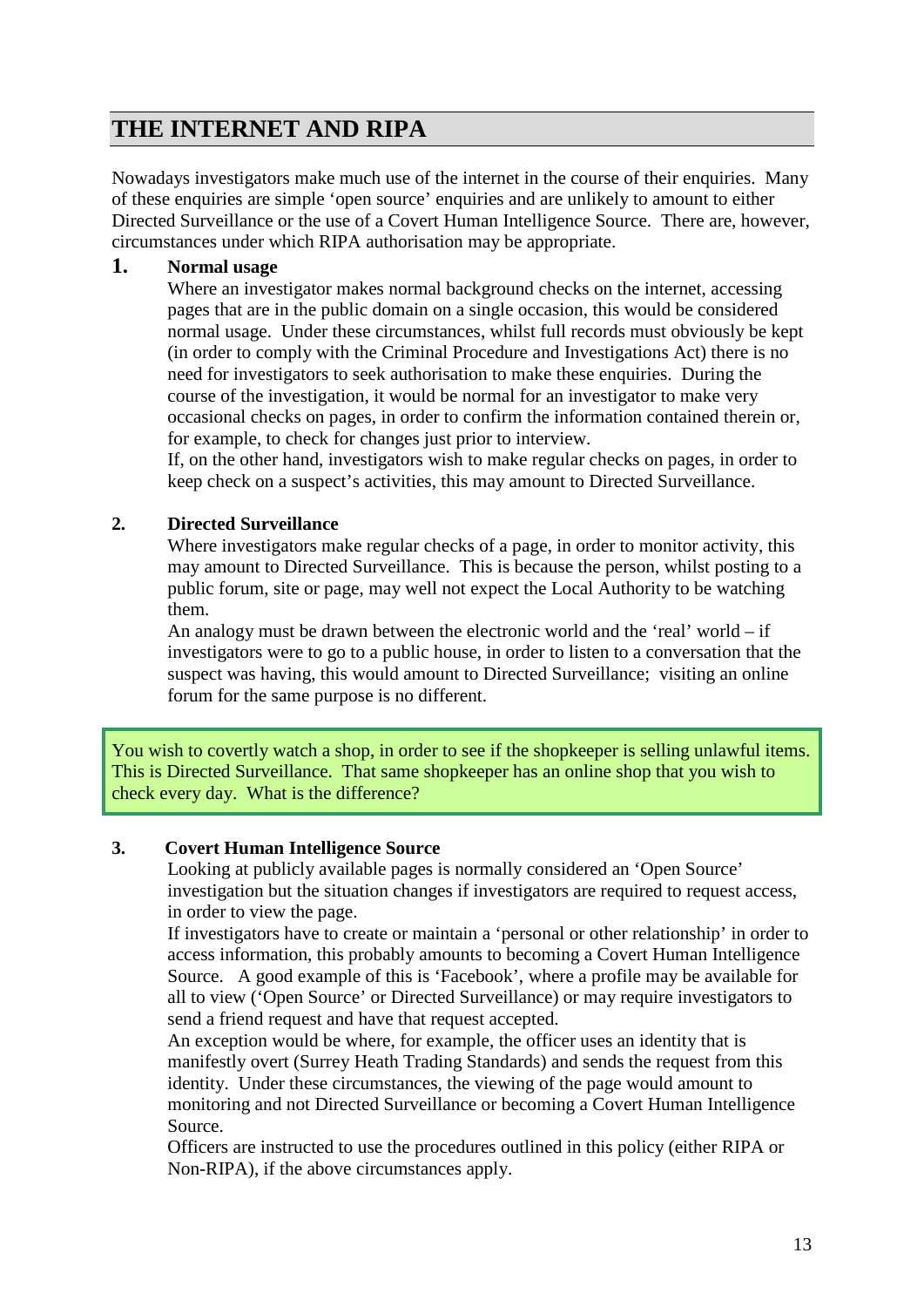### **AUTHORISATION PROCEDURES FOR DIRECTED SURVEILLANCE AND CHIS**

1. Directed Surveillance and the conduct or use of a CHIS can only be lawfully carried out if properly authorised and if it is carried out in strict accordance with that authorisation. Appendix Two provides a flow chart of the process to be followed.

#### 2. **Authorising Officers**

DS and CHIS can only be authorised by Authorising Officers or the SAO who are named in this policy; the list of Authorising Officers appears at Appendix One. Authorising Officers will be removed from the list if they do not attend the required training programmes. The Appendix will be kept up to date by the SRO and amended as needs require. In addition, the SRO has delegated authority to add, delete or substitute posts as required.

Authorisations under RIPA are separate from, and in addition to, any delegated authority that may be required to act under the Council's Scheme of Delegation to Officers. RIPA authorisations are for specific investigations only, and must be renewed or cancelled once the specific surveillance is complete or about to expire.

Only the SAO can authorise the use of a CHIS who is a juvenile or vulnerable person or in the case of confide

#### 3. **Training Records**

Authorising Officers must attend proper training before being entitled to authorise surveillance applications under this policy. Training will be given or approved by the SRO who will maintain a central register (Central Record) of all those individuals who have undergone such training.

#### 4. **Application Forms**

- (a) Only the currently approved RIPA forms, available on the Home Office website, may be used. Any other forms will be rejected by the Authorising Officer and the RMO.
- (b) A Gatekeeper role is conducted by Julia Hutley-Savage, Principal Solicitor, who, if requested to do so by an applicant for an Authorisation, will check the quality of applications before these are submitted to an Authorising Officer and advise whether the application demonstrates sufficient grounds for authorisation.
- (c) The RMO role is conducted by Jessica Harris-Hooton, Council Solicitor, and the extent this role is explained in Appendix Six.

#### 5. **Grounds for Authorisation**

Local Authorities can only authorise the use of directed surveillance under RIPA for the purpose of detecting crime or preventing disorder if this involves a criminal offence(s) punishable, whether on summary conviction or indictment, by a maximum term of at least 6 months'' imprisonment **or** are related to the underage sale of alcohol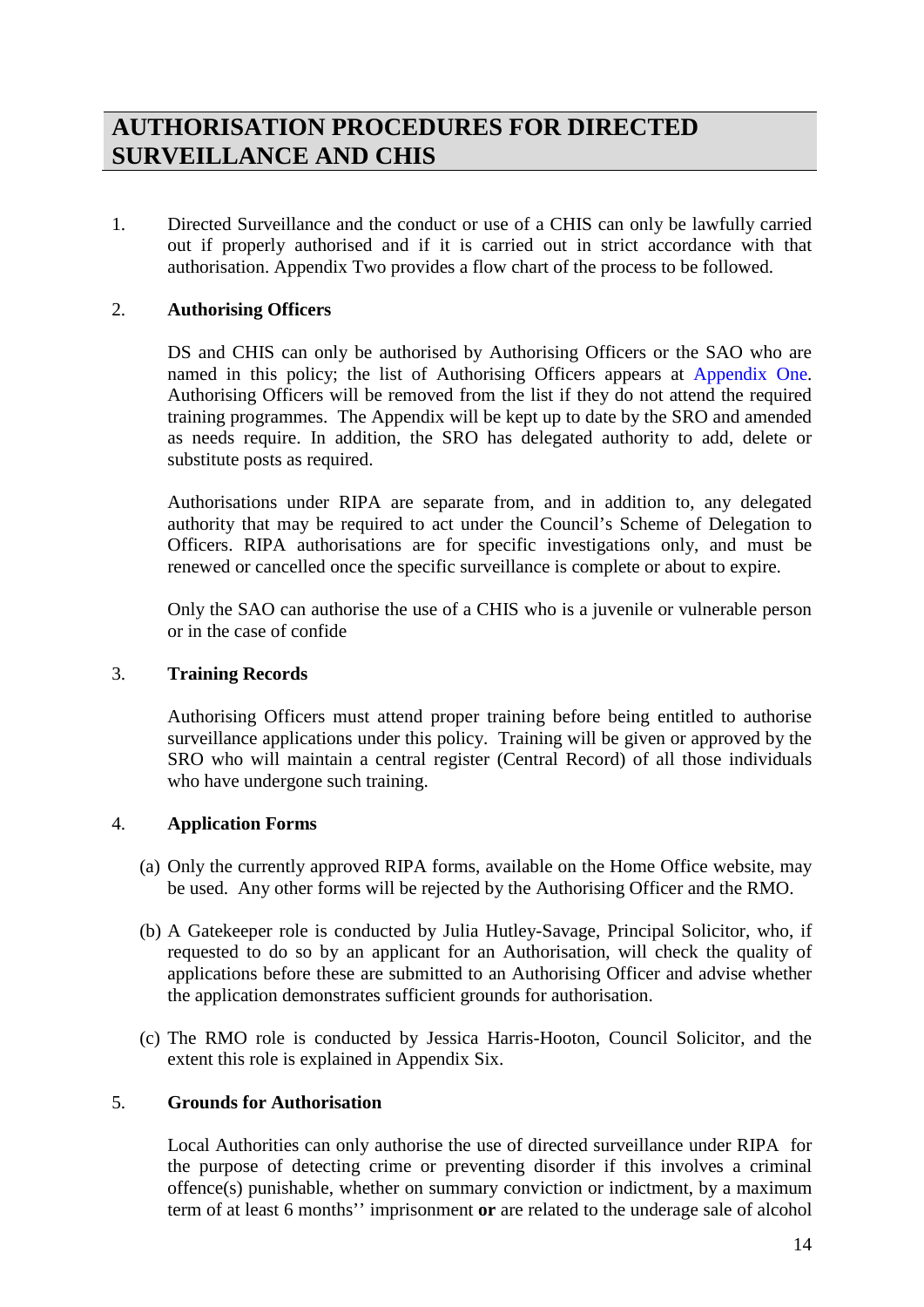and tobacco. The offences relating to the latter are in article 7A of the 2010 Order. The link can be found at Appendix Three.

Recent guidance from the Home Office has confirmed that this limitation to the circumstances where directed surveillance can be undertaken or a CHIS used does not cover the investigation of circumstances which may lead to the issue of a statutory notice (for example, an enforcement notice or an abatement notice). The Home Office has expressed the view that prior to the issue of a statutory notice only overt surveillance may be undertaken.

#### 6. **Assessing the Application Form**

Before an Authorising Officer signs a Form he must:

- (a) be mindful of the Council's Policy and Procedures Document, the training provided and any other guidance issued, from time to time, by the RMO and SRO ;
- (b) satisfy himself that the RIPA authorisation is:
	- ⇒ **in accordance with the law ;**
	- ⇒ **necessary** in the circumstances of the particular case on the ground available to the Council ;
	- ⇒ **proportionate** to what it seeks to achieve ; and
	- ⇒ the **criminal offence** being investigated is punishable by a maximum term of imprisonments of **at least 6 months**;
- (c) in assessing whether the proposed surveillance method is proportionate, consider whether there are other methods of gathering the information. The least intrusive method will normally be considered to be the most proportionate method unless, for example, it is impractical or would undermine the investigation;
- (d) take into account the risk of intrusion to the privacy of persons other than the specified subject of the surveillance (**collateral intrusion**). Measures must be taken to avoid of minimise (so far as is possible) collateral intrusion and this may be relevant to the issue of proportionality;
- (e) set a date for the review of the authorisation;
- (f) allocate a Unique Reference Number for the application as follows:

Year / Division / Number of Application; and

(g) Ensure that a copy of the RIPA form is forwarded to the RMO for entry onto the Central Record **within 48 hours of the relevant authorisation being given**.

NB: **The application MUST make it clear how the proposed intrusion is necessary and how an absence of this evidence would have a prejudicial effect on the outcome of the investigation. If it does not, the application MUST be refused.**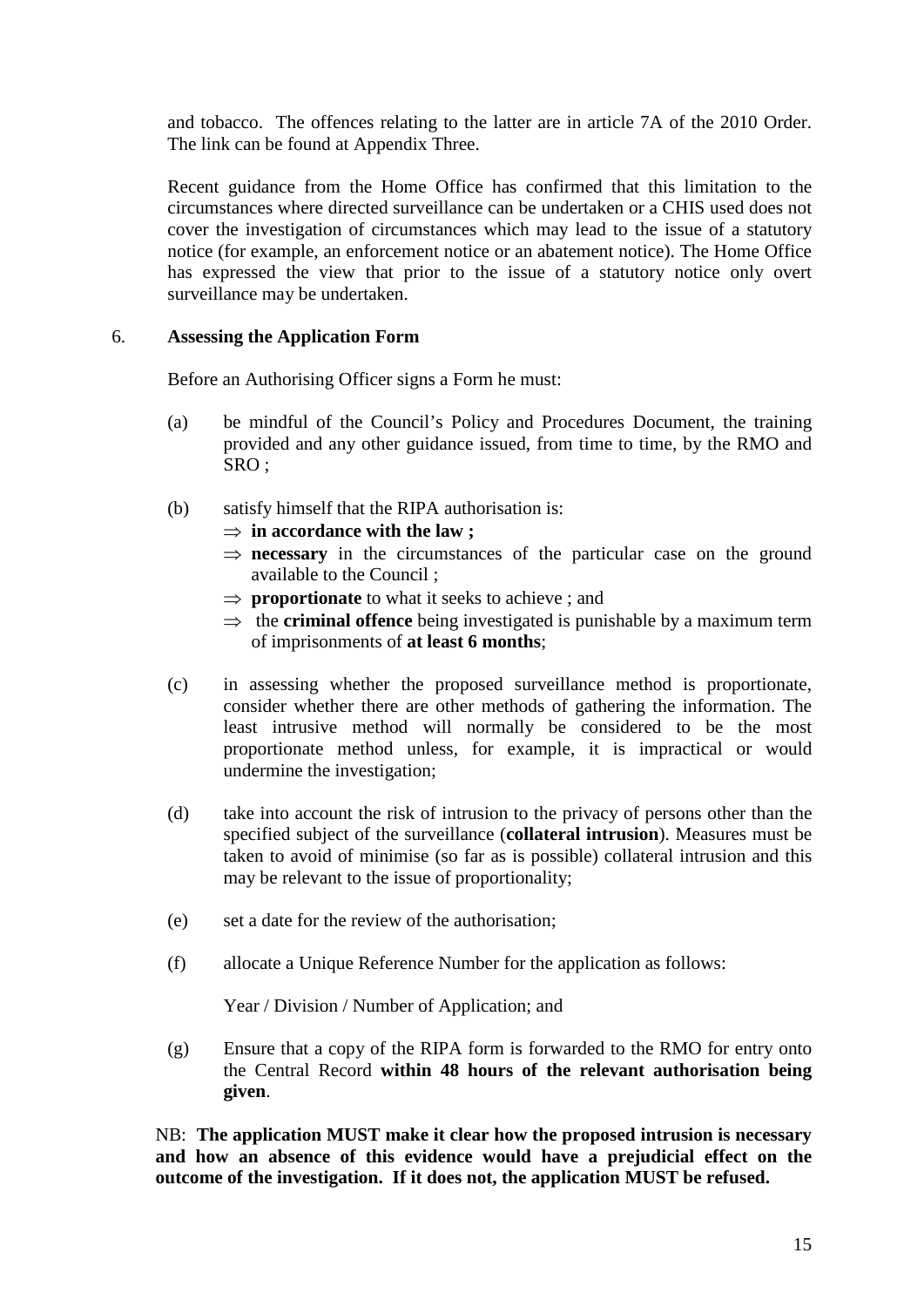#### **Showing 'Necessity'**

The application should identify the specific offence being investigated (including section and act) and the specific point(s) to prove that surveillance is intended to gather evidence about. The applicant must show that the operation is capable of gathering that evidence and that such evidence is likely to prove that part of the offence.

#### 7. **Additional Safeguards when authorising a CHIS**

When authorising the conduct or use of a CHIS, the Authorising Officer **must also**:

- (a) be satisfied that the **conduct** and / or the **use** of the CHIS is proportionate to what is sought to be achieved;
- (b) ensure that the application clearly defines the persons fulfilling the roles of the Handler and Controller as required under section 29(5) of the Act
- (c) be satisfied that **appropriate arrangements** exist for the management and oversight of the CHIS; this includes health and safety issues and the requirement to complete a risk assessment outlining any and all the risks to the CHIS;
- (d) consider the likely degree of intrusion of all those potentially affected;
- (e) consider any adverse impact on community confidence that may result from the use or conduct or the information obtained; and
- (f) ensure **records** contain particulars and are not available except to those persons who have a need to know.

#### 8. **Duration**

The RIPA authorisation must be reviewed in accordance with the time stated and cancelled once it is no longer needed.

The authorisation to carry out / conduct the surveillance lasts for three months from authorisation for Directed Surveillance and twelve months from authorisation for a CHIS.

#### **How to calculate the expiry of an authorisation:**

An Officer applies for permission to carry out surveillance, on a named subject, which is necessary to the proof of a case of serious fraud. The Authorising Officer considers that it is proportionate, and approves and signs the RIPA1 form at 3.35pm on 23<sup>rd</sup> March 2011.

Applications for *Directed Surveillance* last for three months.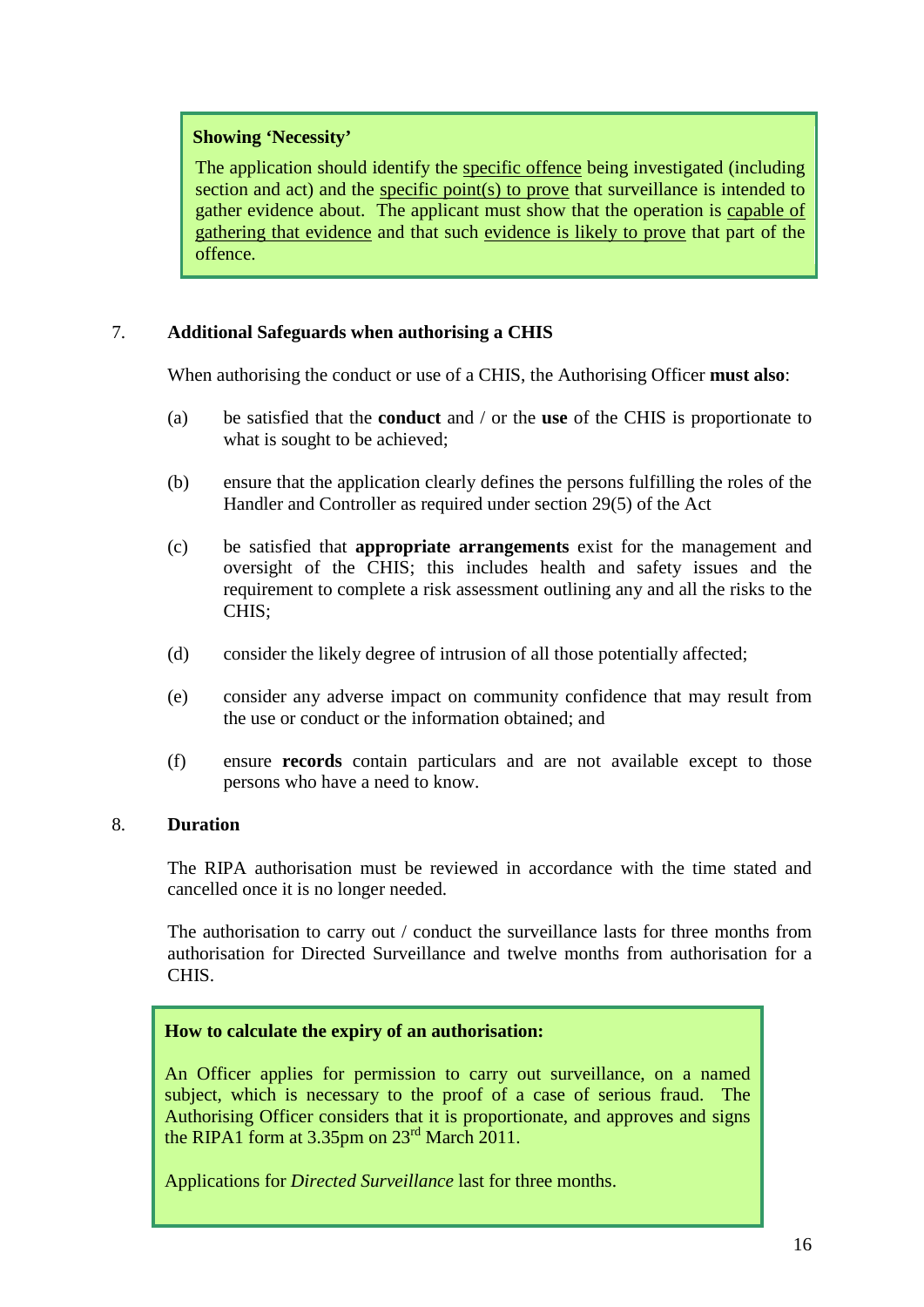#### The expiry is midnight on the final day of the authorisation:  $22<sup>nd</sup>$  June 2011.

Authorisations can be renewed when the maximum period has expired. The Authorising Officer must consider the matter afresh, including taking into accounts the benefit of the surveillance to date, and any collateral intrusion that has occurred.

The renewal will begin on the day when the authorisation would have expired. Renewal applications must be granted by the Magistrates prior to expiry

#### **To renew or not**

Cases that are likely to be renewed would include the following:

- Surveillance has shown that the case involves more people than originally suggested, and the surveillance operation is to be widened to gather evidence against them.
- The surveillance has gathered three-quarters of the evidence required but is still crucially short of what is needed for a successful prosecution. The reason for this is that the investigator's car broke down on the last occasion.

Cases that are unlikely to be renewed would include the following:

• The investigators have been watching the subject for the last three months and have not seen him commit the offence. They are, however, sure he's 'at it' and would like another three months to have a look.

#### 9. **Confidential Information**

The Act does not provide any special protection for "confidential information", but there are slight differences in the process. However, particular care should be taken in cases where the subject of the investigation or operation might reasonably expect a high degree of privacy or where confidential information is involved.

Confidential material is anything which is:

- $\Rightarrow$  subject to legal privilege
- $\Rightarrow$  communications between a Member of Parliament and another person on constituency matters
- $\Rightarrow$  confidential personal information
- $\Rightarrow$  confidential journalistic material

Action which may lead to such confidential information being acquired is subject to additional safeguards under this policy.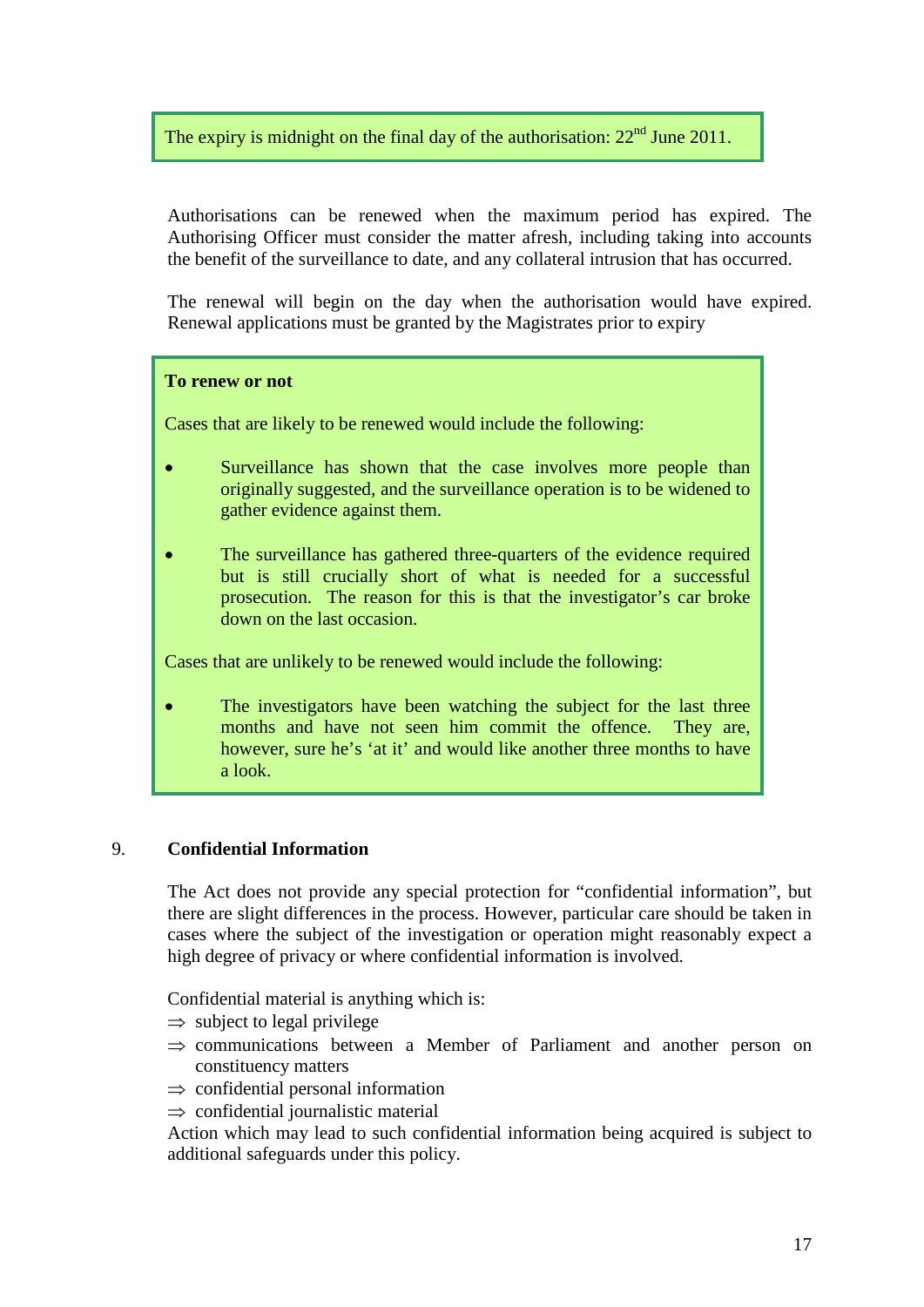#### Material subject to legal privilege

Section 98 of the Police Act 1997 describes those matters that are subject to legal privilege. Legal privilege does not apply to communications made with the intention of furthering a criminal purpose (whether the lawyer is acting unwittingly or culpably). Thus legal communications will lose their protection if there are grounds to believe, for example, that the professional legal adviser is intending to hold or use them for a criminal purpose. Privilege is not, however, lost if a professional legal adviser is properly advising a person who is suspected of having committed a criminal offence. The concept of legal privilege applies to the provision of professional legal advice by any individual, agency or organisation qualified to do so.

Legally privileged information is particularly sensitive and surveillance which acquires such material may engage Article 6 as well as Article 8 of the Human Rights Act 1998. Legally privileged information obtained by surveillance is extremely unlikely ever to be admissible as evidence in criminal proceedings. Moreover the fact that such surveillance has taken place may lead to related criminal proceedings being stayed as an abuse of process.

**NOTE:** Directed surveillance is treated for the purposes of RIPA as intrusive surveillance, where the surveillance takes place in locations where it is known that legal consultations are taking place. Local Authorities may not authorise *intrusive surveillance* using RIPA.

#### Confidential constituent information

Confidential constituent information is information relating to communications between a Member of Parliament and a constituent in respect of constituency matters. Again, such information is held in confidence if it is held subject to an express or implied undertaking to hold it in confidence or it is subject to a restriction on disclosure or an obligation of confidentiality contained in existing legislation.

#### Confidential Personal Information

Confidential personal information is information held in confidence relating to the physical or mental health or spiritual counselling concerning an individual (whether living or dead) who can be identified from it.

Such information, which can include both oral and written communications, is held in confidence if it is held subject to an express or implied undertaking to hold it in confidence or it is subject to a restriction on disclosure or an obligation of confidentiality contained in existing legislation.

Spiritual counselling means conversations between an individual and a minister of religion acting in his official capacity, where the individual being counselled is seeking or the minister is imparting forgiveness, absolution or the resolution of conscience with the authority of the Divine Being(s) of their faith. Confidential Journalistic Material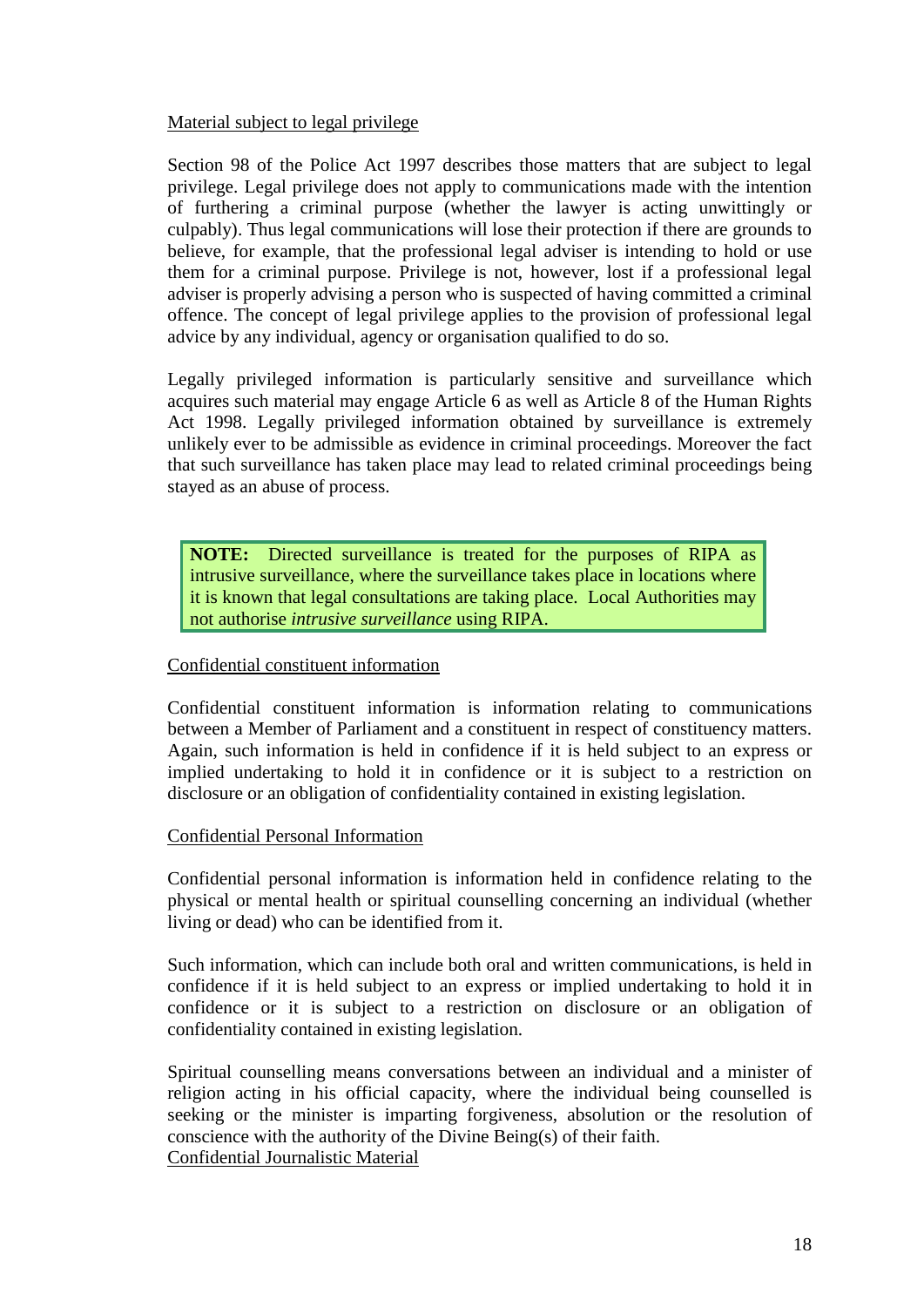Confidential Journalistic Material includes material acquired or created for the purposes of journalism and held subject to an undertaking to hold it in confidence, as well as communications resulting in information being acquired for the purposes of journalism and held subject to such an undertaking.

#### 10. **Additional Safeguards for Confidential Information**

#### Directed Surveillance

An application for the use of surveillance which is likely to result in the acquisition of confidential information should only be made in exceptional and compelling circumstances. Full regard should be had to the particular proportionality issues such surveillance raises.

The application for authorisation should, in addition to the reasons why it is considered necessary, contain ~

- $\Rightarrow$  An assessment of how likely it is that confidential information will be acquired
- $\Rightarrow$  Whether the purpose (or one of the purposes) of the use of surveillance or a CHIS is to obtain such confidential information

Additional safeguards are also to be imposed in that: -

- $\Rightarrow$  The Authorising Officer must be the SAO or, in her absence, the person acting as Head of the Paid Service.
- $\Rightarrow$  Those involved in the surveillance must be advised that confidential material may be obtained.
- $\Rightarrow$  Confidential material will not be retained or copied unless there is a clear, relevant and specific purpose for doing so.
- ⇒ Confidential material will only to be disclosed to those who have a clear and substantial need to know and for a specific and proper purpose. (Handling Code 4 or 5).
- $\Rightarrow$  Confidential material must be clearly marked as such and accompanied by a clear warning of its confidentiality (Handling Code 4 or 5).

#### **N.B.: If you have any doubt about the handling and dissemination of confidential information, seek advice from a legal adviser within the Council** *before* **any further dissemination of the material takes place.**

Where an Authorising Officer does authorise an application where confidential material may be obtained it will be highlighted and drawn to the attention of the Surveillance Commissioner or his Inspector during the next available inspection.

#### 11. **Covert Surveillance Equipment**

The use of recording devices in private residential premises, after the subject of the recording (normally a nuisance neighbour) has been told they will be monitored by the use of such devices, is not surveillance, it is monitoring. (Officers must, however, be aware of the risk to health and safety of the person allowing you to use their premises.)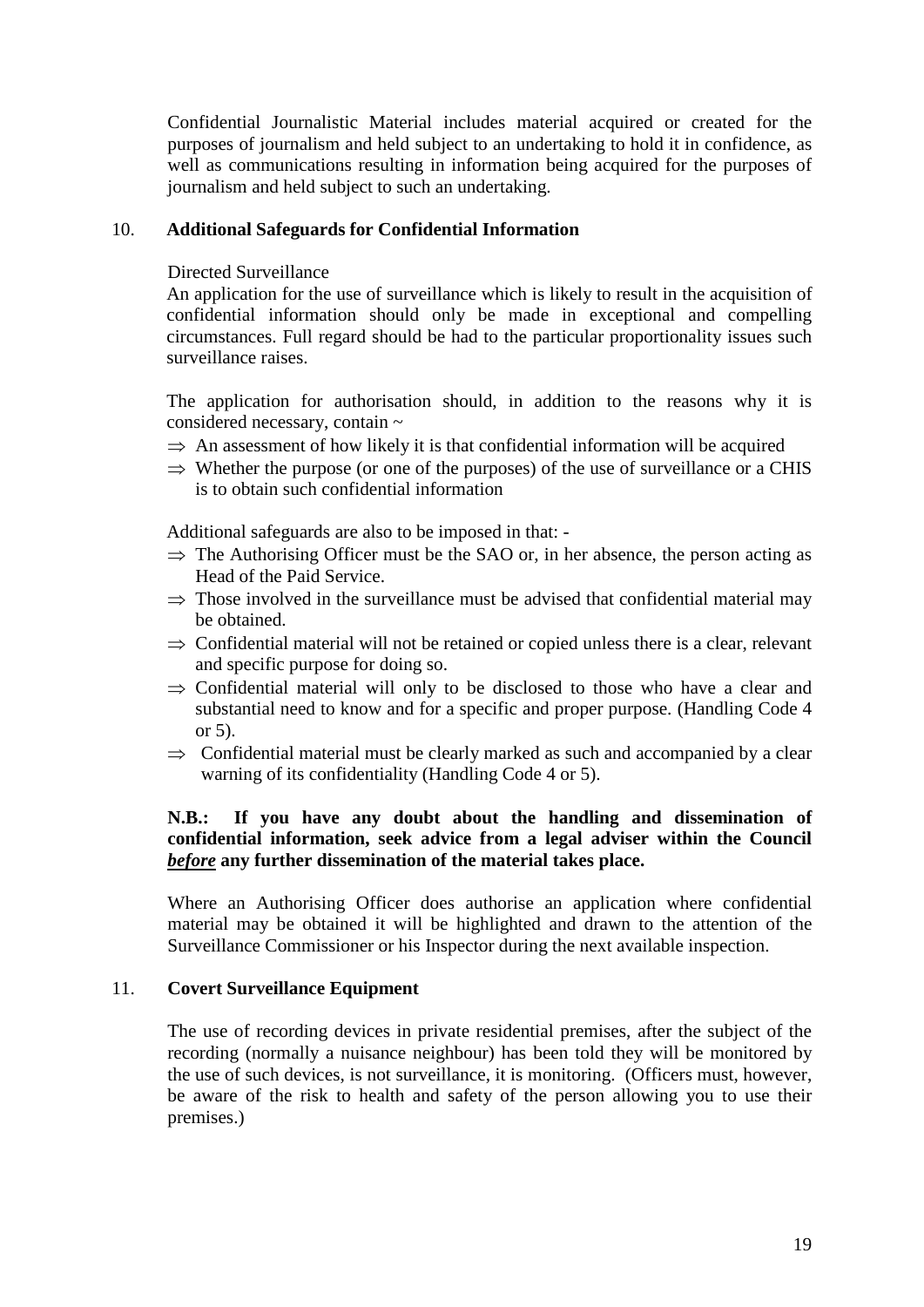#### Set Up of Noise Monitoring or Recording Devices

Devices that make a record of noise levels are unlikely to be considered as a surveillance device, provided the guidance in this section has been followed.

Devices that record sound could be subject to suggestions that they are surveillance devices. This Council is clear that this is not the case, as the subject has been clearly informed that their noise levels will be monitored. Furthermore, the device is only recording noise that is clearly audible outside the monitored premises (such as in a neighbour's house or from the public highway).

Devices that record sound must be set so as to only record noise at the levels that are normally audible to the human ear at the location in which the device is located.

Devices that are not set up in accordance with the instructions in this section could be the source of complaints that they amount to unauthorised intrusive surveillance.

#### **Officers are expressly forbidden from setting up devices EXCEPT as set out in this section.**

In the event that Officers wish to carry out surveillance other than monitor noise by use of surveillance devices, they must seek urgent advice from the RMO. The rules under which covert surveillance equipment may be installed on private premises are complex, and RIPA may not authorise the Council to act in this way.

Surveillance equipment will only be installed in residential premises if a member of the public has requested help or referred a complaint to the Council. Any permission to locate surveillance equipment on residential premises must be obtained in writing from the householder or tenant.

Surveillance devices designed or adapted for the purpose of providing information regarding the location of a vehicle alone do not necessarily constitute directed surveillance if no private information about any individual is obtained but only information about the location of that particular device at any one time. However, the subsequent use of that information coupled with other surveillance activity which may obtain private information, could interfere with Article 8 rights.

#### **Examples of Where Covert Surveillance Equipment Might be Used**

A contractor is suspected of stealing supplies. Officers gain authorisation to observe the supply depot and to photograph any persons entering or leaving and to video any loading or unloading that takes place, using a concealed video camera.

A benefit claimant is suspected of working in a market. Officers gain authorisation to observe the market stall and to photograph the subject, if he engages in trading activity, using a concealed still camera.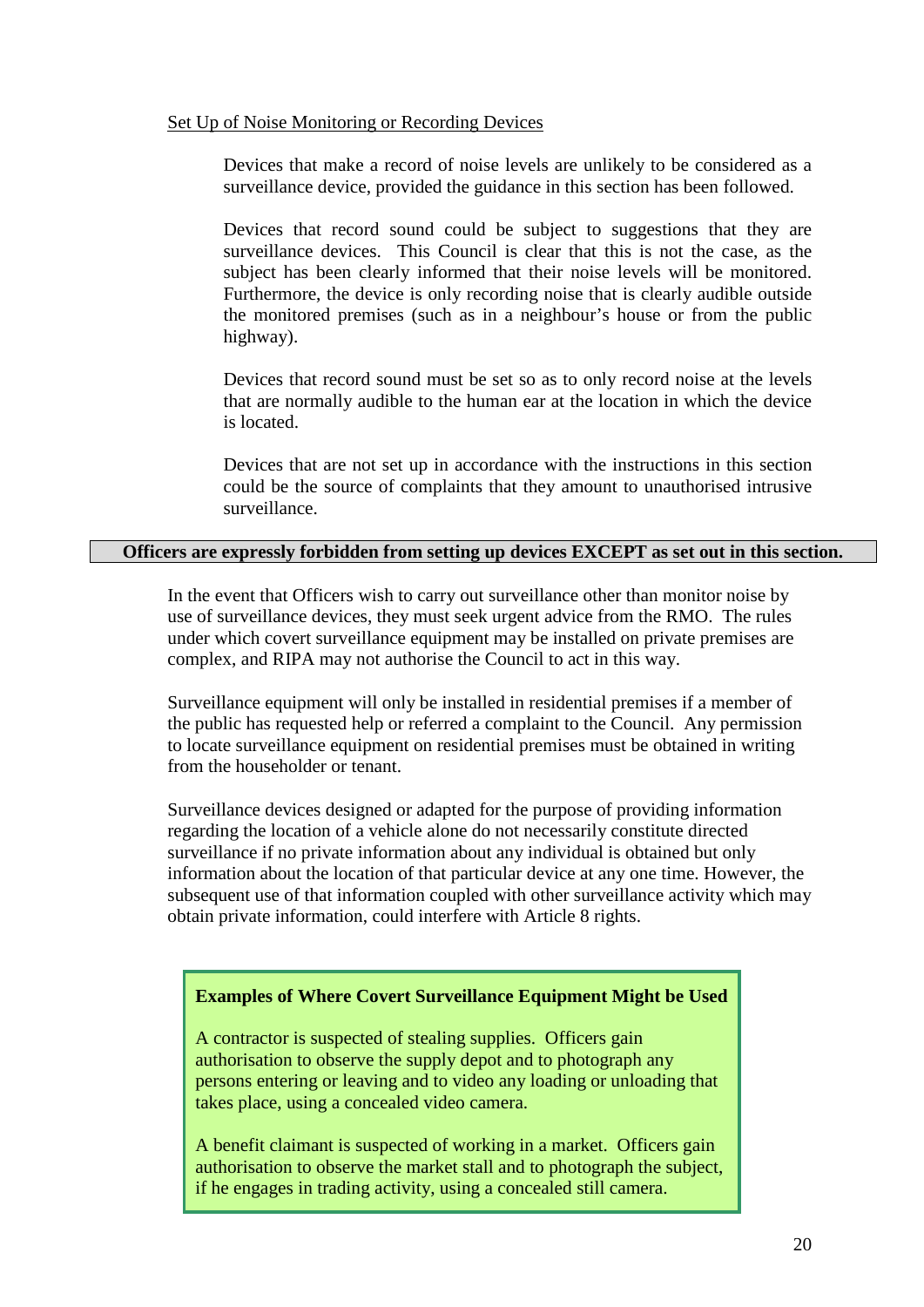A person is suspected of mis-selling service to persons on the street. Officers gain authorisation to approach the man and record the conversation, using a concealed tape recorder.

Any request by a Council Officer to a resident to keep a video / audio / written diary as part of a Covert evidence-gathering exercise will be regarded as a Covert Surveillance exercise conducted on behalf of the Council and must be authorised appropriately.

Generally, information gained under this type of operation will be given a dissemination code of 4 or 5, that is access will generally only be allowed to limited and prescribed parties, including law enforcement agencies, and prosecution agencies, and would have special condition attached to its use.

All information captured using a surveillance device and stored within recording media used during directed surveillance or as part of the conduct of a source, whether used or unused material, must be recorded and retained and revealed to the prosecutor according to the Criminal Procedure and Investigations Act (CPIA).

12. **Additional notes on the conduct or use of CHIS, relating to the management of sources, taken from the Home Office's Code of Practice on CHIS can be found at Appendix Four.**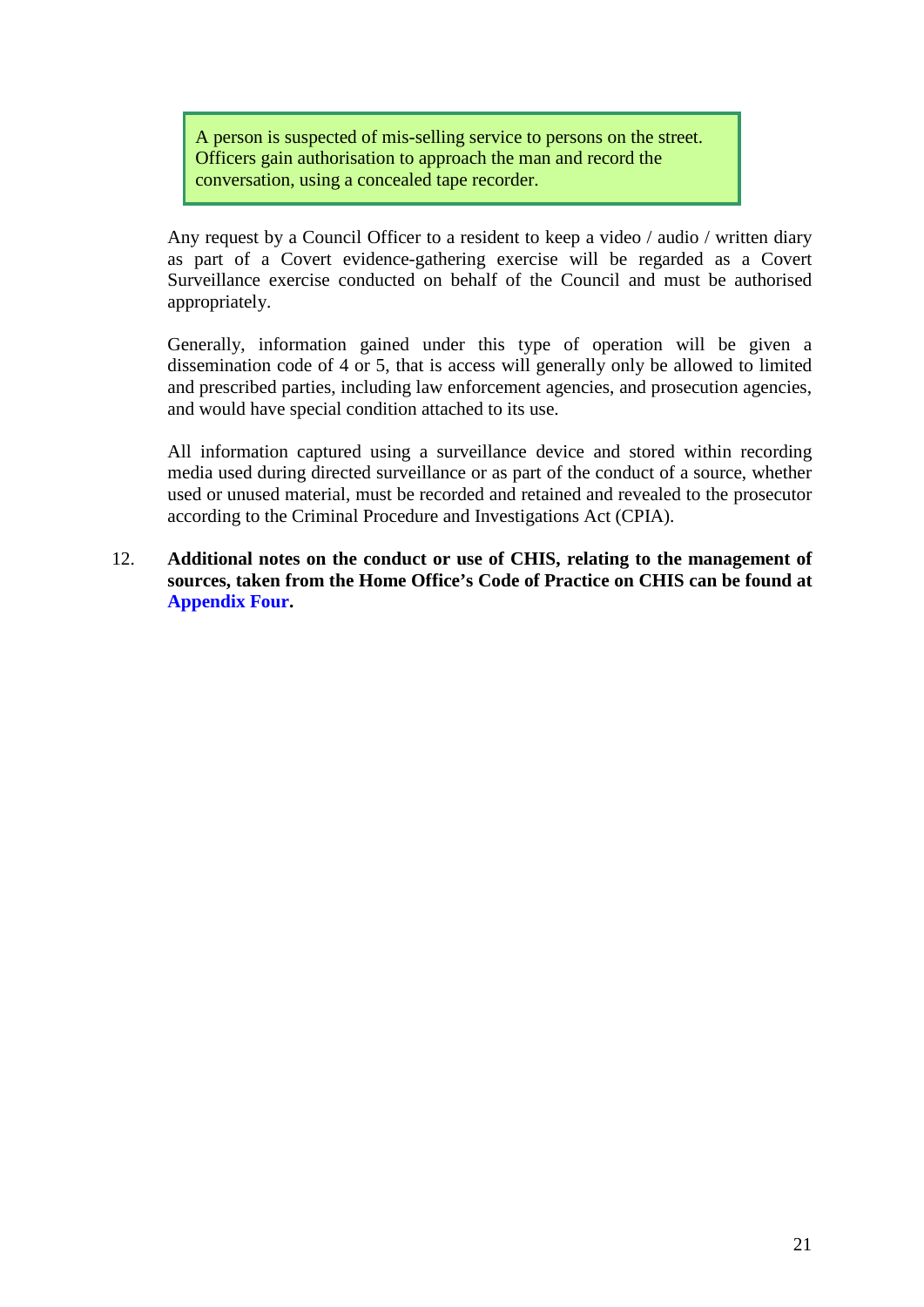### **ACCESSING COMMUNICATIONS DATA**

1. The Regulation of Investigatory Powers (Communications Data) Order 2003 gives the Council power to acquire certain forms of communications data.

#### 2. **Communications Data**

Communications data is defined in Section 21(4) of the Act. However, the Council may only acquire communications data falling within sections 21(4)(b) and 21(4)(c) of the Act.

In essence, the Council may acquire certain information held by Communication Service Providers (CSPs) (telecom, internet and postal companies) relating to their customers.

#### **Communications data does NOT include the content of any communication.**

3. The Council may only acquire communications data if it is necessary to do so for the purpose of preventing or detecting crime or of preventing disorder.

For the purposes of RIPA, detecting crime is defined as including;

- $\Rightarrow$  establishing by whom, for what purpose and by what means and generally in what circumstances any crime was committed; and
- $\Rightarrow$  the apprehension of the person by whom any crime was committed

#### 4. **Accessing Communications Data**

The Act provides two different ways of authorising access to communications data: through an authorisation under section 22(3) and by a notice under section 22(4). An authorisation would allow the Council to collect or retrieve the data itself. A notice is given to a postal or telecommunications operator and requires the operator to collect or retrieve the data and provide it to the Council. A designated person decides whether or not an authorisation should be approved prior to applying to the Magistrates Court for an order. For practical reasons, generally the Council will only be using the Notice route to access communications data.

#### Applicant

The applicant is a person involved in conducting an investigation or operation who makes an application in writing or electronically for the acquisition of communications data. The applicant completes an application form, setting out for consideration by the designated person, the necessity and proportionality of a specific requirement for acquiring communications data.

Applications, which must be retained by the public authority, must:

- $\Rightarrow$  include the name and position held by the person making the application;
- $\Rightarrow$  include a unique reference number;
- $\Rightarrow$  include the operation name (if applicable) to which the application relates;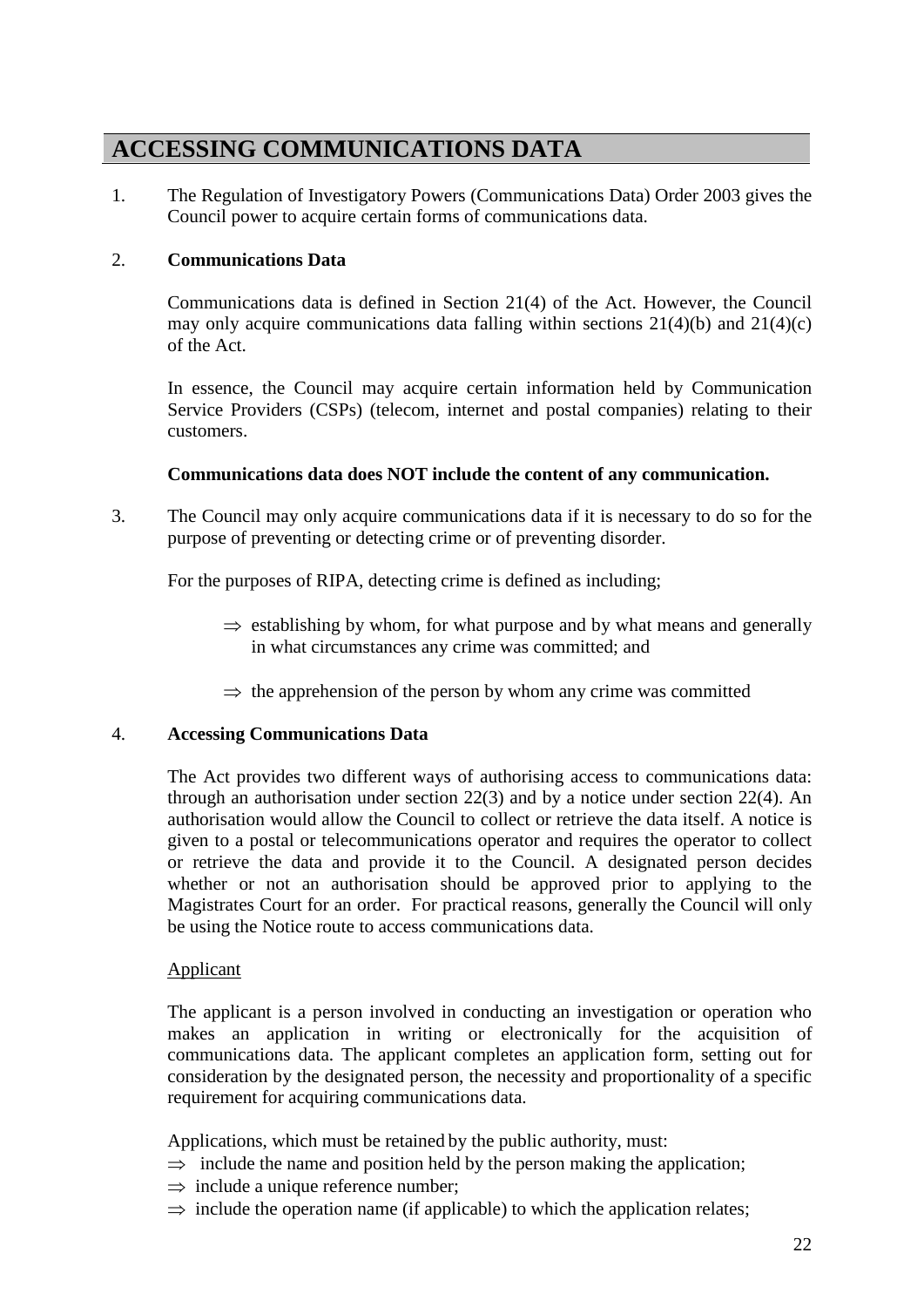- $\Rightarrow$  specify the purpose for which the data is required, by reference to a statutory purpose under 22(2) of the Act; for local authorities this only be for the purposes of section  $22(2)(b)$  – prevention or detection of crime or of preventing disorder
- $\Rightarrow$  describe the communications data required, specifying, where relevant, any historic or future date(s) and, where appropriate, time period(s);
- $\Rightarrow$  explain why the acquisition of that data is considered necessary and proportionate to what is sought to be achieved by acquiring it;
- $\Rightarrow$  consider and, where appropriate, describe any meaningful collateral intrusion the extent to which the privacy of any individual not under investigation may be infringed and why that intrusion is justified in the circumstances, and identify and explain the time scale within which the data is required.

#### Designated Person

The designated person is a person holding a prescribed office in the same public authority as the applicant, who considers the application and records his considerations at the time (or as soon as is reasonably practicable) in writing or electronically. If the designated person believes it appropriate, both necessary and proportionate in the specific circumstances, an authorisation is approved and the Authority must apply to the Magistrates for an order.

Designated persons must ensure that they approve authorisations only for purposes and only in respect of types of communications data that a designated person of their office, rank or position in the relevant public authority may grant or give.

The designated person shall assess the necessity for any conduct to acquire or obtain communications data taking account of any advice provided by the Single Point of Contact (SPoC).

Designated persons should not be responsible for approving authorisations in relation to investigations or operations in which they are directly involved, although it is recognised that this may sometimes be unavoidable, especially in the case of small organisations or where it is necessary to act urgently or for security reasons.

Individuals who undertake the role of a designated person must have current working knowledge of human rights principles, specifically those of necessity and proportionality, and how they apply to the acquisition of communications data under this Act.

#### Single Point of Contact

The single point of contact (SPoC) is either an accredited individual or a group of accredited individuals trained to facilitate lawful acquisition of communications data and effective co-operation between a public authority and CSPs. To become accredited an individual must complete a course of training appropriate for the role of a SPoC.

An accredited SPoC promotes efficiency and good practice in ensuring only practical and lawful requirements for communications data are undertaken. This encourages the public authority to regulate itself. The SPoC provides objective judgement and advice to both the applicant and the designated person. In this way the SPoC provides a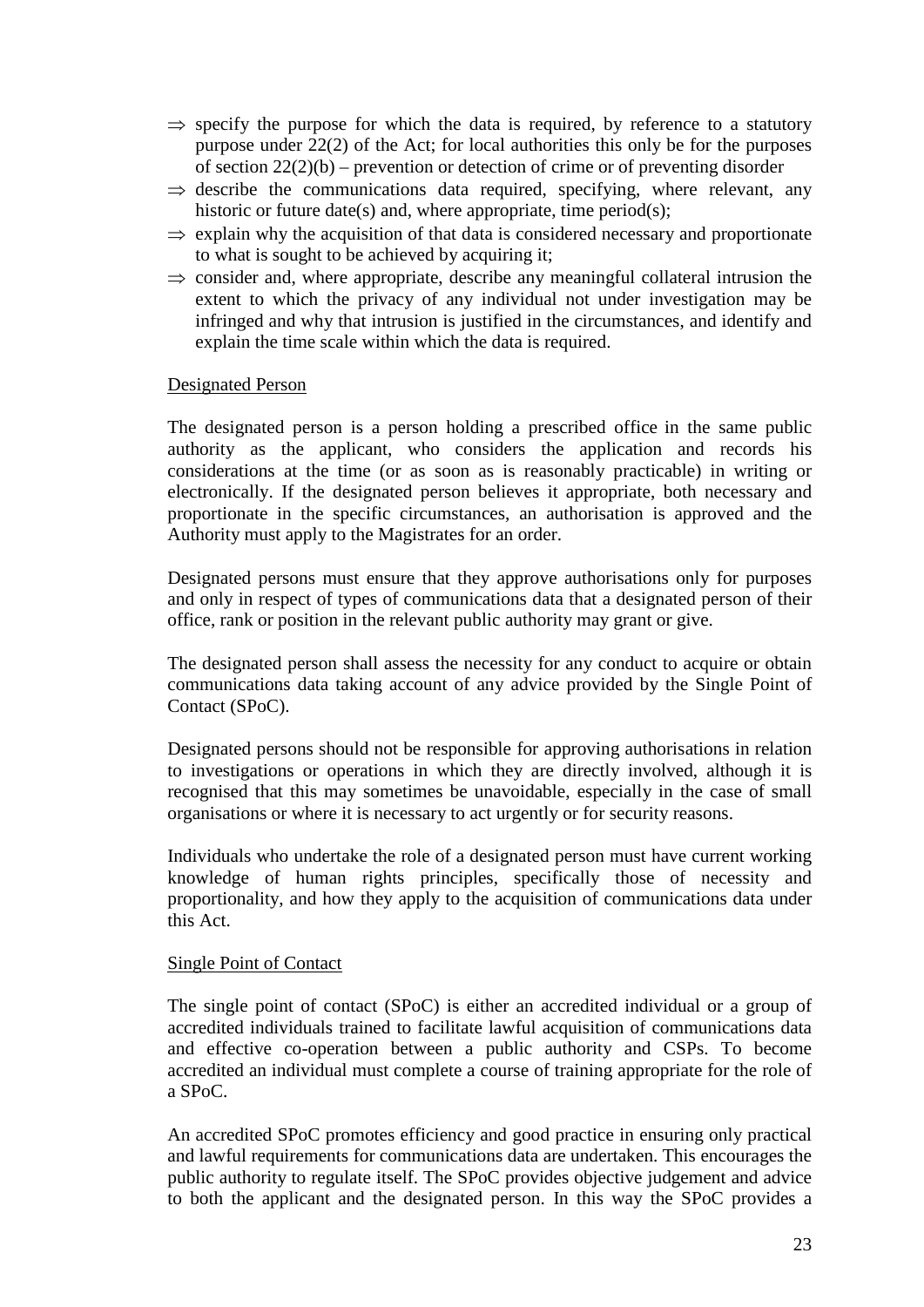"guardian and gatekeeper" function ensuring that public authorities act in an informed and lawful manner.

The SPoC should be in a position to:

assess whether the acquisition of specific communications data from a CSP is reasonably practical or whether the specific data required is inextricably linked to other data;

- $\Rightarrow$  advise applicants and designated persons on the interpretation of the Act, particularly whether an authorisation or notice is appropriate;
- $\Rightarrow$  provide assurance to designated persons that authorisations and notices are lawful under the Act and free from errors;
- $\Rightarrow$  provide assurance to CSPs that authorisations and notices are authentic and lawful;
- $\Rightarrow$  assess any cost and resource implications to both the public authority and the CSP of data requirements.

Public authorities unable to call upon the services of an accredited SPoC should not undertake the acquisition of communications data.

The SPoC may be an individual who is also a designated person.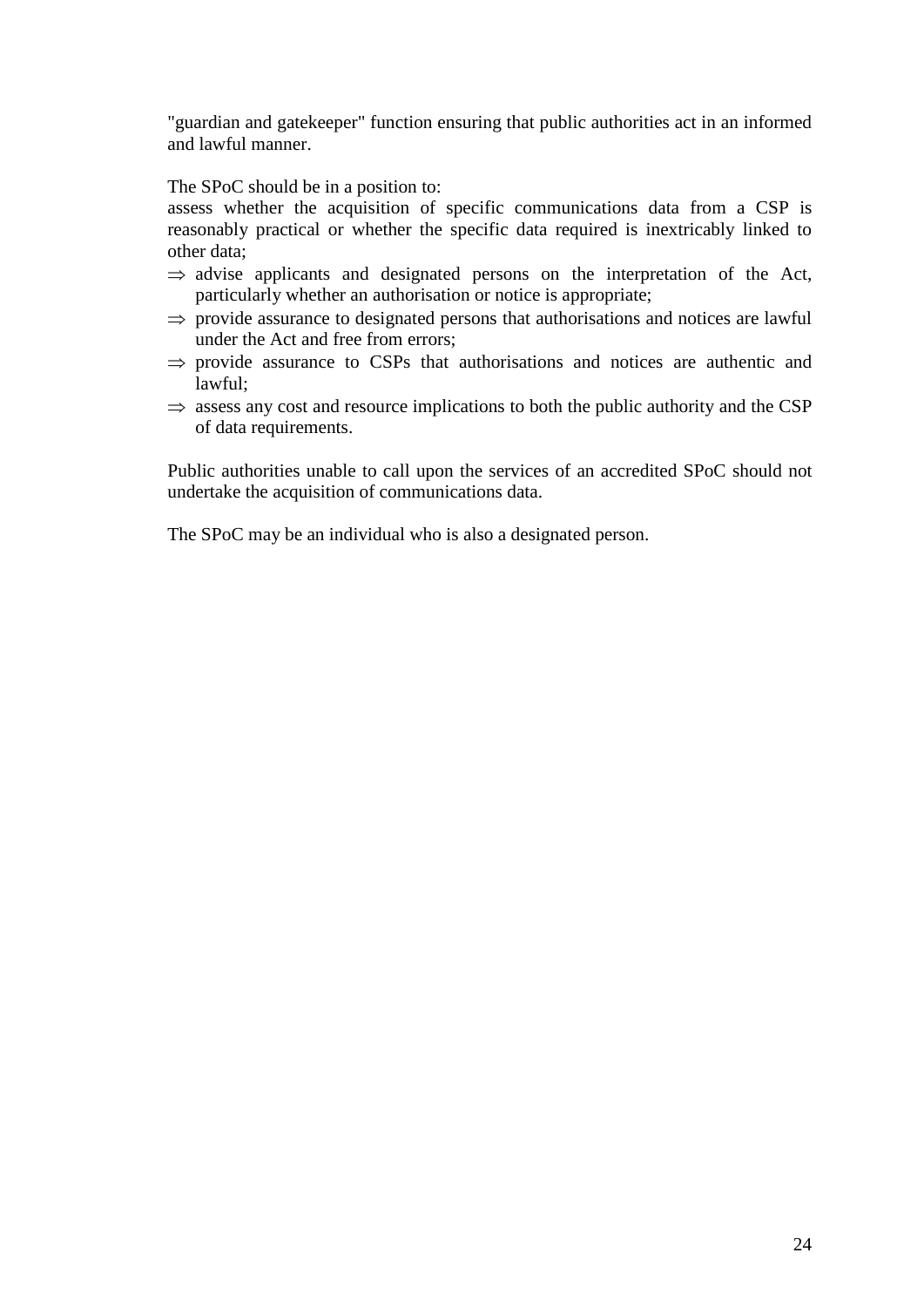### **AUTHORISATION PROCEDURES FOR ACCESSING COMMUNICATIONS DATA**

1. Accessing communications data can only be lawfully carried out if properly authorised and if it is carried out in strict accordance with that authorisation. Generally the Council will only be using the Notice route to access communications data.

#### 2. **Designated Persons**

Approval for the accessing of communications data can only be given by a 'designated person' who holds a certificate from the Head of Legal Services. This is not to be confused with those officers authorising covert directed surveillance. A list of Designated Persons within the Council for the purpose of approving access to communications data is contained within Appendix One. The Appendix will be kept up to date by the RMO and amended as needs require. In addition, the RMO has the delegated authority to add, delete or substitute posts from the list as required.

Authorisations under RIPA are separate from and in addition to delegated authority that may be required to act under the Council's Scheme of Delegation to Officers. RIPA authorisations are for specific investigations only, and must be renewed or cancelled once the specific surveillance is complete or about to expire.

#### 3. **Training Records**

Designated Persons must attend proper training before being entitled to sign any RIPA forms under this policy. Training will be given or approved by the SRO who will maintain the Central Record of all those individuals who have undergone such training.

#### 4. **Application Forms**

Only the currently approved RIPA forms, available on the Home Office website, may be used. Any other forms will be rejected by SPoC.

#### 5. **Grounds for Application**

An application for accessing communications data may be approved by a Designated Person where he believes that the authorisation is necessary in the circumstances of the particular case. However, the only statutory ground under which the Council can access communications data is for the purpose of preventing or detecting crime or of preventing disorder.

#### 6. **Nature of Communications Data to be accessed**

Only data falling within sections  $21(4)(b)$  and  $21(4)(c)$  of the Act may be accessed. This could be the name of customer, address for billing, contact number, subscriber's account information such as bill paying arrangements (but note the risk of collateral intrusion), services the customer subscribes to, activity including itemised records of telephone calls (numbers dialled), internet connections, dates and times/duration of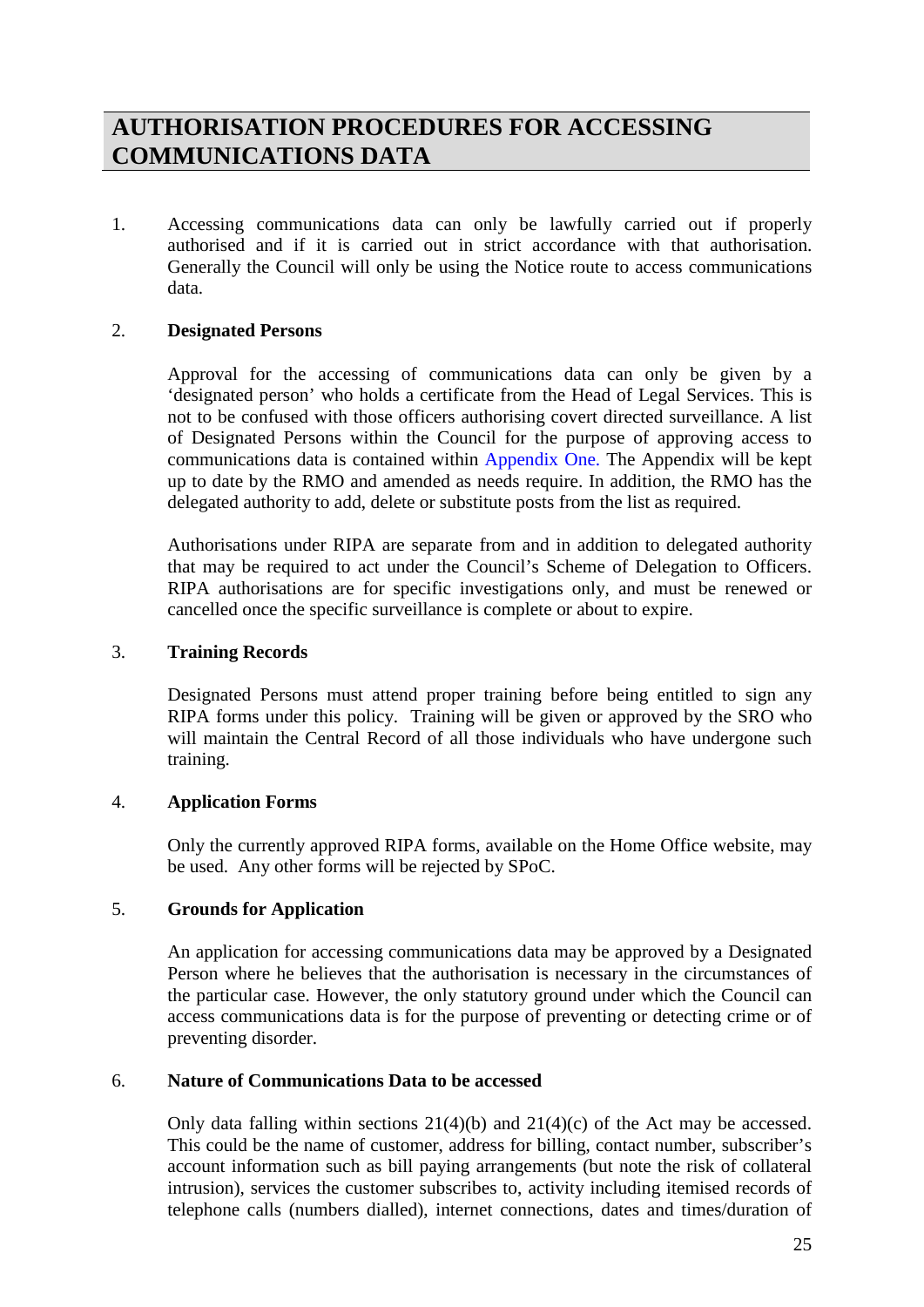calls, text messages sent. In respect of postal items, data means anything written on the outside of the item.

Local Authorities are not permitted to access *traffic data* as defined by section  $21(4)(a)$  of the Act.

#### 7. **Assessing the Application Form**

Once an applicant has completed the application form, it should be submitted to the SPoC for consideration.

The SPoC will either reject the application and provide the applicant with a Rejection Report setting out the reasons for the rejection or prepare a SPoC Report and draft the Notice which will be submitted to the Designated Person together with the application.

The Designated Person will consider the documentation received from the SPoC and before signing the application and therefore approving the issue of a Notice he must  $\sim$ 

- (a) Be mindful of the Council's Policy and Procedures Document, the training provided and any other guidance issued, from time to time, by the Head of Legal Services
- (b) Satisfy himself that the RIPA authorisation is  $\sim$ 
	- ⇒ **in accordance with the law**
	- ⇒ **necessary** in the circumstances of the particular case on the ground available to the Council
	- ⇒ **proportionate** to what it seeks to achieve
- (c) In assessing whether the accessing of communications data is proportionate, consider whether there are other methods of gathering the information. The least intrusive method will be considered to be the most proportionate method.

#### 8. **Communications Data Notice**

The Designated Person should complete the Designated Person's Consideration Form and if appropriate sign the Notice and return all documentation to the SPoC.

#### 9. **Single Point of Contact**

All Notices should be channelled through the Single Point of Contact (SPoC) as the CSPs will only deal with requests from authorised/accredited SPoCs.

The SPoC must have undergone accredited training and can  $\sim$ 

- $\Rightarrow$  assess whether access to communications data is reasonably practicable for the postal or telecommunications operator
- $\Rightarrow$  advise applicants and designated person on the practicalities of accessing different types of communications data from different postal or telecommunications operators
- $\Rightarrow$  advise applicants and designated persons whether the communications data sought falls into the categories of data which the Council can seek
- $\Rightarrow$  provide safeguards for authentication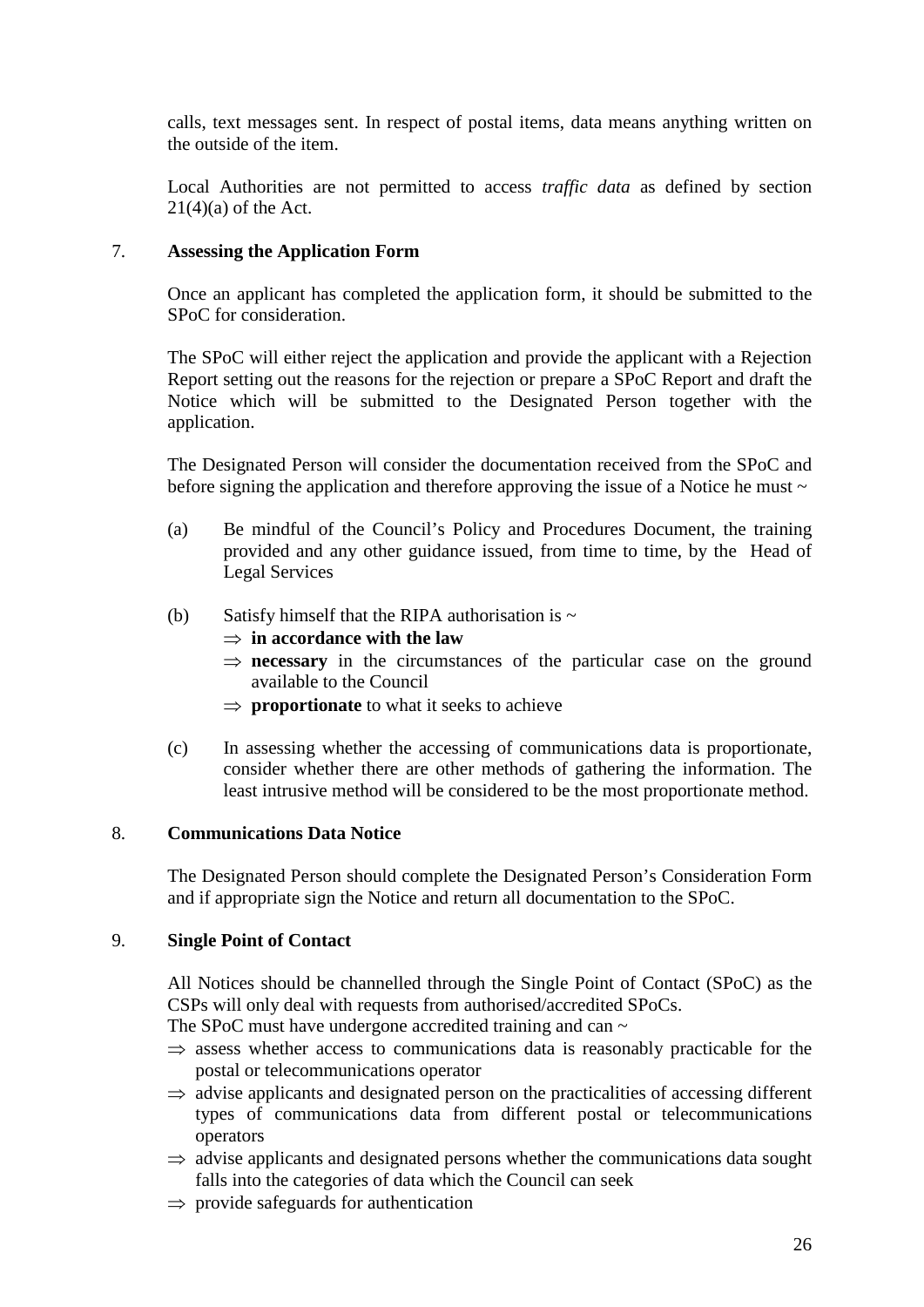$\Rightarrow$  assess any cost and resource implications to both the Council and the postal or telecommunications operator

Once in receipt of a duly issued Notice from a Designated Person the SPoC will forward the Notice to the CSP for action and will act as the liaison between the Council and the CSP.

#### 10. **Urgent Approvals**

There is NO provision for the Council to grant urgent approvals for accessing communications data. Applications can only be made in the appropriate manner. Magistrates may grant urgent orders in **EXCEPTIONAL** circumstances.

#### 11. **Duration**

The RIPA authorisation to access communications data lasts for a maximum of 1 month commencing when the authorisation is granted or the notice is given. An Authorising Office should specify a shorter period if that is satisfied by the request, since this may go to the proportionality requirements.

For "future" communications data, disclosure may only be required of data obtained by the postal or telecommunications operator **within** this period

For "historical" communications data, disclosure may only be required of data in the possession of the postal or telecommunications operator

A notice may be renewed at any time during the month it is valid, by following the same procedure as for obtaining a fresh authorisation or notice. A renewed authorisation takes effect at the point at which the authorisation or notice it is renewing expires

An Authorising Officer shall cancel an authorisation or notice as soon as it is no longer *necessary*, or the conduct is no longer *proportionate* to what is sought to be achieved. **The duty to cancel a notice falls on the Authorising Officer who issued it**. In the case of a notice being cancelled, the relevant postal or telecommunications operator must be informed of the cancellation by the SPoC.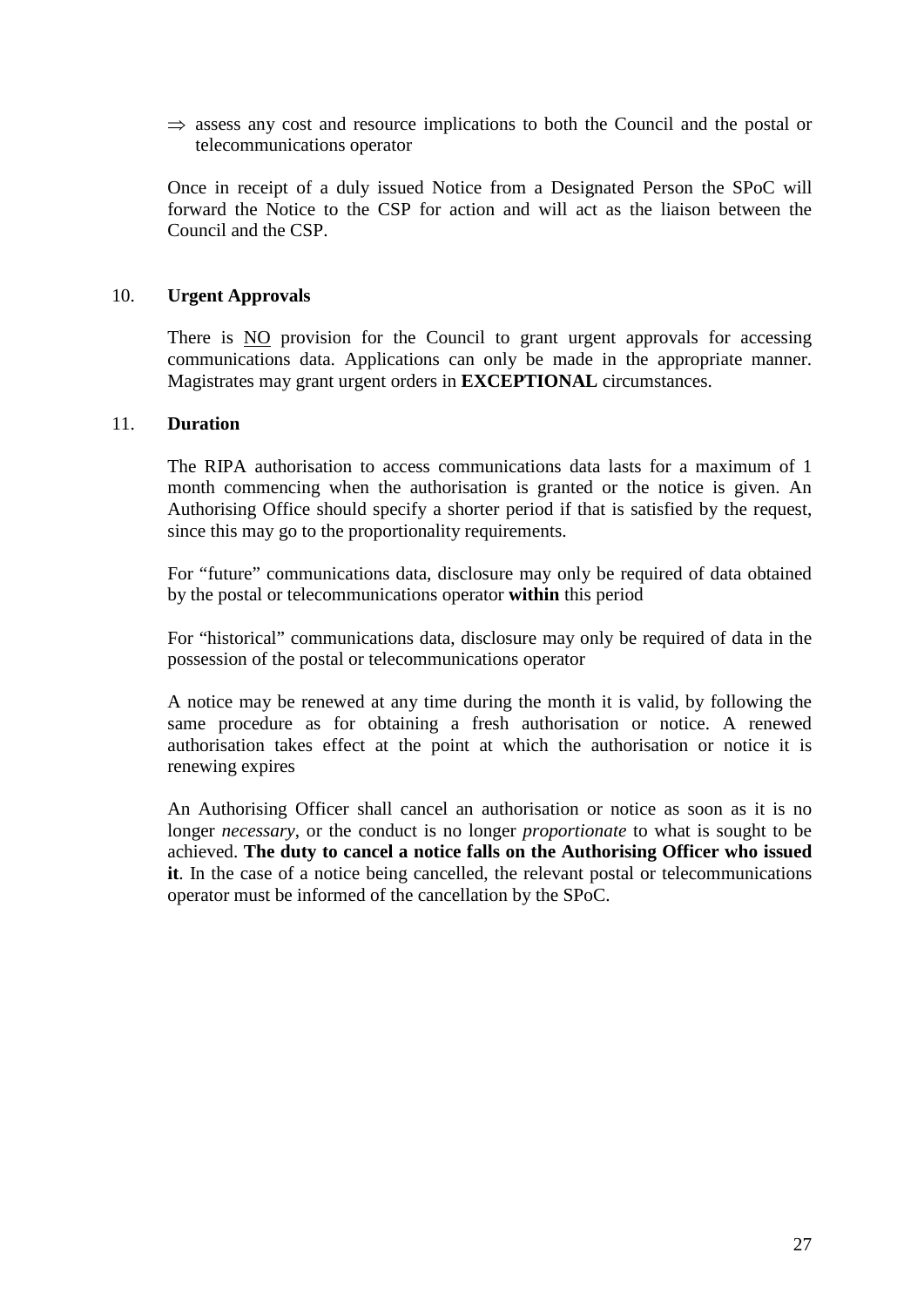### **WORKING WITH / THROUGH OTHER AGENCIES**

- 1. When some other agency (for example, Police, HM Revenue and Customs etc) has been instructed on behalf of the Council to undertake any action under RIPA, this Policy and the Forms in it must be used (as per the normal procedure) and the agency must be advised or kept informed, as necessary, of the various requirements. They must be made explicitly aware of what they are authorised to do and provided with a copy of the authorised application form (which may, if necessary, be redacted).
- 2. When some other agency wishes to use the Council's resources (for example, a CCTV surveillance system or audio recording system) that agency must use its own RIPA procedures. Before any Officer agrees to permit the use of Council resources, he must obtain a copy of that agency's RIPA form for the record, a copy of which must be passed to the Head of Legal Services in the usual manner) and / or relevant extracts from the form which are sufficient for the purposes of protecting the Council and the use of its resources
- 3. **If in doubt, you should consult with the Head of Legal Services at the earliest opportunity**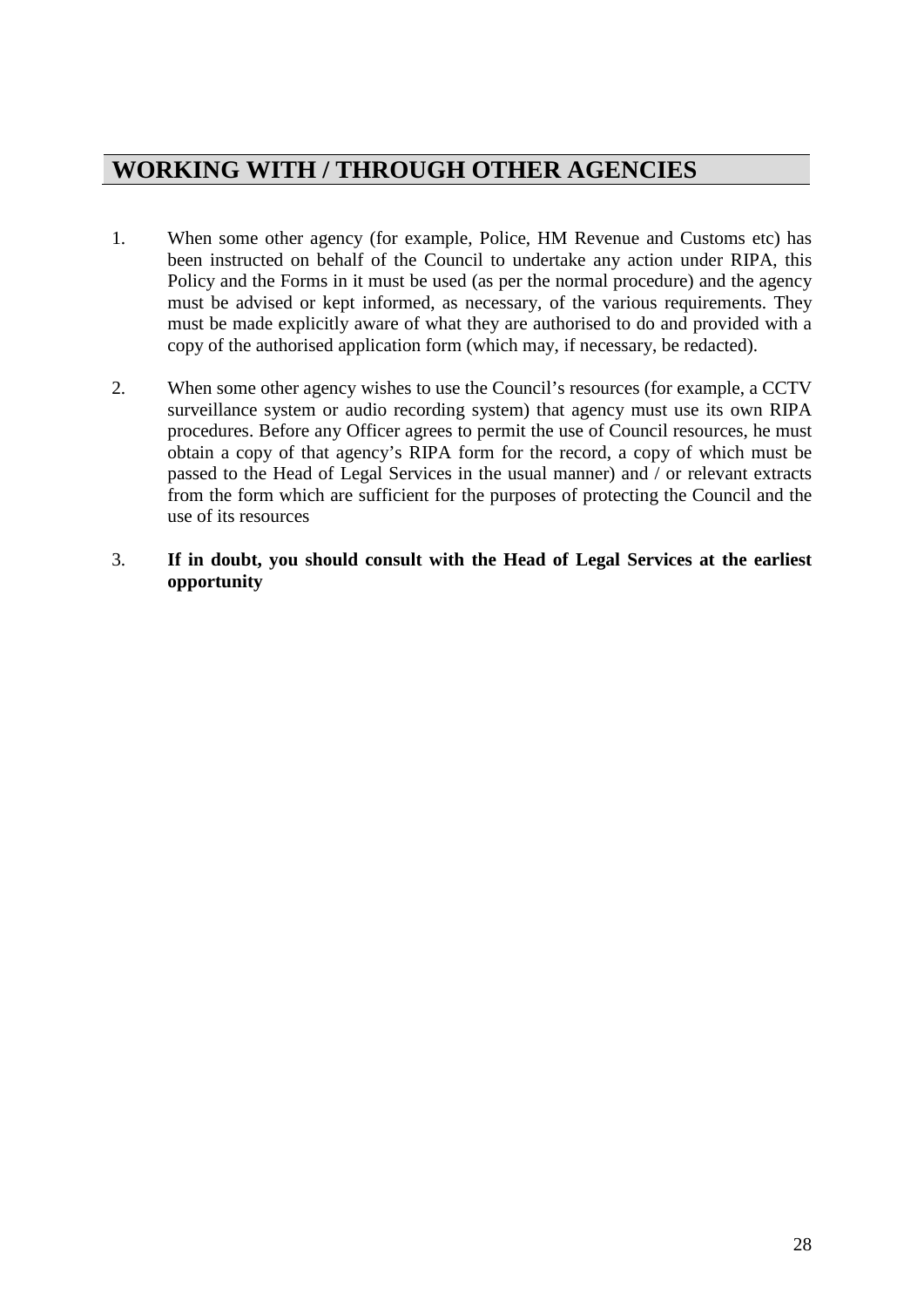### **THE "POLICING" OF RIPA**

- 1. RIPA is overseen by Surveillance Commissioners, who have all held high judicial office prior to their appointment. They are tasked to ensure that RIPA is being applied properly. Inspections are carried out at regular intervals. Information about inspections and the Investigatory Powers Commissioner Officer (IPCO) can be found at [www.surveillancecommissioners.gov.uk](http://www.surveillancecommissioners.gov.uk/)
- 2. This Council has, in following the general advice from the IPCO appointed a SRO (see Appendix 9 part 2), who is responsible for corporate oversight of the RIPA process. The SRO is Karen Limmer, who is the Council's Head of Legal Services
- 3. Any person who, being an employee of the local authority or person contracted to carry out duties by the local authority, knowingly or recklessly acts, or fails to act, in a way that tends to, or is likely to, obstruct or mislead any person carrying out the duties of an inspector during an inspection by the Office of the Surveillance Commissioner, may be considered to have committed 'gross misconduct' and be liable to disciplinary proceedings.
- 4. Any person aggrieved by the way a local authority carries out covert surveillance as defined by RIPA can apply to a Tribunal under the Act for redress within a year of the Act complained of or any longer period that the Tribunal thinks it just and equitable to allow.

The Tribunal can quash any authorisation and can order the destruction of information held or obtained in pursuit of it.

It cannot, as yet, award compensation, but its findings may be of use in a Human Rights case challenge or as a defence to a case brought by the Council, or in a referral to the local government Ombudsman, or a complaint to the Information Commissioner, from where compensation awards can flow.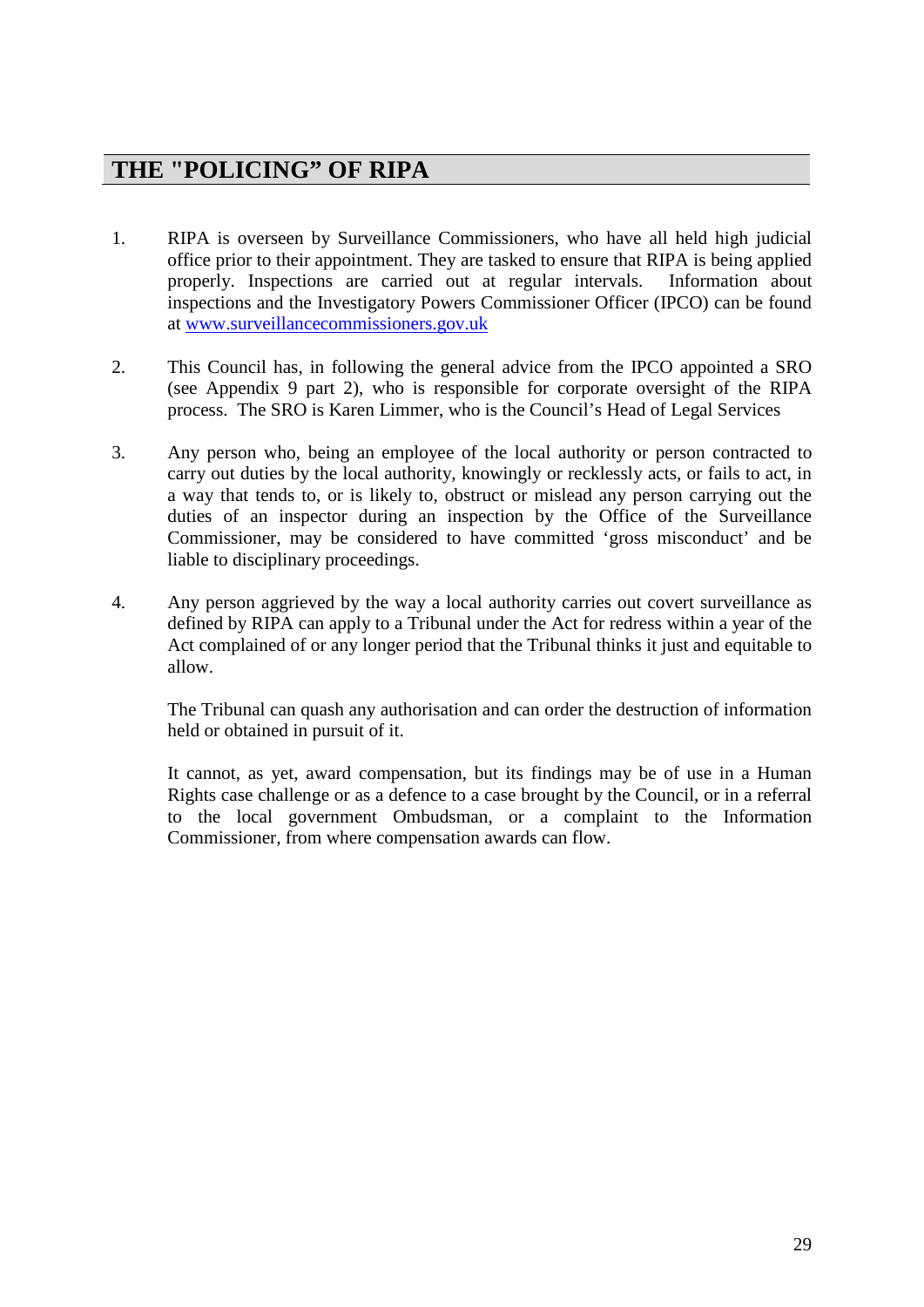### **CONSEQUENCES OF NON COMPLIANCE**

Where covert surveillance work is being proposed, this Policy and Guidance must be strictly adhered to in order to protect both the Council and individual officers from the following:

- 1. **Inadmissible Evidence and Loss of a Court Case / Employment Tribunal / Internal Disciplinary Hearing –** there is a risk that, if Covert Surveillance and Covert Human Intelligence Sources (both defined at Section 4) are not handled properly, the evidence obtained may be held to be inadmissible. Section 78 of the Police and Criminal Evidence Act 1984 allows for evidence that was gathered in a way that affects the fairness of the criminal proceedings to be excluded. The Common Law Rule of Admissibility means that the court may exclude evidence because its prejudicial effect on the person facing the evidence outweighs any probative value the evidence has (probative v prejudicial).
- 2. **Legal Challenge –** as a potential breach of Article 8 of the European Convention on Human Rights, which establishes a "right to respect for private and family life, home and correspondence", incorporated into English Law by the Human Rights Act (HRA) 1998. This could not only cause embarrassment to the Council but any person aggrieved by the way a local authority carries out Covert Surveillance, as defined by RIPA, can apply to a Tribunal – see section 15.
- 3. **Offence of unlawful disclosure –** disclosing personal data as defined by the DPA that has been gathered as part of a surveillance operation is an offence under Section 55 of the Act. Disclosure can be made but only where the officer disclosing is satisfied that it is necessary for the prevention and detection of crime, or apprehension or prosecution of offenders. Disclosure of personal data must be made where any statutory power or court order requires disclosure.
- 4. **Fine or Imprisonment** Interception of communications without consent is a criminal offence punishable by fine or up to two years in prison.
- 5. **Censure** the Office of Surveillance Commissioners conduct regular audits on how local authorities implement RIPA. If it is found that a local authority is not implementing RIPA properly, then this could result in censure.
- 6. **Disciplinary Action** Failure of officers to comply with this Policy and Guidance is a disciplinary offence under the Council's Policies and Procedures.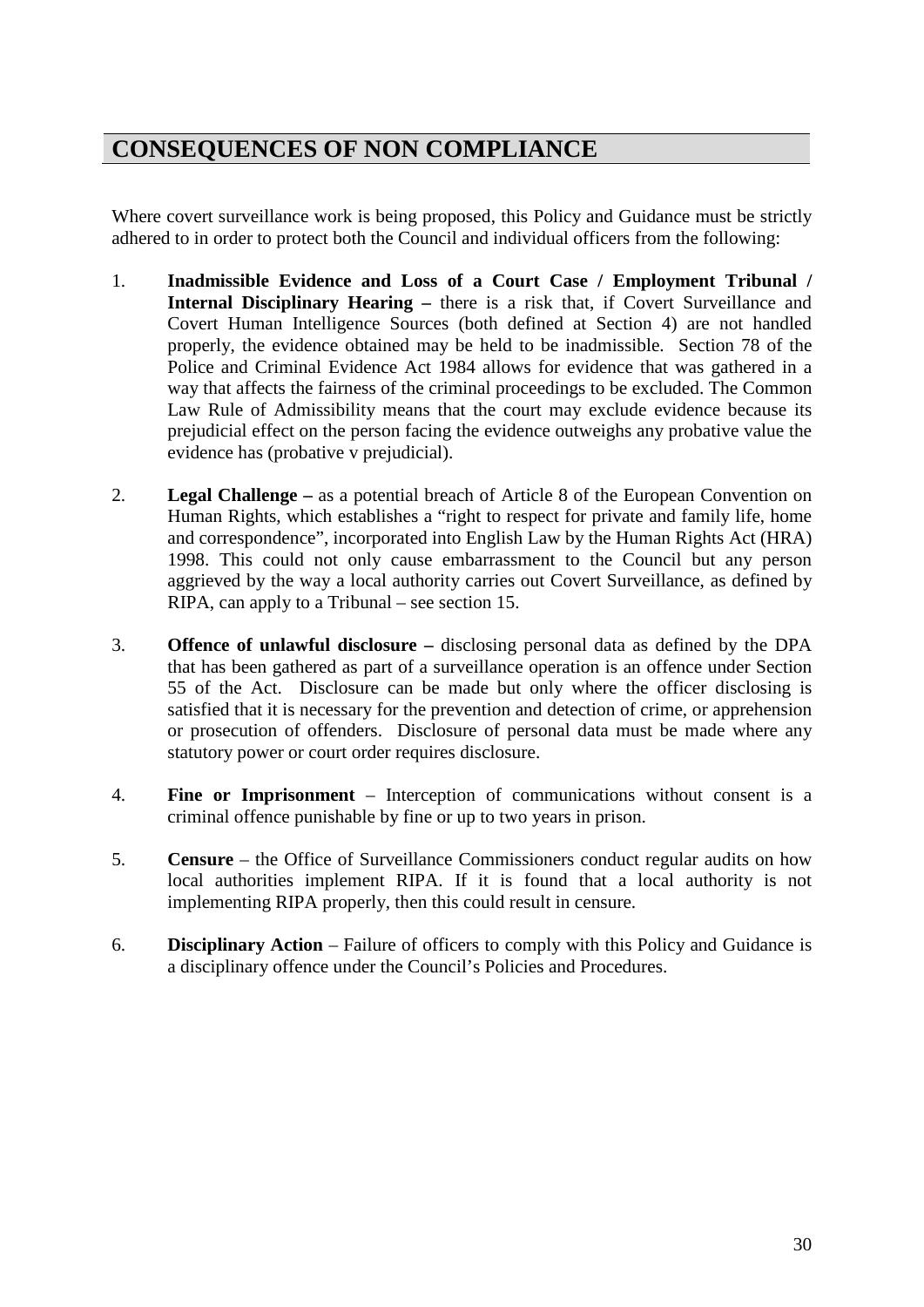### **COMPLAINTS**

- 1. If any person complains about matters covered by this policy, they will be directed to the Council's Complaints Procedure, and invited to use it if they wish to make a complaint regarding breach of this Policy and Guidance. ANY complaint received will be treated as serious and investigated in line with this authority's policy on complaints. **Regardless of this, the detail of an operation, or indeed its existence, must never be admitted to as part of the complaint handling process.** This does not mean it will not be investigated, just that the result of any investigation would be entirely confidential and not disclosed to the complainant.
- 2. Unlawful access or disclosure of information may be a contravention of the Data Protection Act 1998, and may be reported to the Data Protection Commissioner.
- 3. The Surveillance Tribunal is available to anyone who believes that their Article 8 rights have been unlawfully breached by an authority using the RIPA authorisation process. The 2000 Act establishes an independent Tribunal. This Tribunal is made up of senior members of the judiciary and the legal profession and is independent of the Government. The Tribunal has full powers to investigate and decide any case within its jurisdiction. Details of the relevant complaints procedure can be obtained from the following address:

Investigatory Powers Tribunal PO Box 33220 London SW1H 9ZQ

020 7035 3711.

4. Furthermore, *Judicial Review* is available to any person who believes their rights have been unlawfully breached outside the scope of RIPA authorisation.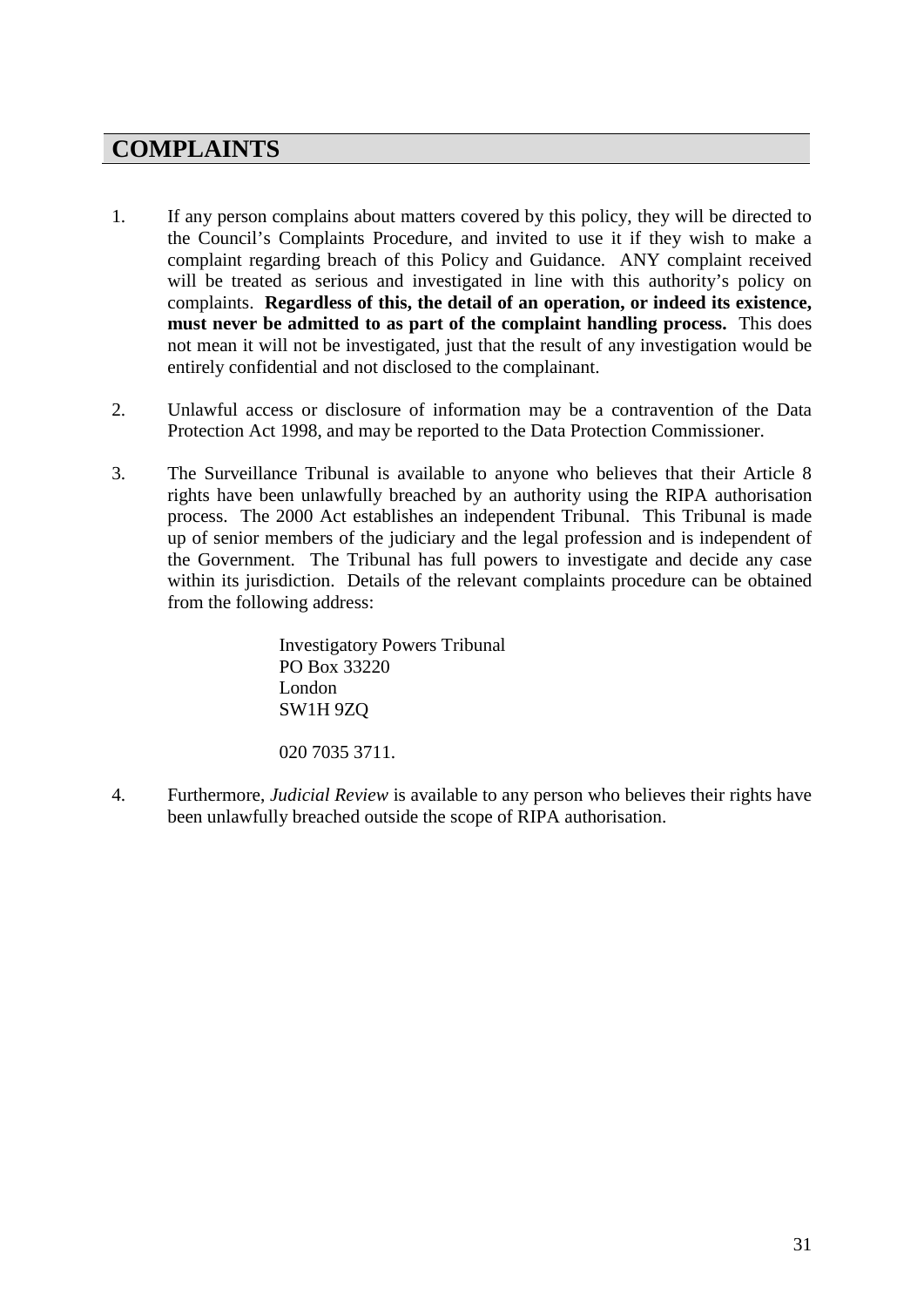### **NON-RIPA SURVEILLANCE**

- 1. RIPA does not grant any powers to carry out surveillance, it simply provides a framework that allows public authorities to authorise surveillance in a manner that ensures compliance with the European Convention on Human Rights.
- 2. Equally, RIPA does not prohibit surveillance from being carried out or require that surveillance may only be carried out following a successful RIPA application.
- 3. Whilst it is the intention of the Council to use RIPA in all circumstances where it is available, for a local authority, this is limited to preventing or detecting crime or disorder. The Council recognises that there are times when it will be necessary to carry out covert directed surveillance when RIPA is not available to use. This is known as Non-RIPA Surveillance.

### **Non-RIPA Surveillance**

If your investigation is into internal matters that may lead to criminal proceedings, RIPA may be available for you to use, but this is not always the case.

#### **Example**

If you are investigating allegations that a member of staff is claiming vehicle mileage when they are actually using public transport, and you are intending to use the evidence you gain for disciplinary purposes only, then RIPA would not be available for you to use. If you intended to take civil proceedings to recover expenses, RIPA would not be available to use. In both cases, any intended surveillance would be Non-RIPA Surveillance

If, however, you intended to prosecute that member of staff for fraud, RIPA may be available for you to use.

- 4. Under such circumstances, where it is intended to carry out Non RIPA Surveillance, a RIPA application must be completed and clearly endorsed in red 'NON-RIPA SURVEILLANCE' along the top of the first page.
- 5. The application must be submitted to a RIPA Authorising Officer in the normal fashion, who must consider it for Necessity and Proportionality in the same fashion as they would a RIPA application.
- 6. The normal procedure of timescales, reviews and cancellations must be followed.
- 7. The authorisation or refusal, the outcome of reviews or renewal applications and eventual cancellation must be notified to the RMO in the normal way.
- 8. The RMO will keep a separate record of Non-RIPA activities, and monitor their use in the same manner as RIPA authorised activities.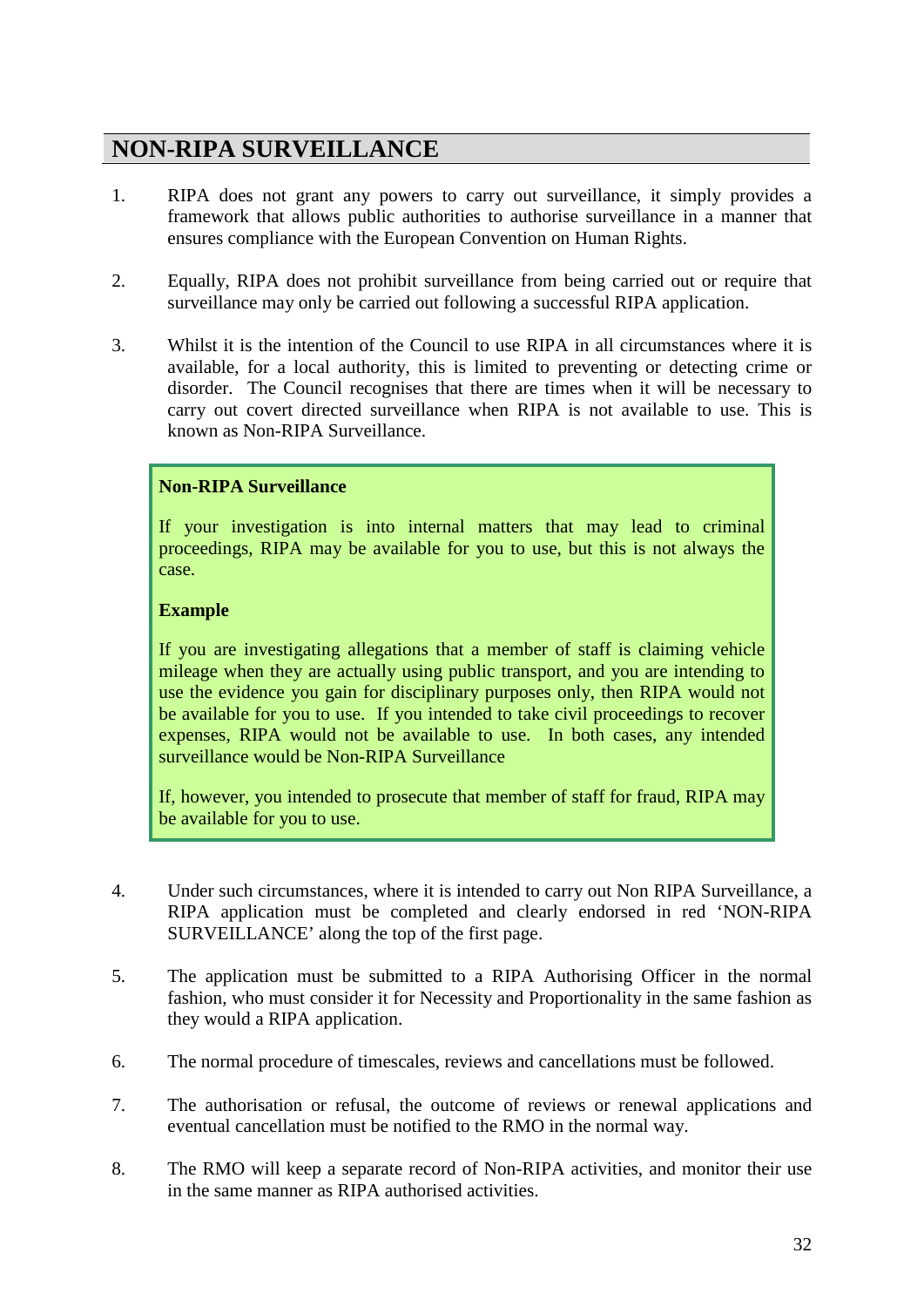### **OVERSIGHT BY MEMBERS**

- 1. Elected Members shall have oversight of the Policy and shall review that Policy annually.
- 2. Elected Members shall receive a report on the use of RIPA regulated activity by officers of the Council every three months.
- 3. The report to members shall be produced by the RMO and presented to the Elected Members (or to such a sub-committee as the full council shall deem appropriate to constitute for oversight purposes) by the RMO and the SRO. The report must not contain any information that identifies specific persons or operations but must be clear about the nature of the operations carried out and the product obtained.
- 4. Alongside this report, the RMO and SRO will report details of 'Non-RIPA' surveillance in precisely the same fashion.
- 5. Following that report, Elected Members may make such amendments as they deem necessary to the Policy, and may give such directions as they deem necessary to the RMO and SRO in order to ensure that the Policy is followed.
- 6. Elected Members may not interfere in individual authorisations. Their function is to, with reference to the reports; satisfy themselves that the Policy is robust and that it is being followed by all officers involved in this area. Although it is elected members who are accountable to the public for council actions, it is essential that there should be no possibility of political interference in law enforcement operations.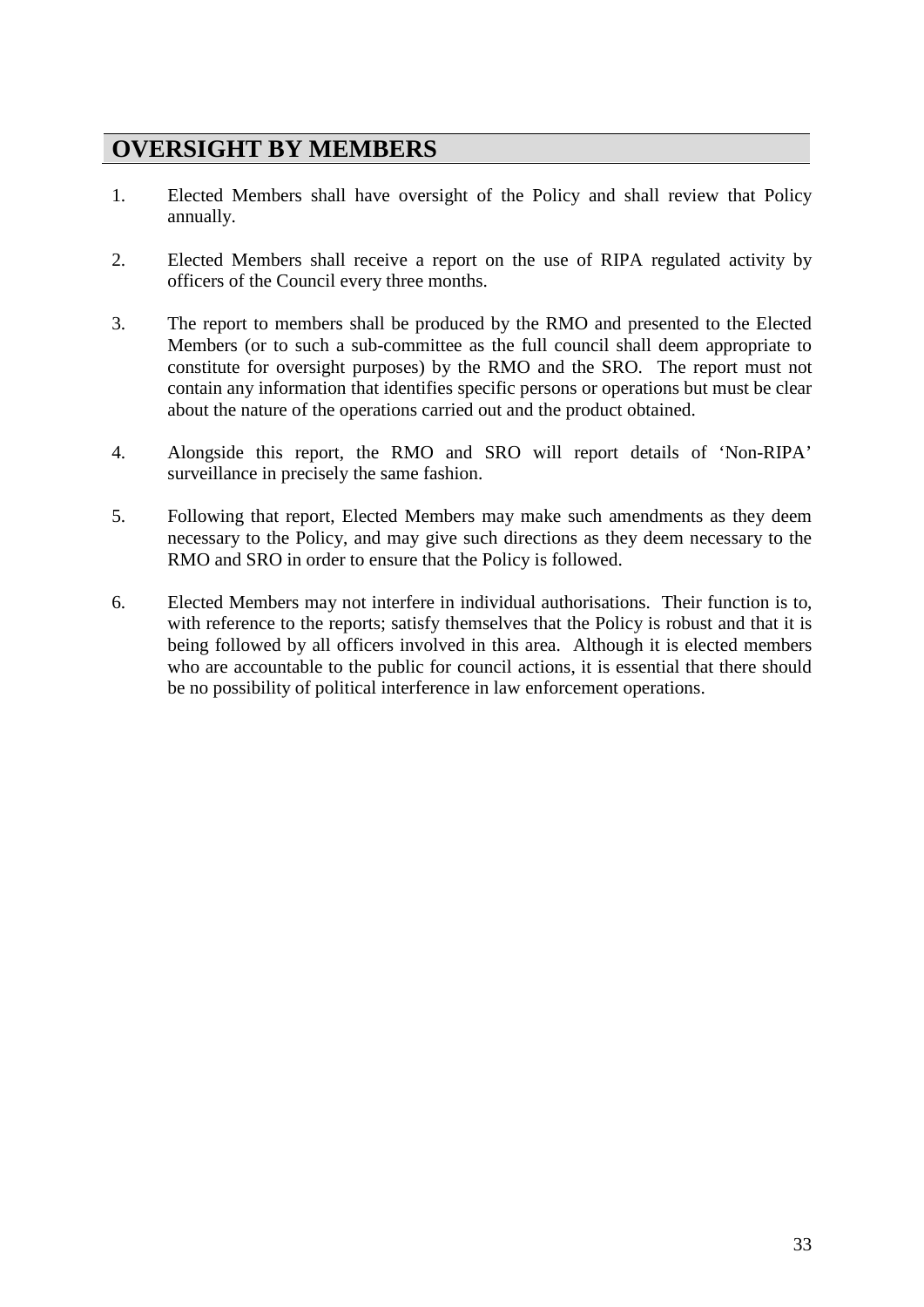### **APPENDIX ONE**

### **LIST OF AUTHORISING OFFICERS**

Executive Head Regulatory Executive Head of Transformation **Investigations Manager** 

#### **POST NAME**

Jenny Rickard Louise Livingstone<br>Iulia Greenfield

### **LIST OF DESIGNATED PERSONS FOR APPROVING THE ISSUE OF A NOTICE IN RESPECT OF ACCESS TO COMMUNICATIONS DATA**

**POST NAME** Chief Executive Karen Whelan Head of Legal Services Karen Limmer

### **SINGLE POINT OF CONTACT FOR ACCESSING COMMUNICATIONS DATA (SPoC)**

**POST NAME SPoC**  Investigations Manager Julia Greenfield

### **Gatekeeper**

Principal Solicitor **Iulia Hutley-Savage** 

#### **IMPORTANT NOTES**

- A. Even if a post is identified in the above list, the persons currently employed in such posts are not authorised to sign RIPA forms unless certified by the Head of Legal Services to do so and are NAMED in the list.
- B. Only the Chief Executive or, in her absence, the Head of Legal Services is authorised to sign forms relating to Juvenile Sources, Vulnerable Individuals and where knowledge of confidential information is likely to be acquired.
- C. If an Executive Head wishes to add, delete or substitute a post, he must refer such a request to the Head of Legal Services for consideration.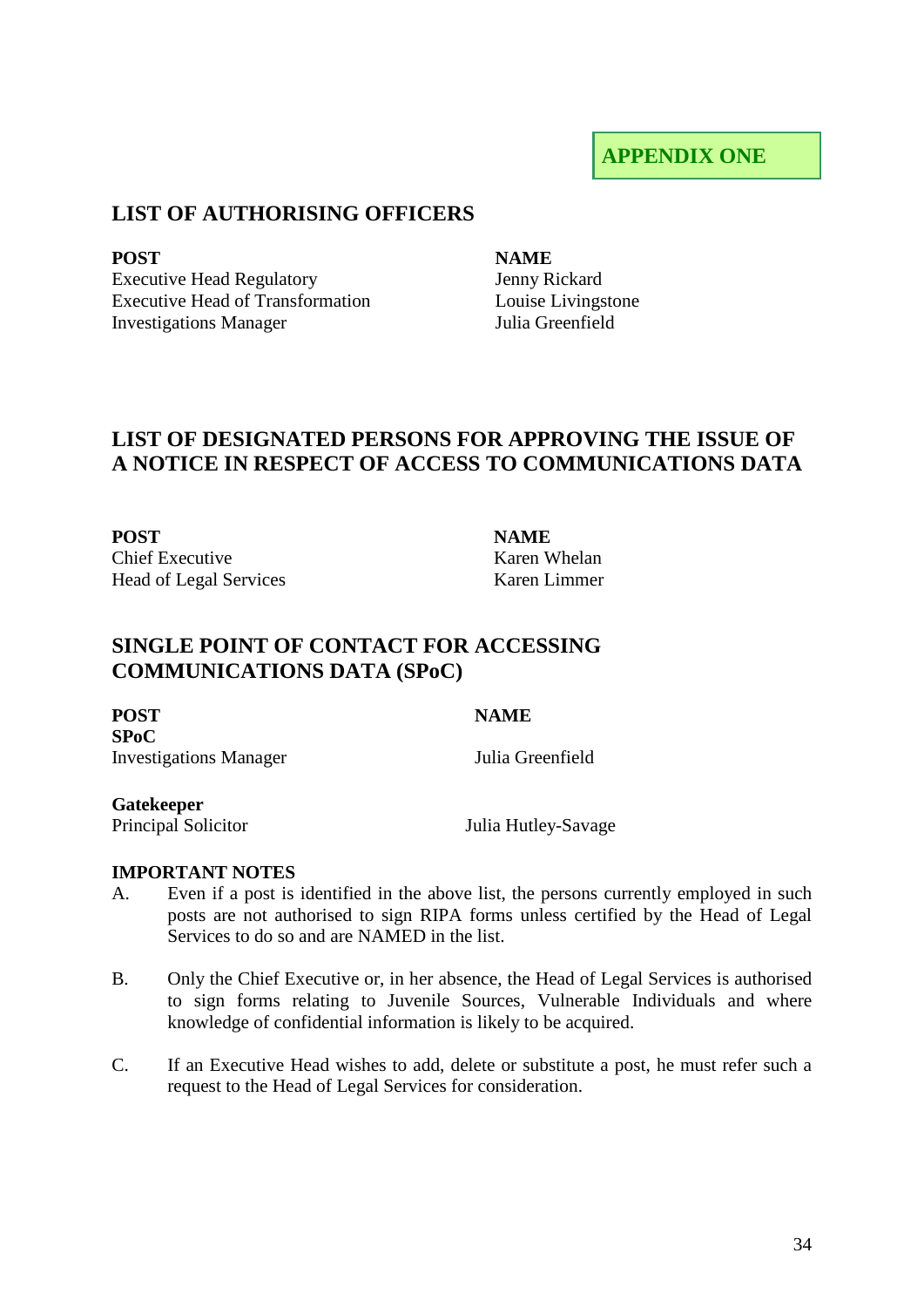### **COUNCIL'S AUTHORISED APPLICANTS**

In order for the Authority's RIPA authorisations to take effect, they must be approved by a Magistrate. That process requires applicants in person to appear for the Authority and the official court service guidance makes it clear that these should be investigators not lawyers.

Any person from this Authority wishing to make an application must be named in this annex and must take to court a copy of this annex and their official identification.

I certify that the following have been appointed under section 223(1) of the Local Government Act 1972 to appear for the Authority and are approved applicants in accordance with section 8 of this policy:

| Name                  | Section        | Appointed from | Appointment |
|-----------------------|----------------|----------------|-------------|
|                       |                |                | terminated  |
| Julia Greenfield      | Corporate      | 15/10/14       |             |
|                       | Enforcement    |                |             |
| Alexandra Gilkes      | Audit and      | 15/10/14       | 30/03/15    |
|                       | Investigations |                |             |
| Kevin Elkins          | Corporate      | 15/10/14       |             |
|                       | Enforcement    |                |             |
| Robert Glen           | Corporate      | 19/02/18       |             |
|                       | Enforcement    |                |             |
| <b>Russell Lister</b> | Corporate      | 19/02/18       |             |
|                       | Enforcement    |                |             |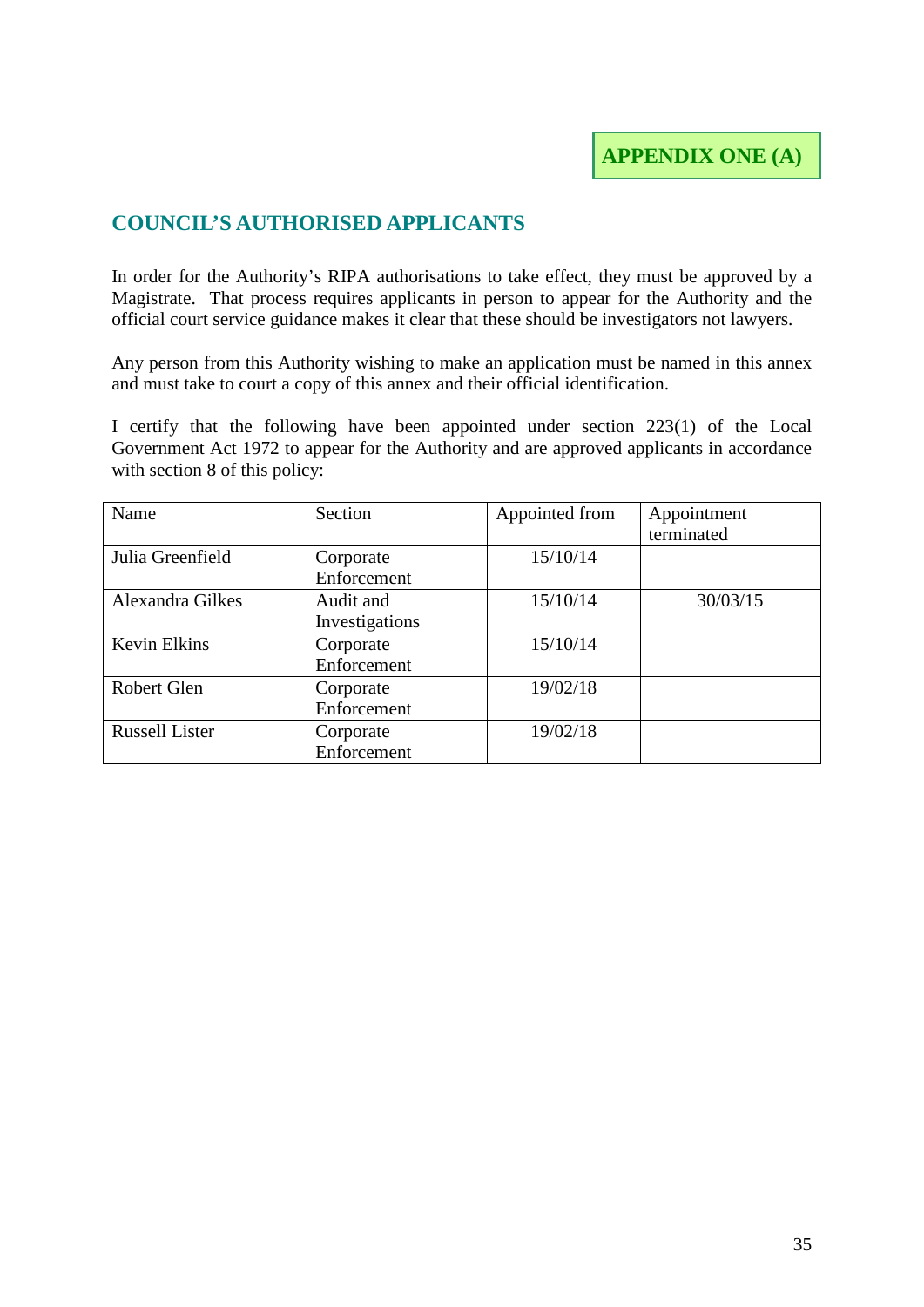### **APPENDIX TWO**

### **RIPA FLOW CHART FOR DIRECTED SURVEILLANCE AND CHIS**

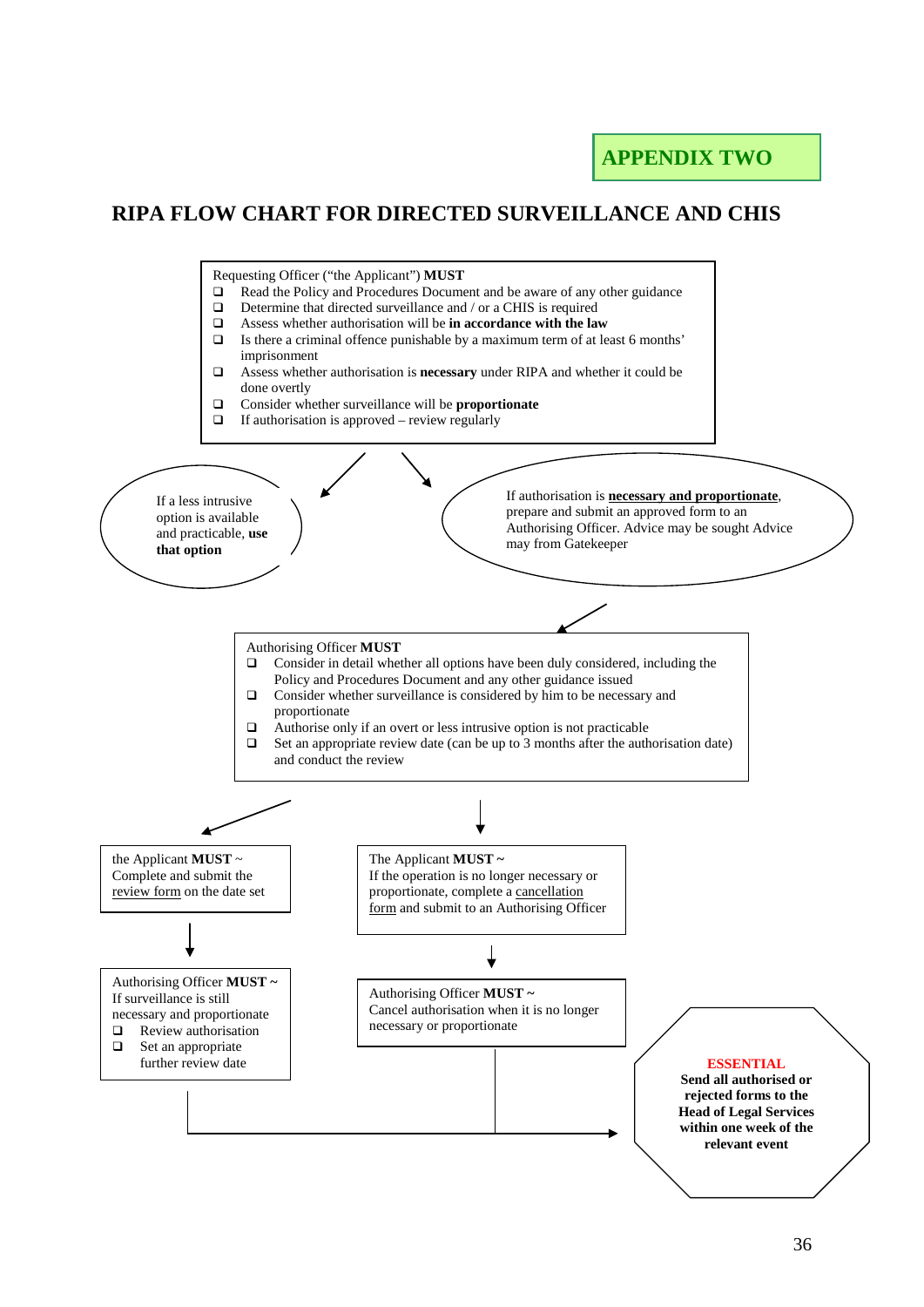#### **RIPA Forms, Codes of Practice and Advice**

**The policy requires you to use the most up-to-date versions of forms and codes of practice. Rather than reproduce forms and codes of practice that are subject to change, we have provided links to the currently approved versions. You should access the document you require by following the relevant link.** 

• The most up-to-date RIPA forms must always be used. These are available from the Home Office website and may be found by following this link :

<https://www.gov.uk/government/organisations/home-office/series/ripa-forms--2>

The full text of the Codes of Practice are available here :

––Covert Surveillance and Property Interference <http://www.homeoffice.gov.uk/publications/counter-terrorism/ripa/forms/code-of-practice-covert>

––Covert Human Intelligence Sources

[http://www.homeoffice.gov.uk/publications/counter-terrorism/ripa/forms/code-of-practice](http://www.homeoffice.gov.uk/publications/counter-terrorism/ripa/forms/code-of-practice-human-intel)[human-intel](http://www.homeoffice.gov.uk/publications/counter-terrorism/ripa/forms/code-of-practice-human-intel)

––Acquisition & Disclosure of Communications Data [http://www.homeoffice.gov.uk/publications/counter-terrorism/ripa/forms/code-of-practice](http://www.homeoffice.gov.uk/publications/counter-terrorism/ripa/forms/code-of-practice-acquisition)[acquisition](http://www.homeoffice.gov.uk/publications/counter-terrorism/ripa/forms/code-of-practice-acquisition) Guidance for Local Authorities obtaining judicial approval prior to using covert technique[shttps://www.gov.uk/government/publications/changes-to-local-authority-use-of-ripa](https://www.gov.uk/government/publications/changes-to-local-authority-use-of-ripa)

The Act is available here:

<http://www.legislation.gov.uk/ukpga/2000/23/contents>

• The 2010 Order detailing the offences relating to the underage sale of alcohol and tobacco

• <http://www.legislation.gov.uk/uksi/2010/9780111490365/contents>

• The Office of Surveillance Commissioners website has some useful information and advice and is available here :

<http://surveillancecommissioners.independent.gov.uk/>

• You can ask for advice from ITS Training by emailing [help@its-training-uk.com](mailto:help@its-training-uk.com); this is a free service to investigation officers only.

**If you have any problems accessing these links, you must report this immediately to the SRO.**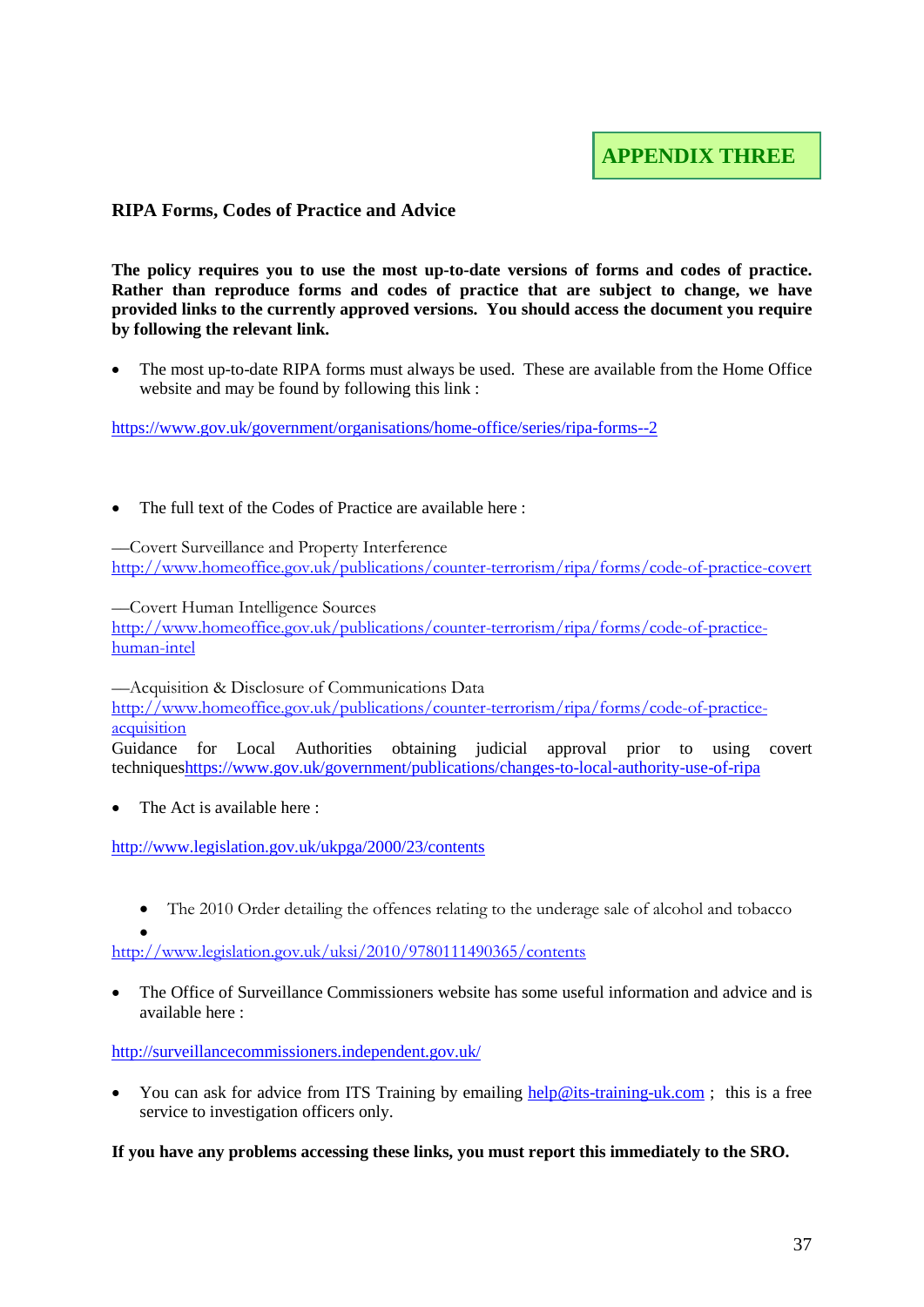### **Notes for Guidance for Authorisation – Directed Surveillance**

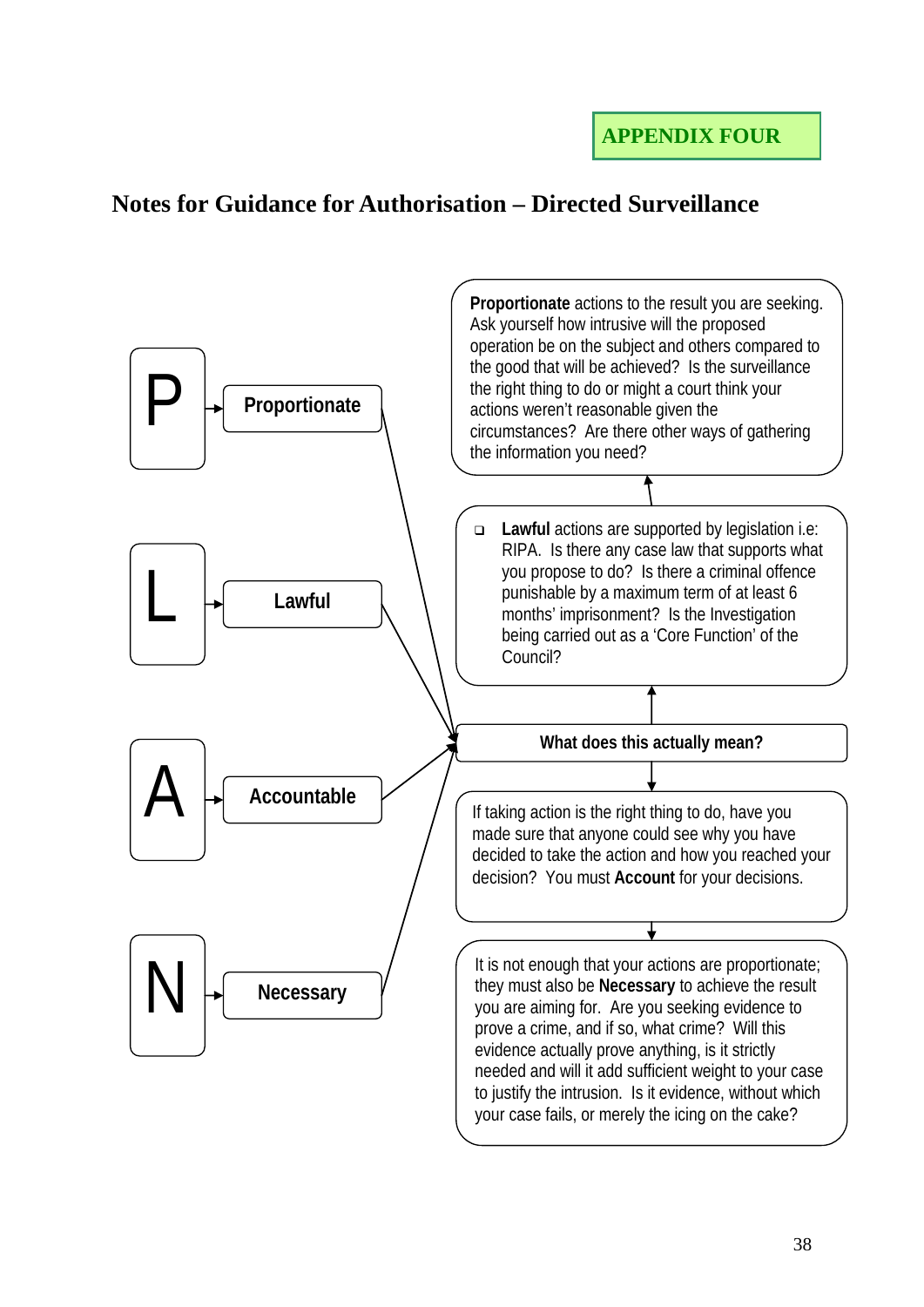### **Authorising Officer's Statement**

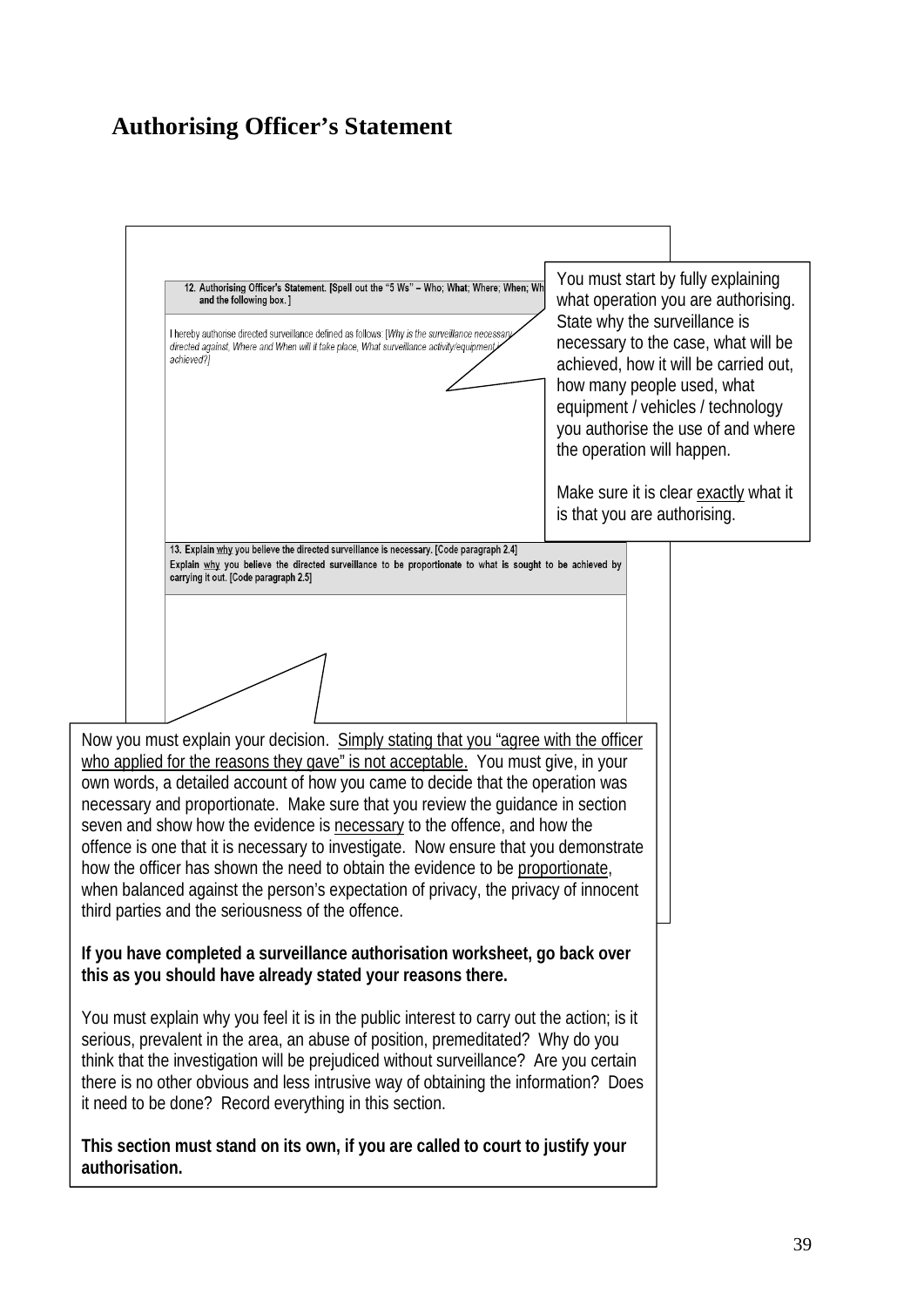### **Authorising Officer's Statement**

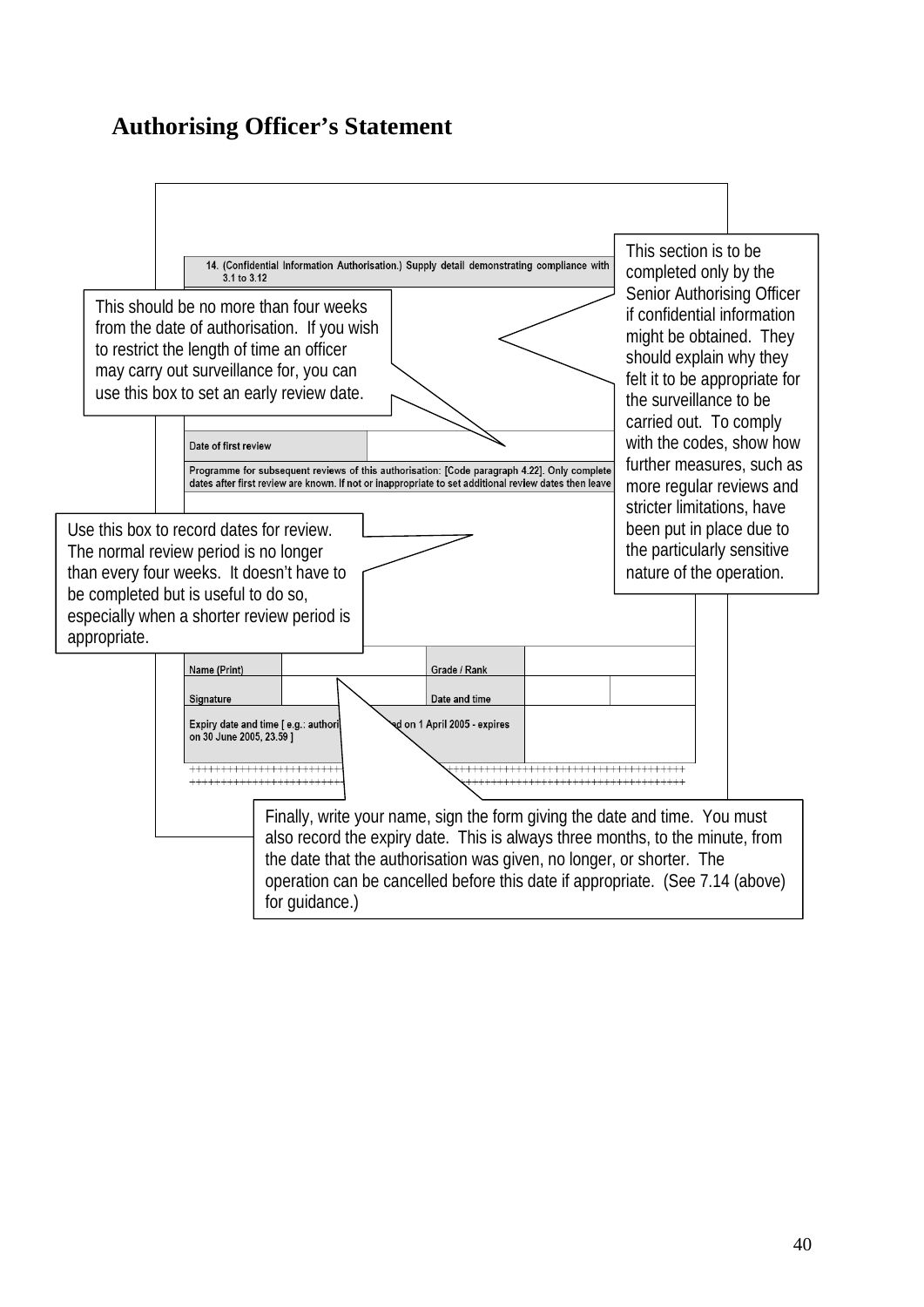**APPENDIX FIVE**

### **Checklist – Can the Council use RIPA?**

Authorisation will be required for a proposed activity if the answer is **'Yes'** to all of the following questions.

If the answer is **'No'** to any of the following questions, the proposed activity falls outside the scope of RIPA.

#### **1. Is the proposed activity 'surveillance'?**

The Officer must decide whether the proposed activity will comprise monitoring, observing or listening to persons, their movements, their conversations or their other activities or communications, recording anything monitored, observed or listened to in the course of the proposed activity and whether a surveillance device will be used.

#### **2. Is it 'covert'?**

The Officer must decide whether the proposed activity will be carried out in a manner calculated to ensure that the target(s) will be unaware that it is or may be taking place.

#### **3. Is it 'directed'?**

The Officer must decide whether the proposed activity is for the purposes of a specific investigation / operation.

#### **4. Is it likely to result in obtaining private information about this person?**

The Officer must decide whether any information about the target's / targets' private or family life is *likely* to be obtained. This test is different from: "Is there the faintest chance that I will obtain private information"?!

#### **5. Is it a 'foreseen / planned response'?**

The Officer must decide whether the proposed activity is something other than an immediate response in circumstances where it is not reasonably practicable to get authorisation. If the proposed activity has been planned in advance and not just the immediate reaction to events happening in the course of the Officer's work, it is not unforeseen and requires authorisation if all the answers to questions 1 to 4 have also been 'Yes'.

#### **6. Is it a 'core function' of the Council and involves a criminal offence?**

In order to use RIPA, the investigation *must* pertain to one of the 'core functions' of the Council – that is a function that you carry out because you are a local authority (such as investigating benefit fraud or looking into allegations of fraudulent subletting). If the investigation is an 'ordinary function' of the Council (such as allegations of fake sickness or theft from the stationary cupboard, which would lead to internal disciplinary action) RIPA is *not* available to use.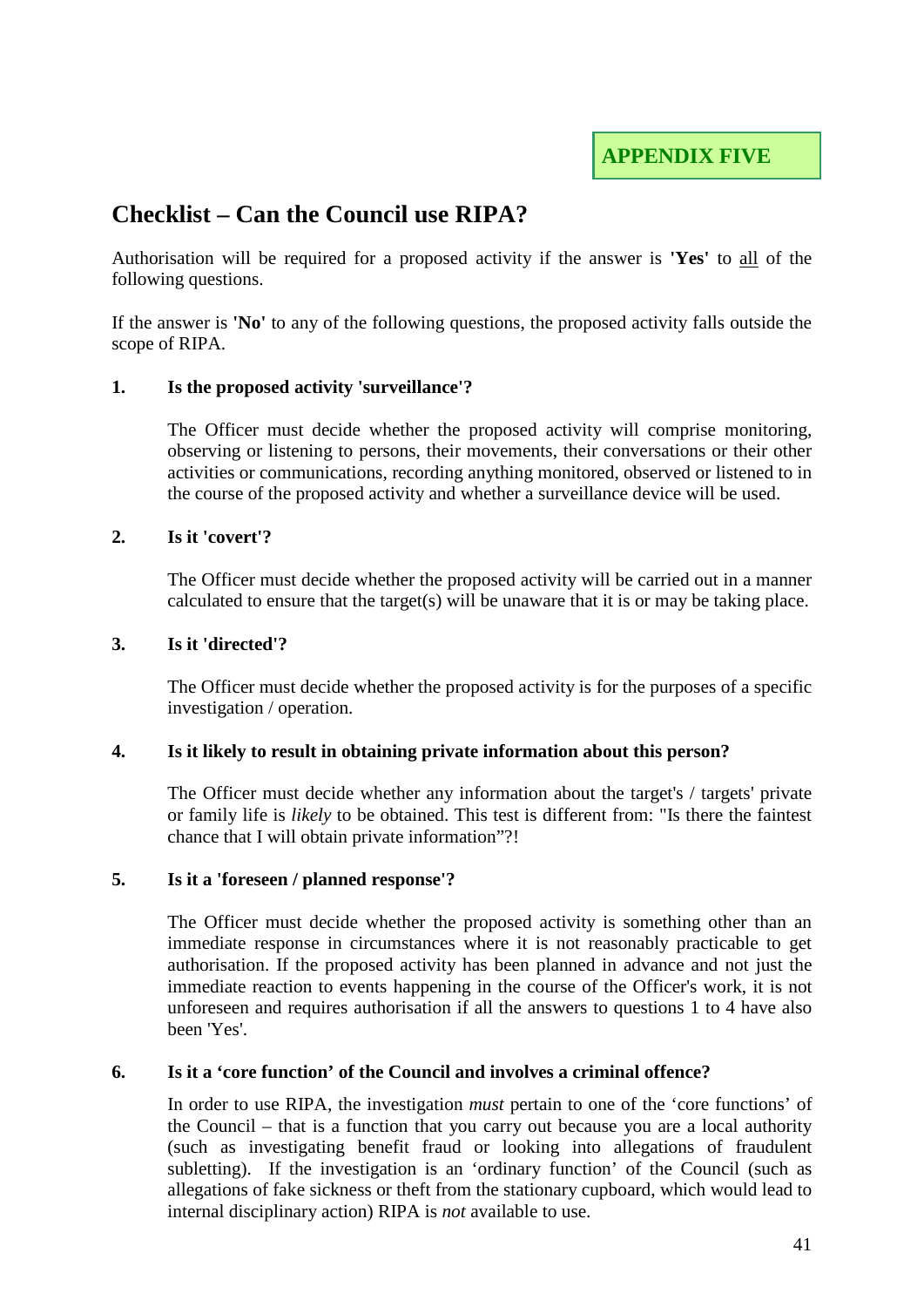The directed surveillance must be for one of the following reasons:

- To prevent or detect criminal offences that are either punishable, whether on summary conviction or indictment, by a maximum term of at least 6 months' imprisonment **or** relate to the underage sale of alcohol and tobacco.
- For the purposes of preventing disorder which involves a criminal offence punishable, whether on summary conviction or indictment, by a maximum term of at least 6 months' imprisonment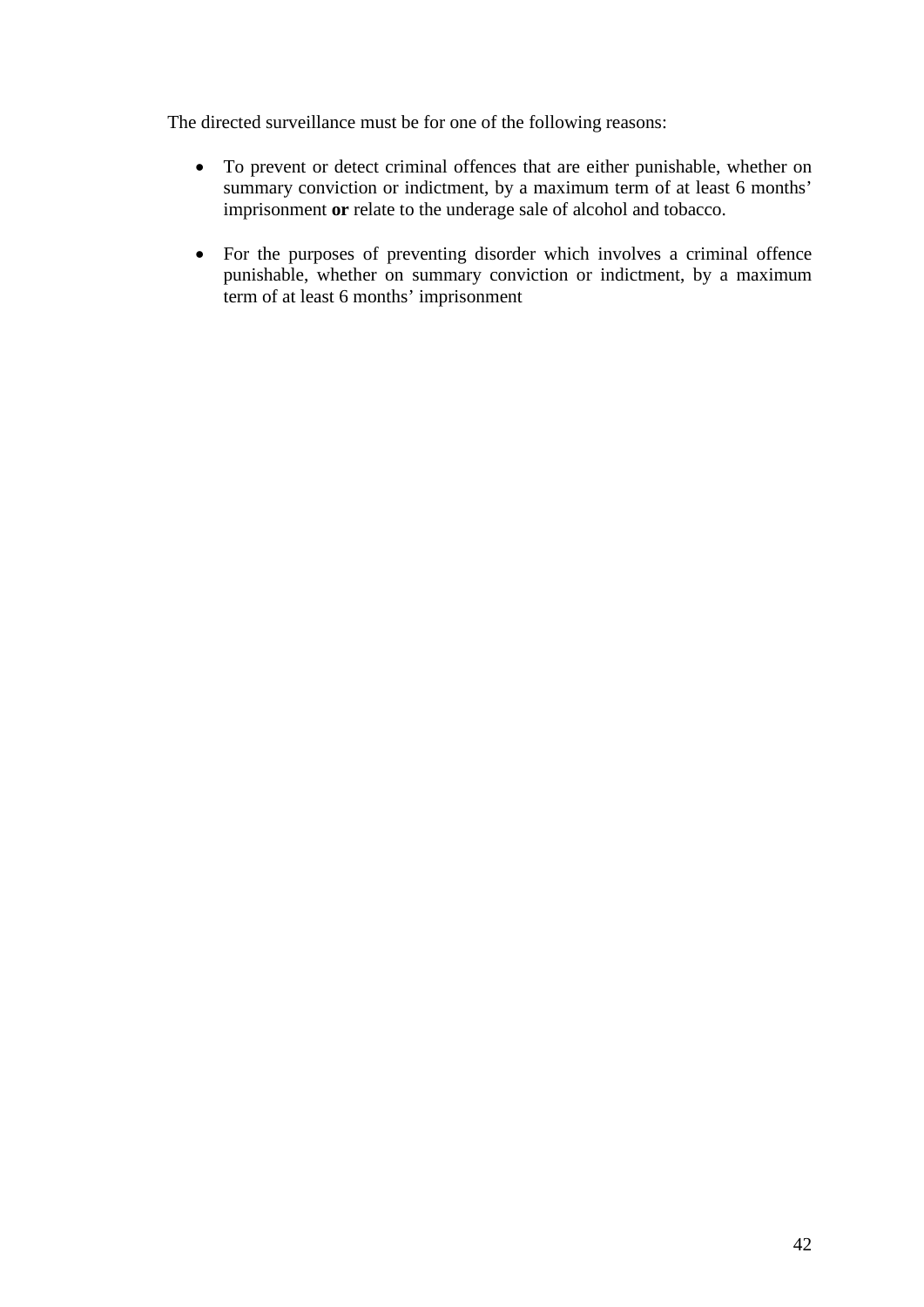### The Role of the RIPA Monitoring Officer

The RMO for the Council is the Council's Solicitor.

The RMO will maintain a register centrally of all authorisations, grants, refusals, reviews, renewals and cancellations. The role of the RMO includes: -

- Reviewing decisions and raising concerns with Authorising Officers (AOs).
- Arranging three or four monthly moderation meetings between AOs so that they can ensure consistency of approach.
- Arranging training and refreshers.
- Keeping records of those allowed to authorise.
- Removing people from list if code not followed / training skipped etc.
- Checking for updated advice (IPCO website etc.).
- Drawing to Head of Paid Service and Leader of the Council's notice of potential problems.

Each individual authorising officer is personally responsible for reporting the following information to the RMO as soon as possible and, in any event, within one working day: -

- Authorisation of DS / CHIS.
- Review of DS / CHIS.
- Renewal of DS / CHIS.
- Cancellation of DS / CHIS.
- Any unexpected deviations from normal practice or procedure.
- Any unauthorised surveillance operations.
- Any surveillance authorised outside of RIPA.
- Any other matter concerning the authorisation of surveillance that may harm the council's interests.

The RMO will keep the records for three years to comply with Home Office Guidance.

The Authorising Officer should also keep the following. There is no requirement for this to form part of the Central Record maintained by the RMO:

- a copy of the application, authorisation and supplementary documentation and notification of approval given by the Authorising Officer;
- a copy of the order granted by the Magistrates;
- a record of the period over which the surveillance has taken place;
- frequency of reviews prescribed by the Authorising Officer and granted by the Magistrates:
- a record of the result of each review of an authorisation;
- a copy of any renewal of an authorisation, and supporting documentation submitted when it was requested; and
- the date and time any instruction was given by the Authorising Officer.

Records must be retained in accordance with Data Protection principles.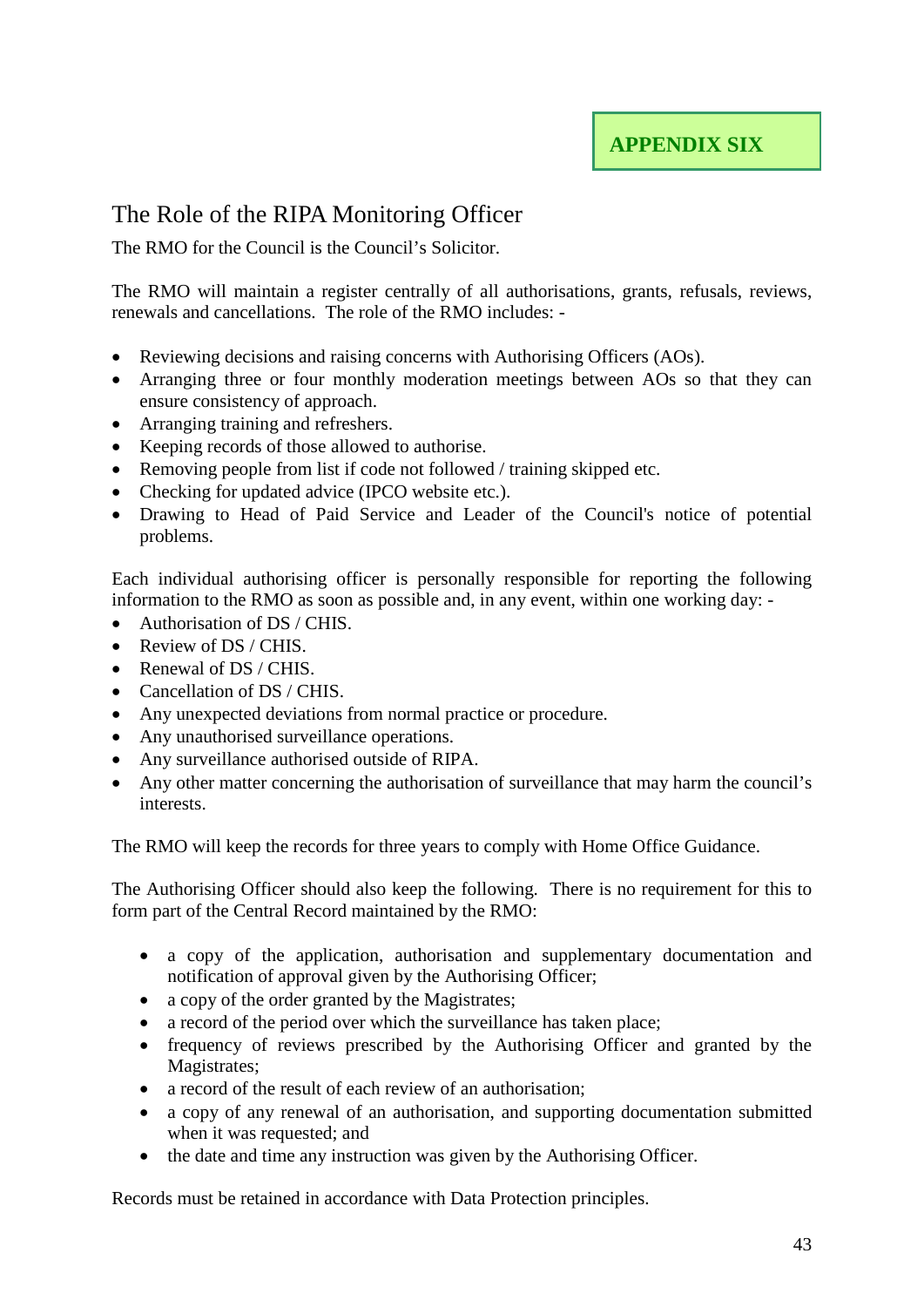#### **Storage of Authorisation Forms**

The Policy makes the Chief Executive and each Executive Head of the Council responsible for organising sufficient systems within their service.

The original forms must be retained on the investigation file. Copies must be retained by both the Authorising Officer and the RMO within the Central Record. The RMO must be sent a notification, **within two working days,** of all grants, refusals, reviews, cancellations and renewals of authorisations to satisfy Home Office Code of Practice recommendations.

The RMO will retain records for at least three years after the completion of the investigation. All officers are reminded of Data Protection requirements about retention and storage of documents. If in doubt, advice must be sought from the RMO.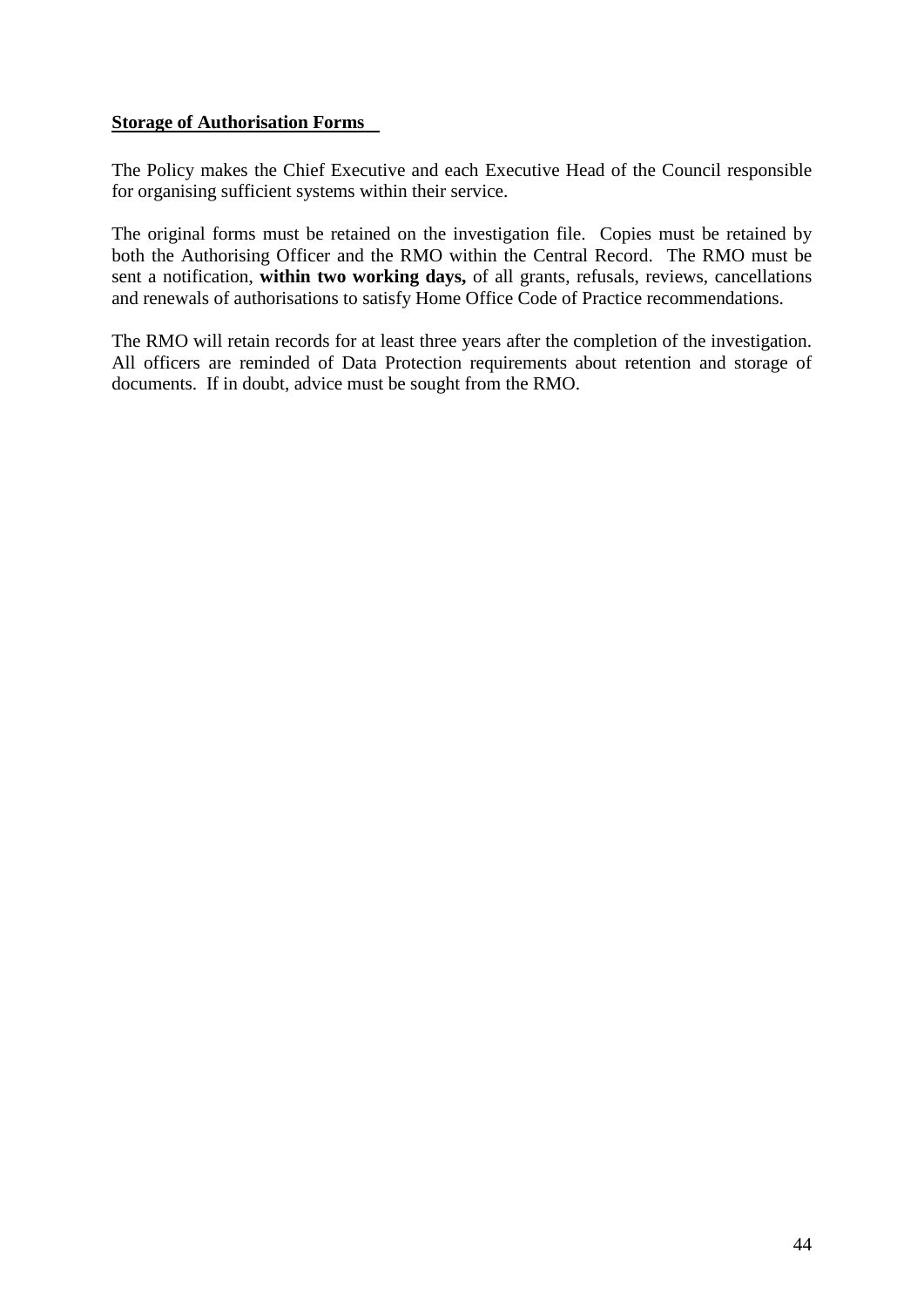## **The RIPA 1 Form – Guidance Notes on Completion**

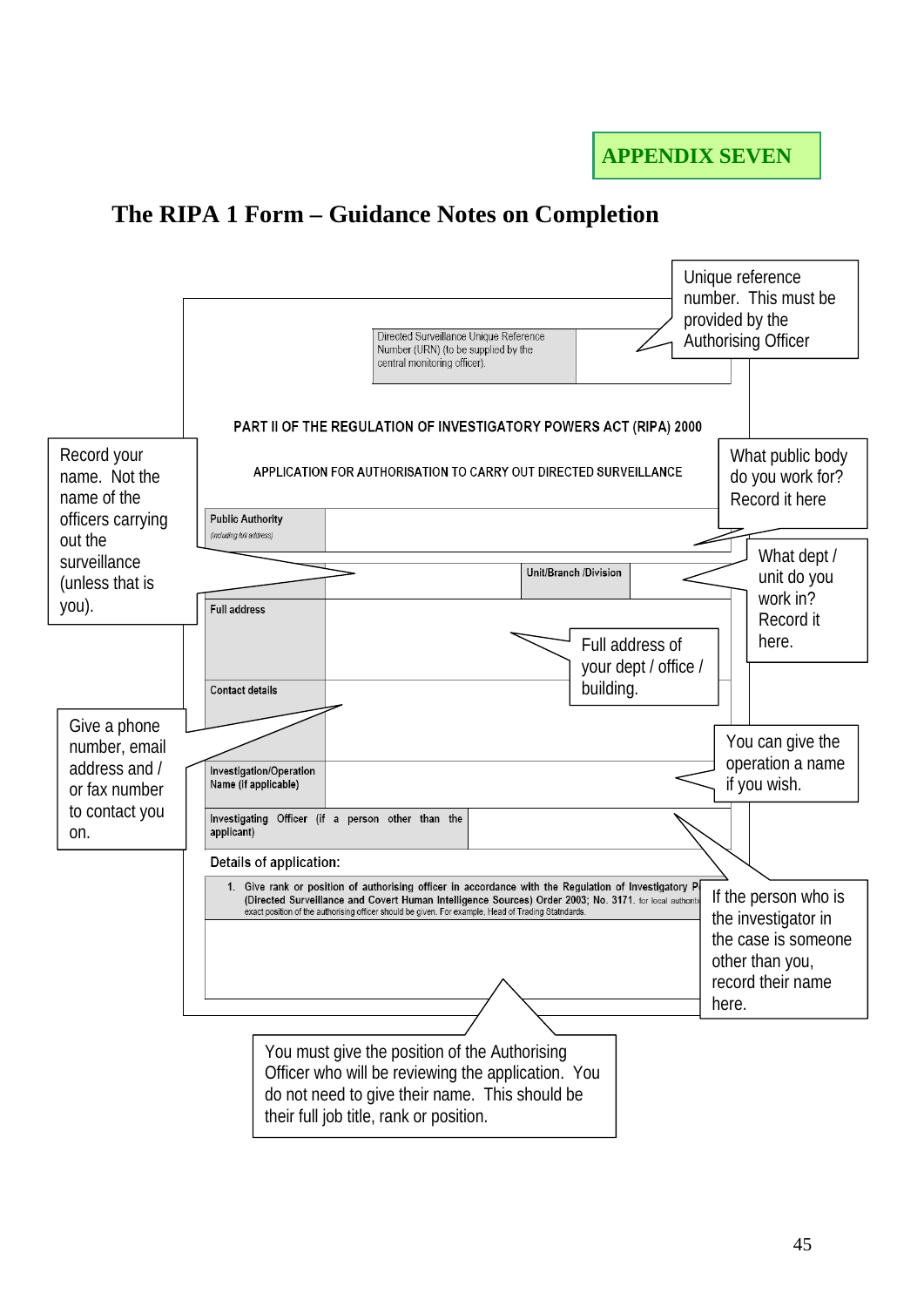# **Page Two**

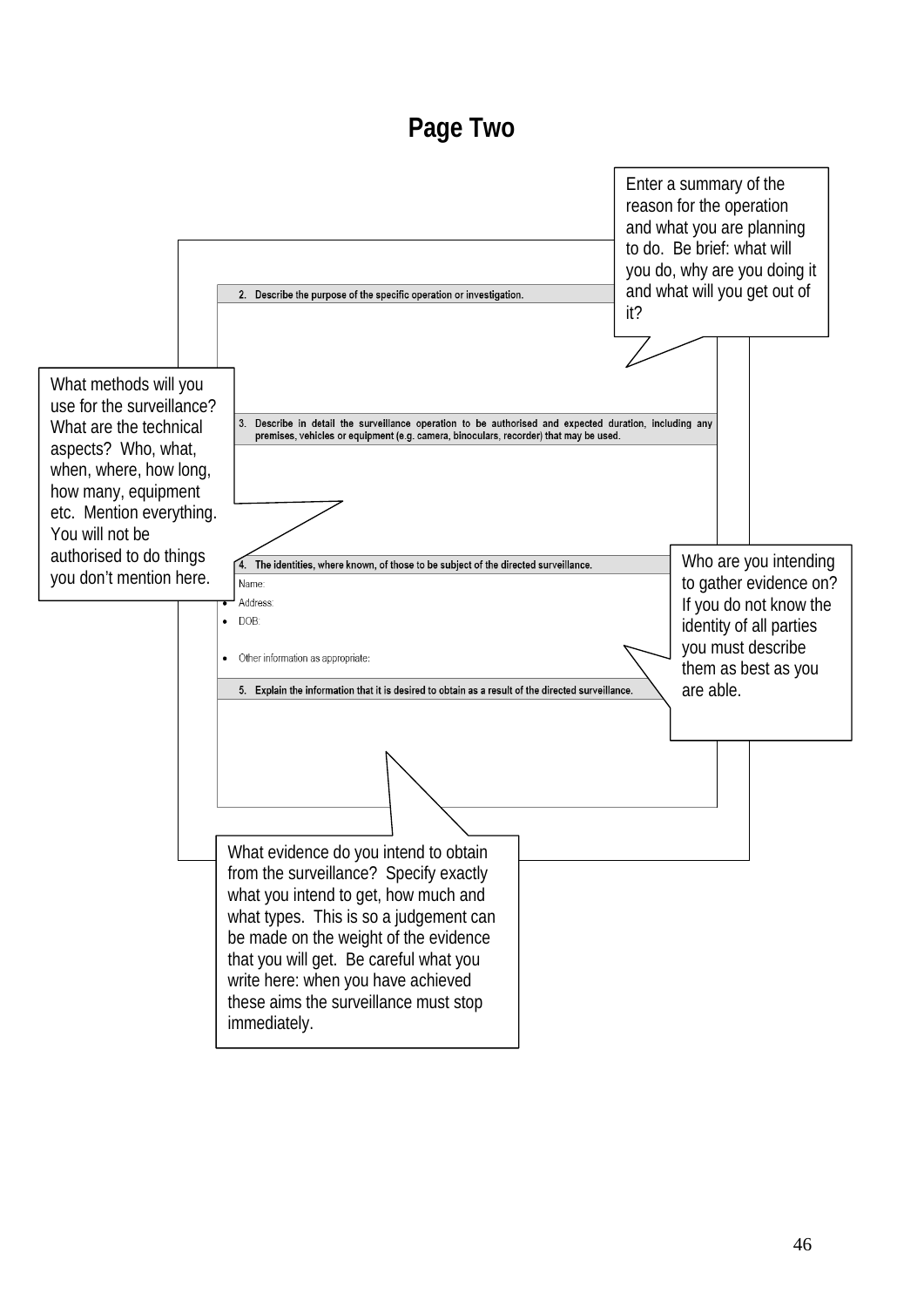# **Page Three**

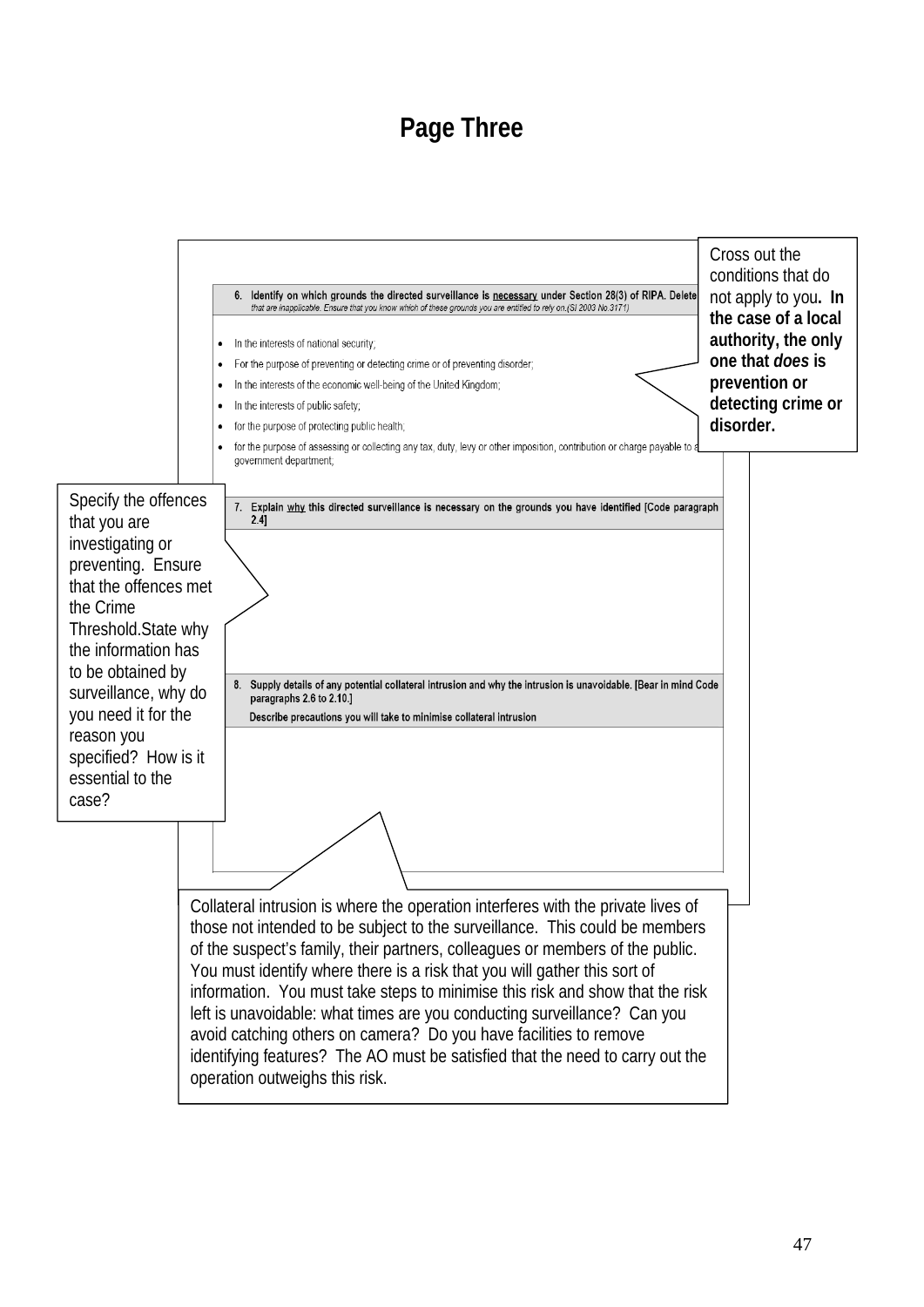# **Page Four**

This is where you must justify your actions as proportionate. You should have completed a planner and decided that surveillance is necessary and the last resort. Record here what you have done already and what you cannot do as it'll prejudice the investigation. Tell the AO why the need to carry out the action outweighs the suspect's right to privacy. How serious is the matter? How intrusive will the operation be on the suspect and on others? What might happen if you don't carry out surveillance? Why can't you get the information in other ways? What will be achieved by gathering the evidence?

![](_page_47_Figure_2.jpeg)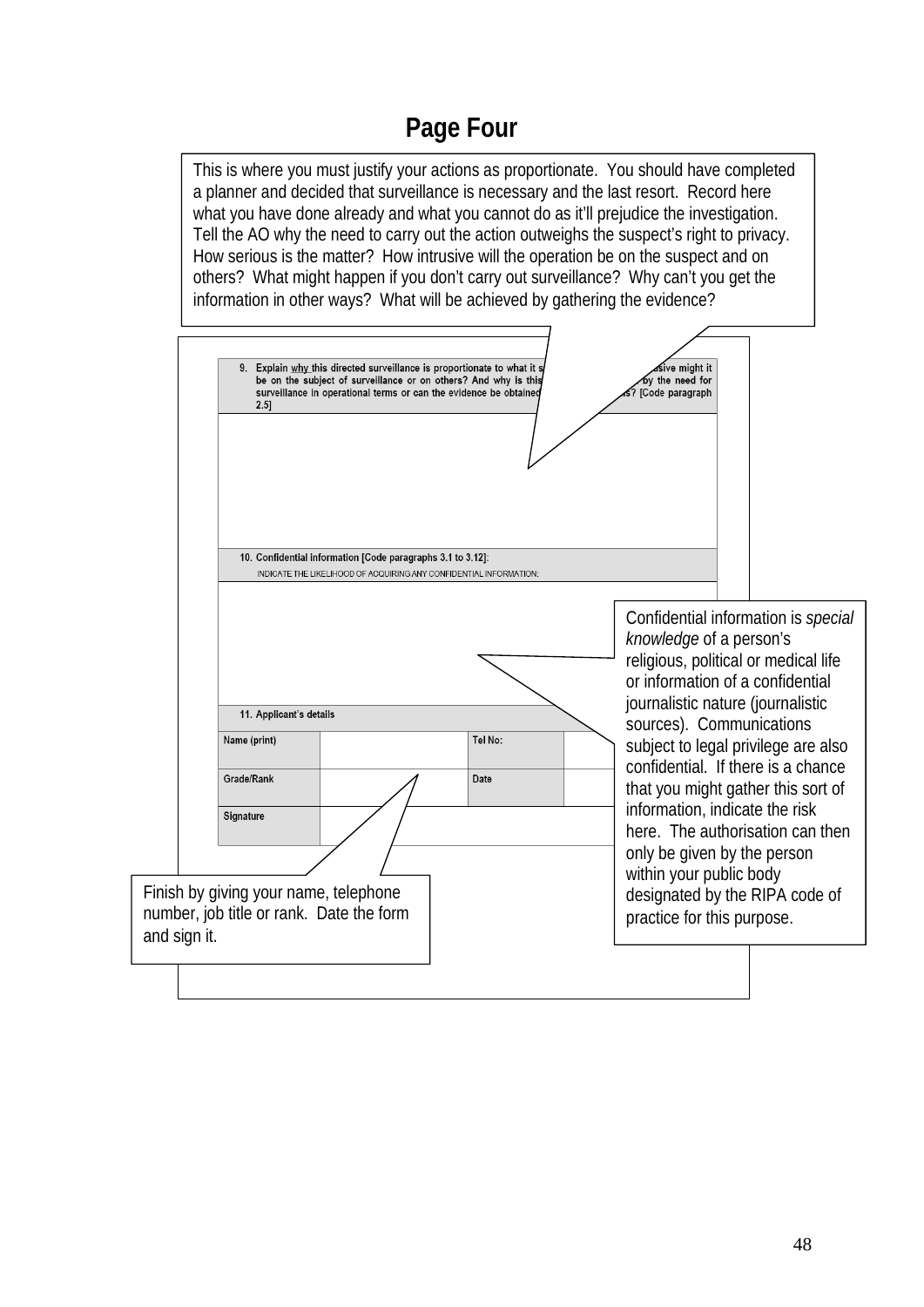### **General Best Practice Advice from the IPCO and Code of Practice**

- 1. The following are not statutory requirements or formal provisions of this code, but should be considered as best working practices by all *public authorities* with regard to all *applications* for *authorisations* covered by this code:
	- a. a*pplications* should avoid any repetition of information;
	- b. information contained in a*pplications* should be limited to that required by the relevant legislation, as laid out in Chapters 5, 6 and 7 of this code;
	- c. an *application* should not require the sanction of any person in a *public authority*  other than the *authorising officer*;
	- d. where it is foreseen that other agencies will be involved in carrying out the surveillance, these agencies should be detailed in the *application*;
	- e. *authorisations* should not generally be sought for activities already authorised following an application by the same or different *public authority*.
- 2. Furthermore, it is considered good practice that within every relevant *public authority,* a senior officer should be responsible for:
	- a. the integrity of the process in place within the *public authority* to authorise directed and intrusive surveillance and interference with property or wireless telegraphy;
	- b. compliance with Part II of the 2000 Act, Part III of the 1997 Act and with this code;
	- c. engagement with the Commissioners and inspectors when they conduct their inspections, and
	- d. where necessary, overseeing the implementation of any post-inspection action plans recommended or approved by a Commissioner.
	- e. The senior responsible officer should be a person holding the office, rank or position of an *authorising officer* within the relevant public *authority.*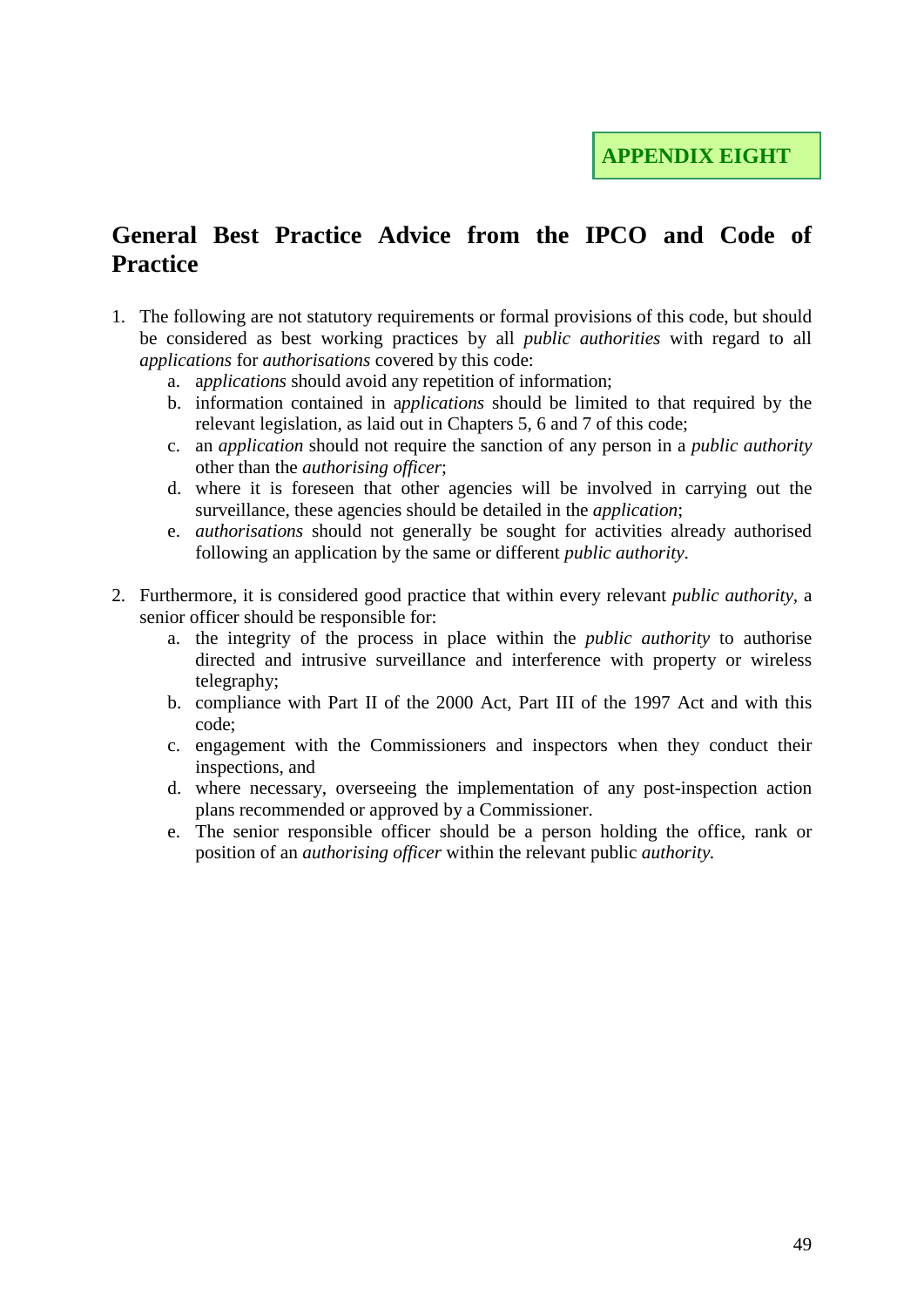# **Extract from the Consolidating Orders**

#### **LOCAL AUTHORITIES**

353 local authorities in England, 22 in Wales, 32 in Scotland and 26 in Northern Ireland are able to use service use and subscriber data in order to prevent or detect crime or disorder in connection with their statutory functions. Many of these functions are their sole responsibility.

Examples of investigations where covert techniques enable local authorities to trace investigations back to a source individual at a specific address and offer evidence against them in legal proceedings include:

- trading standards (eg action against loan sharks and rogue traders, car fraud, consumer scams, deceptive advertising, counterfeit goods, unsafe toys and electrical goods);
- enforcement of anti-social behaviour orders and legislation relating to unlawful child labour;
- housing/planning (eg intervening to stop and take remedial action against unregulated and unsafe building, breaches of preservation orders, cases of landlord harassment);
- benefits fraud (eg housing benefits, investigating 'living together' and 'working whilst in receipt of benefit' allegations, council tax evasion); and
- environment protection (eg action to stop large-scale waste dumping, the sale of unfit food and illegal 'raves').

The advantages of being able to use communications data to help criminal investigation especially in trade and consumer scams is becoming more important with the growth of the internet and distance selling. Many transactions are now done without buyer and seller coming into contact and the only way of linking offenders to these transactions is by communications data.

A series of media articles last year reported some local authorities' use of covert techniques against activities such as dog fouling and littering. The Government and the Local Council Association have separately made it clear that using RIPA authorisations in these instances would not be a proportionate response. The Home Office is working closely with the Department for Communities and Local Government and the relevant Commissioners to address instances of inappropriate use of covert techniques. The statutory RIPA Codes of Conduct which provide guidance to practitioners are being revised accordingly.

Some media articles have confused what RIPA allows local authorities to do with the more intrusive forms of covert activity conducted by intelligence and law enforcement agencies. Under RIPA local authorities cannot intercept communications *(such as telephone 'tapping' or reading someone's e-mails, texts or post) or enter anyone's house covertly. RIPA limits these covert activities to those public authorities with a national security remit or which are operating against a level of 'serious' crime substantially above that tackled by local authorities.* 

| <b>WHO?</b> (Authorisation Grade) | <b>WHAT?</b> (Covert Technique)     | <b>WHY?</b> (Statutory Purpose)  |
|-----------------------------------|-------------------------------------|----------------------------------|
| ENGLAND, WALES,                   | RIPA $S21(4)$ (b) service use (c)   | RIPA $S22(2)$ (b) preventing or  |
| <b>SCOTLAND &amp; N IRELAND</b>   | subscriber data                     | detecting crime or disorder      |
| Assistant Chief Officer,          |                                     |                                  |
| Assistant Head of Service,        |                                     |                                  |
| Service Manager or equivalent     |                                     |                                  |
| <b>ENGLAND &amp; WALES</b>        | RIPA S26(1)                         | RIPA S28(3) & S29(3) (b)         |
| Assistant Chief Officer,          | (a) directed surveillance           | preventing or detecting crime or |
| Assistant Head of Service,        | (c) conduct & use of CHIS           | disorder                         |
| Service Manager or equivalent     |                                     |                                  |
|                                   |                                     |                                  |
| The Head of Paid Service or (in   | Where Confidential information is   |                                  |
| his/her absence) a Chief Officer  | likely to be obtained or when a     |                                  |
|                                   | vulnerable person/juvenile is to be |                                  |
| (Scotland & N Ireland omitted)    | used as a CHIS                      |                                  |

(Consolidating Orders and Codes of Practice, page 43)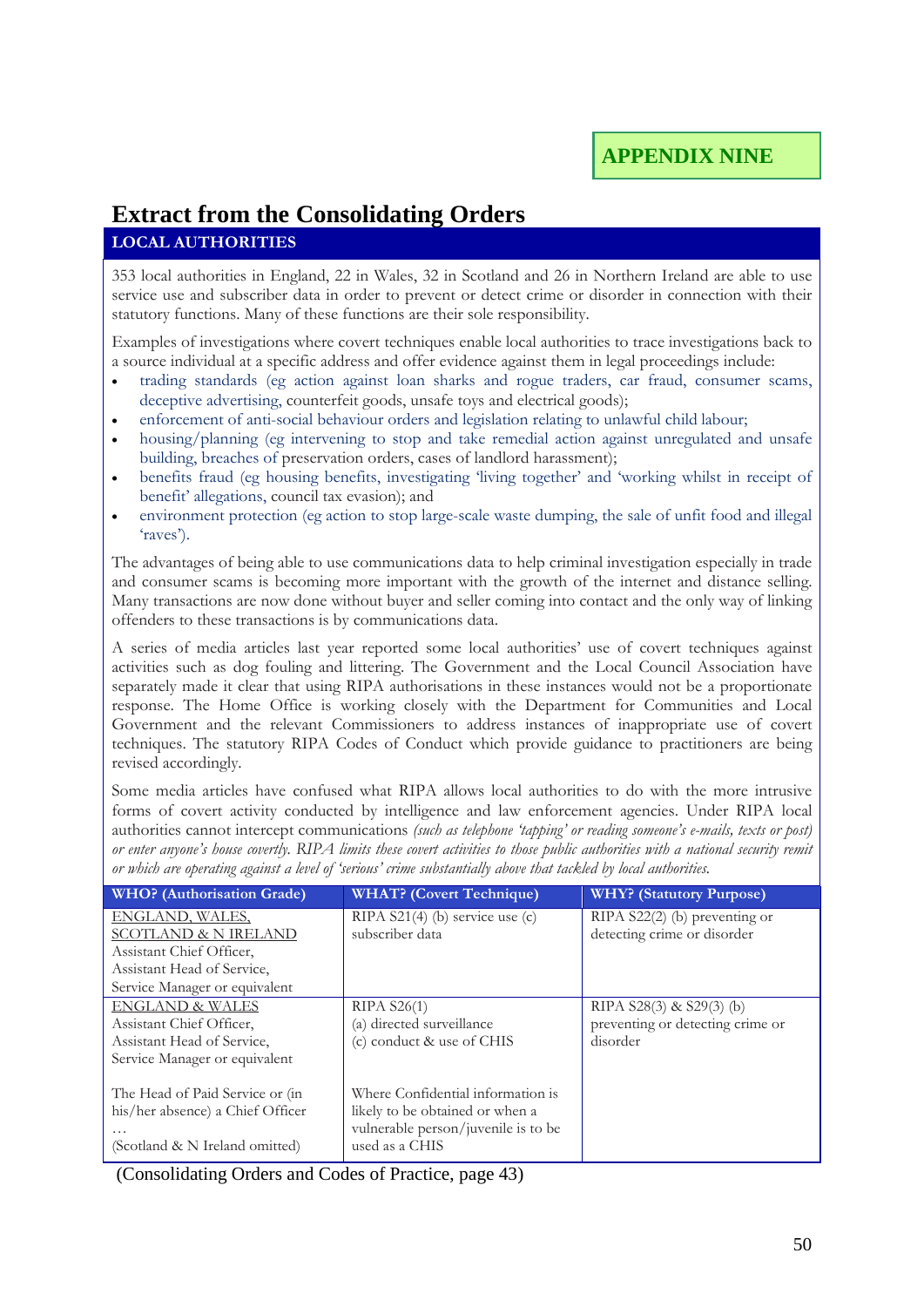**APPENDIX TEN**

#### **GLOSSARY**

| <b>Application</b>              | a request made to an authorising officer to consider<br>granting (or renewing) an authorisation for directed or<br>intrusive surveillance (under the 2000 Act), or<br>interference with property or wireless telegraphy<br>(under the 1994 or 1997 Act).<br>An application will be made by a member of a relevant<br>public authority.                                                                                                                                                                                         |
|---------------------------------|--------------------------------------------------------------------------------------------------------------------------------------------------------------------------------------------------------------------------------------------------------------------------------------------------------------------------------------------------------------------------------------------------------------------------------------------------------------------------------------------------------------------------------|
| <b>Authorisation</b>            | an application which has received the approval of an<br>authorising officer. Depending on the circumstances,<br>an authorisation may comprise a written application<br>that has been signed by the authorising officer, or an<br>oral application that has been verbally approved by<br>the authorising officer.                                                                                                                                                                                                               |
| <b>Authorising Officer</b>      | a person within a public authority who is entitled to<br>grant authorisations under the 2000 or 1997 Acts or to<br>apply to the Secretary of State for such warrants. Should<br>be taken to include senior authorising officers.                                                                                                                                                                                                                                                                                               |
| <b>CHIS</b>                     | covert human intelligence sources                                                                                                                                                                                                                                                                                                                                                                                                                                                                                              |
| <b>Confidential information</b> | confidential personal information (such as medical<br>spiritual<br>counselling),<br>confidential<br>records<br><b>or</b><br>journalistic material, confidential discussions between<br>Members of Parliament and their constituents, or<br>matters subject to legal privilege.                                                                                                                                                                                                                                                 |
| <b>Core Functions</b>           | the statutory powers and duties given to the Council to<br>investigate activities of private individuals, groups and<br>organisations within its jurisdiction for the benefit and<br>protection of the public                                                                                                                                                                                                                                                                                                                  |
| <b>Council</b>                  | <b>Surrey Heath Borough Council</b>                                                                                                                                                                                                                                                                                                                                                                                                                                                                                            |
| <b>Crime Threshold</b>          | Local Authorities can only authorise the use of directed<br>surveillance to:<br>To prevent or detect criminal offences that are either<br>punishable, whether on<br>summary conviction or<br>indictment, by a maximum term of at least 6 months'<br>imprisonment or relate to the underage sale of alcohol<br>and tobacco.<br>For the purposes of preventing disorder which involves<br>a criminal offence punishable, whether on summary<br>conviction or indictment, by a maximum term of at least<br>6 months' imprisonment |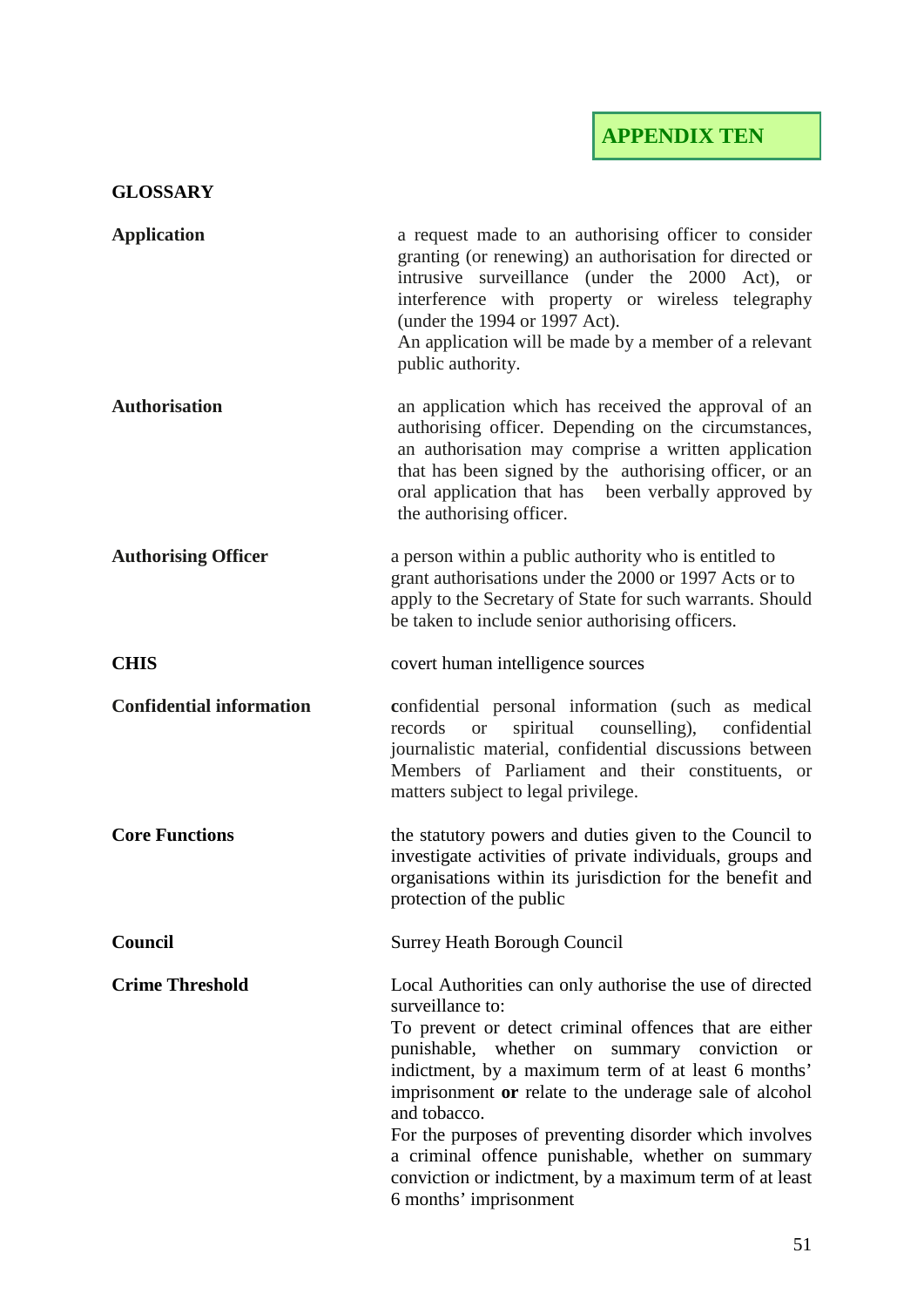| <b>CSP</b>                 | Communication Service Provider (a service provider<br>that transports information electronically)                                                                                                                                                                                                                                           |
|----------------------------|---------------------------------------------------------------------------------------------------------------------------------------------------------------------------------------------------------------------------------------------------------------------------------------------------------------------------------------------|
| <b>DS</b>                  | directed surveillance                                                                                                                                                                                                                                                                                                                       |
| <b>Gatekeeper</b>          | a person with the role of advising on the completion and<br>the quality of applications under RIPA                                                                                                                                                                                                                                          |
| <b>Handling Code</b>       | the code for handling of information                                                                                                                                                                                                                                                                                                        |
| <b>ICD</b>                 | interception of communication data                                                                                                                                                                                                                                                                                                          |
| <b>IPCO</b>                | Investigatory Powers Commissioner Officer which<br>carries out inspections at regular intervals to ensure that<br>RIPA is properly applied                                                                                                                                                                                                  |
| <b>Legal privilege</b>     | matters subject to legal privilege are defined in section<br>98<br>of<br>the 1997 Act. This includes<br>certain<br>communications between professional legal advisers<br>and their clients or persons representing<br>the client.                                                                                                           |
| <b>Member</b>              | an employee of an organisation, or a person seconded to<br>that organisation (for example, under the terms of<br>section 24 of the Police Act 1996).                                                                                                                                                                                        |
| <b>Officer</b>             | an officer of a police force, HMRC or the OFT, or a<br>person seconded to one of these agencies as an officer.                                                                                                                                                                                                                              |
| <b>Prescribed Office</b>   | those offices, ranks and position prescribed for the<br>purposes of section $30(1)$ of RIPA for the purposes of<br>granting authorisations under sections 28 and 29 of<br><b>RIPA</b>                                                                                                                                                       |
| <b>Public authority</b>    | any public organisation, agency or police force<br>(including the military police forces).                                                                                                                                                                                                                                                  |
| <b>Private information</b> | any information relating to a person in relation to which<br>That person has or may have a reasonable expectation<br>of privacy. This includes information relating to a<br>person's private, family or professional affairs. Private<br>information includes information about any person, not<br>just the subject(s) of an investigation. |
| <b>RIPA</b>                | Regulation of Investigatory Powers Act 2000                                                                                                                                                                                                                                                                                                 |
| <b>RMO</b>                 | <b>RIPA Monitoring Officer</b>                                                                                                                                                                                                                                                                                                              |
| <b>Secretary of State</b>  | any Secretary of State (in practice this will generally be<br>the Home Secretary).                                                                                                                                                                                                                                                          |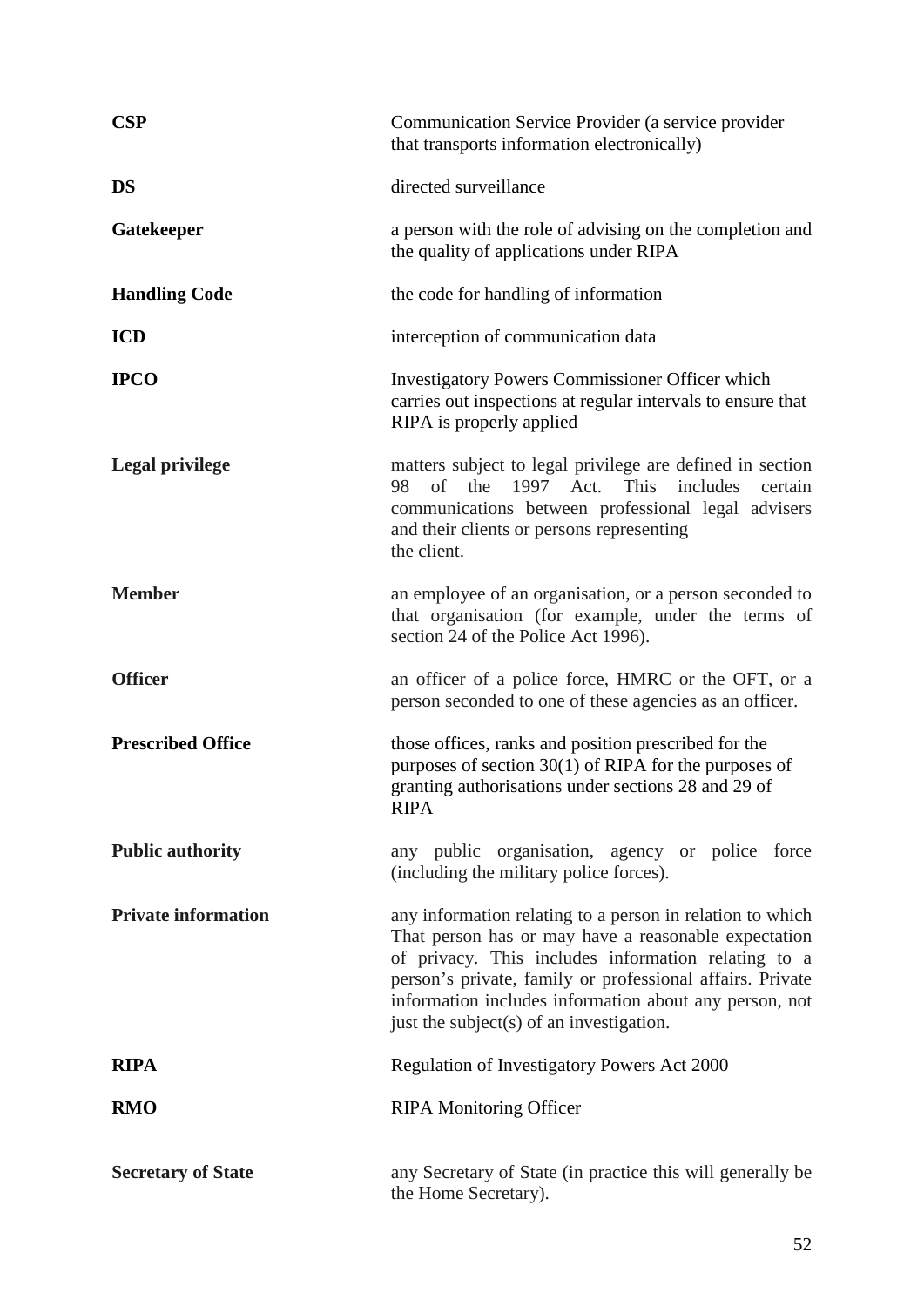| <b>Senior Authorising Officer</b> | a person within a public authority who is entitled to<br>grant intrusive surveillance authorisations under the<br>2000 Act or to apply to the Secretary of State for such<br>warrants. See also Authorising officer                                                                                                                                   |
|-----------------------------------|-------------------------------------------------------------------------------------------------------------------------------------------------------------------------------------------------------------------------------------------------------------------------------------------------------------------------------------------------------|
| SPoC                              | Single Point of Contact                                                                                                                                                                                                                                                                                                                               |
| <b>SRO</b>                        | Senior Responsible Officer who is responsible for<br>corporate oversight of the RIPA processes and that all<br>authorising officers are of an appropriate standard.<br>Where an inspection report by the IPCO has concerns<br>about the standards of authorising<br>officers, the SRO will be responsible for ensuring the<br>concerns are addressed. |
| <b>URN</b>                        | the Unique Reference Number stating the year, division<br>and number of each application for authorisation for<br>directed surveillance and CHIS                                                                                                                                                                                                      |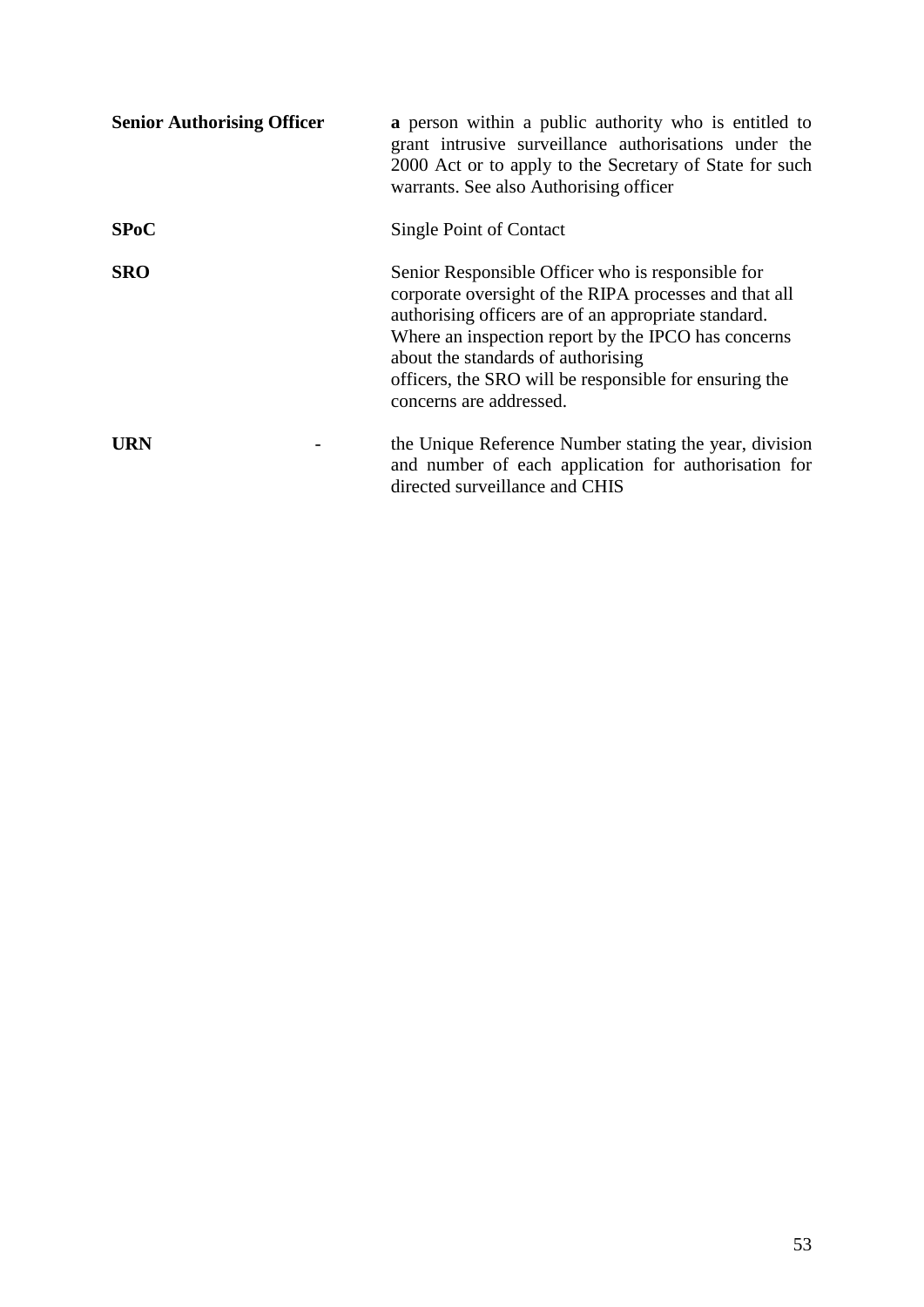#### **Procedure for Judicial Approval**

#### **Judicial Oversight**

- **1.** The *Protection of Freedoms Act* brought into law the Judicial oversight of all RIPA approvals by Local Authorities. It inserts sections into the 2000 Act which mean that authorisations, whilst still given by LA staff, do not take effect until a Magistrate has approved them. The Judicial oversight does not take the place of the current authorisation process – it is an oversight function and not an authorisation function. **The Authority may not undertake the regulated activity until** *Judicial Approval* **has been given.**
- 2. Once the application has been approved by an officer listed in Appendix 1, the Authority must apply to the Magistrates Court for an order confirming that :
	- a. the person who granted or renewed the authorisation, or the notice was entitled to do so ;
	- b. the grant or renewal met the relevant restrictions or conditions ;
	- c. there were reasonable grounds for believing (at the time it was made or renewed) that obtaining the information described in the form was both necessary and proportionate; and
	- d. it is still (at the time the court considers it) reasonable to believing the grant / renewal to be both necessary and proportionate.
- 3. The oversight will be determined at a hearing in front of a single Magistrate. An officer appointed to do so (and listed at Appendix 1A) must approach the court office to arrange the hearing.

#### **CPR 2012 r.6 Section 2 : General Rules**

#### **6.3 Exercise of court's powers**

(1) Subject to paragraphs (2) and (3), the court may determine an application for an order, or to vary or discharge an order-

(a) at a hearing (which will be in private unless the court otherwise directs), or without a hearing; and

(b) in the absence of—

(i) the applicant,

(ii) the respondent (if any),

(iii) any other person affected by the order.

- 4. There is a form (held on the Authority's intranet) that must accompany all applications. The officer who made the initial application (normally the *Officer in Charge* of the case) must complete this form electronically, once the *Authorising Officer* has approved the application. (This also applies to requests for renewal of authorisations.)
- 5. Once the form has been completed, the applicant must submit this, along with electronic copies of any accompanying documents (set out in 7.15.7 below) to the *Authorising Officer* for checking. Once satisfied with the standard of the form and any attachments, the *AO* must submit the bundle electronically to the *RMO* for onward transmission to the courts.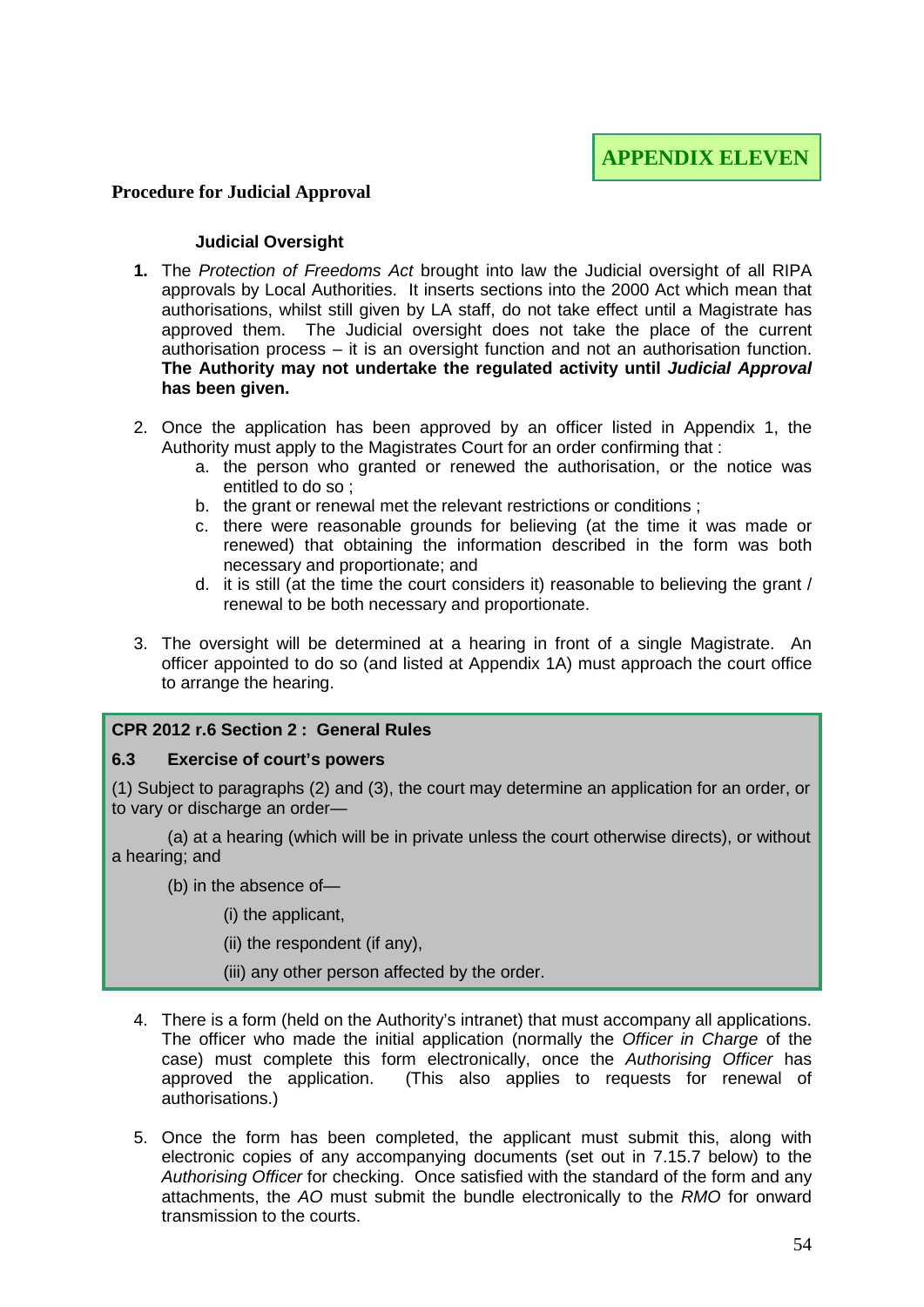- 6. The bundle for submission to the courts must include :
	- a. the application for the order approving the authorisation ;
	- b. the authorised application or renewal form ;
	- c. any supporting information that, exceptionally, does not form part of the form ;
	- d. any information you have that might show a reason to refuse the application ;
	- e. an extract from the relevant legislation showing the offence being investigated and that it carries the relevant maximum sentence (unless it is one of the offences provided for in 7A(3)(b) of the 2010 regulations (see 6.1.3 above) ; and
	- f. a copy of annexes 1 and 1A to this policy, showing that the *Authorising Officer* and the applicant are both persons duly approved to carry out those functions by the Authority.

The following are things that you should normally disclose to the Court when making your application to them :

- You have made previous applications under RIPA and these have been turned down.
- There have been other investigations into the same subject or at the same address, regardless of whether or not they were successful.
- The proposed subject or someone living with them has alleged harassment against any person associated with the Authority.
- There have been any complaints made to the Authority by the proposed subject or anyone living with them.

**N.B. :** These are just examples – you must disclose anything that might influence a Magistrate in making their decision.

7. The form requires that the applicant makes a declaration of truth and disclosure, as part of the application for Judicial approval. **It is important that this is not signed lightly; check** that all material facts have been disclosed within the bundle and that the contents are accurate and true.

#### **6.3 Exercise of court's powers**

(4) The court must not make, vary or discharge an order unless the applicant states, in writing or orally, that to the best of the applicant's knowledge and belief—

(a) the application discloses all the information that is material to what the court must decide; and

(b) the content of the application is true.

- 8. The applicant must attend the hearing and assert the accuracy of the application. They must also be prepared to answer any questions about the application and the investigation which the Magistrate may have. At the end of the application, the magistrate will give the court's decision.
- 9. Once the bundle has been submitted, the *RMO* will note this in the Central Record. Within 24 hours of receiving the Court's decision, the Applicant must notify the *RMO*  and the *Authorising Officer* by sending them an email. Both parties must also be sent copies of any court order. The original must be retained on the investigation file*.* The *RMO* will note the record with the outcome.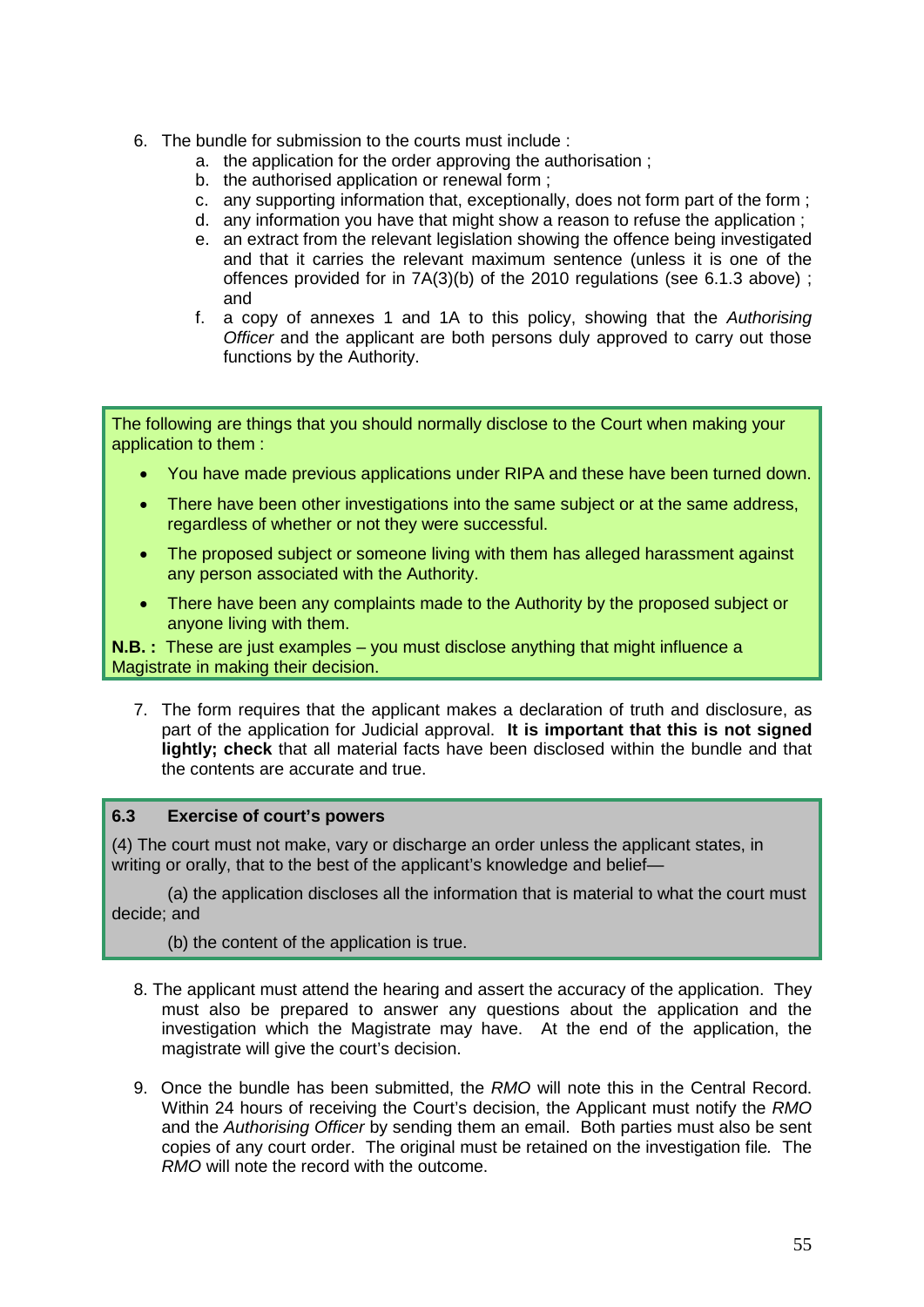10. In the event that the Court refuses the application, the applicant, the *Authorising Officer* and the *RMO* will review the decision within 24 hours and decide if they wish to make representations to the Court before a *Quashing Order* is made.

#### **Challenging a Refusal**

If the court refuses your request, it is required to give its reasons. Check the reasons carefully to see what they disclose :

| You have omitted something from<br>the application that makes it<br>deficient in some way.                                                      | Rectify the deficiency and submit to the<br>court.                                                                                                                                                        |
|-------------------------------------------------------------------------------------------------------------------------------------------------|-----------------------------------------------------------------------------------------------------------------------------------------------------------------------------------------------------------|
| The Magistrate has made a mistake<br>of fact (for example that the offence<br>you are investigating does not meet<br>the seriousness criteria). | Evidence the correct facts and submit to the<br>court.                                                                                                                                                    |
| The Magistrate believes it is not<br>Proportionate to investigate the<br>matter in this way.                                                    | Ensure that you have fully evidenced the<br>impact of the matter on the community.                                                                                                                        |
|                                                                                                                                                 | Check that you have not sought to use<br>disproportionate methods (such as seeking<br>to carry out lengthy, mobile surveillance<br>when short static surveillance would<br>produce the required results). |
| The Magistrate believes it is not<br>Necessary to investigate the matter<br>in this way.                                                        | Ensure that you have clearly shown that the<br>evidence you are seeking is essential to the<br>case in hand.                                                                                              |
|                                                                                                                                                 | Check that you could not obtain the<br>evidence by another means (such as open<br>source investigations).                                                                                                 |
| The AO refers to other documents<br>in reaching the decision to approve<br>it but these documents are not<br>attached to the submission.        | Forward the missing documents to the court.                                                                                                                                                               |

**It is, obviously, far better that you carry out these checks before making the submission to the court.**

11. If the Authority decides to make representations about a refused application, the *AO* or *RMO* will immediately notify the court officer of this and request a hearing. Grounds for the submission should be set out in writing and notified to the court